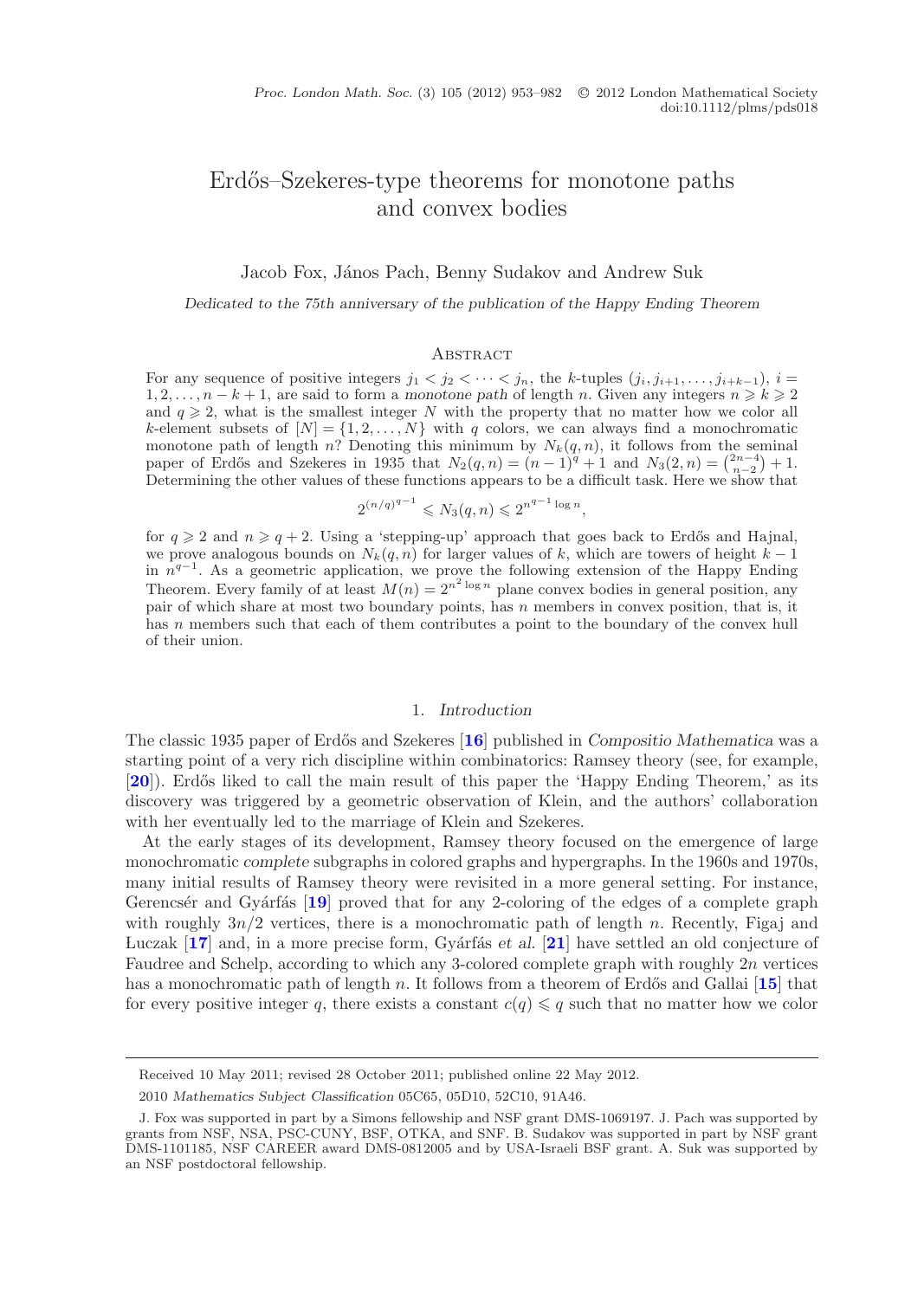the edges of the complete graph  $K_{c(q)n}$  with q colors, we can always find a monochromatic path of length n. The smallest value of the constant  $c(q)$  is not known.

The problem becomes simpler if we consider *ordered* complete graphs and we want to find a long *increasing* path such that all of its edges are of the same color. It follows from the results of Erd˝os and Szekeres [**[16](#page-28-0)**], and also from Dilworth's theorem on partially ordered sets [**[13](#page-28-6)**], that for any 2-coloring of the edges of a complete graph with more than  $(n-1)^2$  vertices, one can find a monochromatic monotone path with  $n$  vertices. An easy construction shows that this statement does not remain true for graphs with  $(n-1)^2$  vertices. The result and its proof readily generalize to colorings with  $q \geq 2$  colors: in this case, we have to replace  $(n-1)^2$ with  $(n-1)^q$ .

The corresponding problems for hypergraphs are quite hard and their solution usually utilizes some variant or extension of the celebrated hypergraph regularity lemma. The only asymptotically sharp result of this kind was proved by Haxell *et al.* [[22](#page-28-7)]. Let  $H = (V(H), E(H))$ be a k-uniform hypergraph. A *tight path* or, shortly, a *path of length* n in H is comprised of a set of n distinct vertices  $v_1, v_2, \ldots, v_n \in V(H)$  and the set of  $n - k + 1$  hyperedges of the form

$$
\{v_i, v_{i+1}, \dots, v_{i+k-1}\} \in E(H),
$$

where  $i = 1, 2, \ldots, n - k + 1$ . It was shown in [[22](#page-28-7)] that no matter how we 2-color all triples of a complete 3-uniform hypergraph on  $4n/3$  of the color classes will contain a path of length roughly n. This result is best possible. It was generalized by Nagle *et al.* [**[26](#page-28-8)**], Cooley *et al.* [**[12](#page-28-9)**], and Conlon *et al.* [**[9](#page-28-10)**]. These results imply that every q-coloring of the hyperedges of a complete k-uniform hypergraph on  $C_n$  vertices contains a monochromatic copy of any n-vertex hypergraph with maximum degree  $\Delta$ , where  $C = C(k, q, \Delta)$  is a suitable constant depending only on k, q, and  $\Delta$ .

In the present paper, we consider the analogous problem for *ordered* hypergraphs. Let  $K_N^k$ denote the *complete* k*-uniform hypergraph*, consisting of all k-element subsets (k-tuples) of the vertex set  $[N] = \{1, 2, \ldots, N\}$ . For any *n* positive integers,  $j_1 < j_2 < \cdots < j_n$ , we say that the hyperedges

$$
\{j_i, j_{i+1}, \ldots, j_{i+k-1}\},\
$$

 $i = 1, 2, \ldots, n - k + 1$ , form a monotone (tight) path of length n. We will present several results on finding monochromatic monotone paths in edge-colored ordered hypergraphs. As a geometric application, in Section 7, we will show that every family of at least  $2^{n^2 \log n}$  plane convex bodies in general position, any pair of which share at most two boundary points, has  $n$  members in convex position. This substantially improves the previous double-exponential bound of Hubard *et al.* [**[23](#page-28-11)**] for this problem. Here, and throughout the paper, all logarithms, unless otherwise stated, are in base 2.

## 1.1. *Ramsey numbers for monotone paths*

Let  $N_k(q, n)$  denote the smallest integer N such that for every q-coloring of the hyperedges  $(k$ -tuples) of  $K_N^k$ , there exists a monotone path of length n such that all of its hyperedges are of the same color. Using this notation for graphs  $(k = 2)$ , the corollary of the Erdős–Szekeres theorem or the Dilworth theorem mentioned above can be rephrased as

<span id="page-1-0"></span>
$$
N_2(q, n) = (n - 1)^q + 1.
$$
\n(1)

For 3-uniform hypergraphs, a straightforward generalization of the cup–cap argument of Erdős and Szekeres [[16](#page-28-0)] gives the following theorem.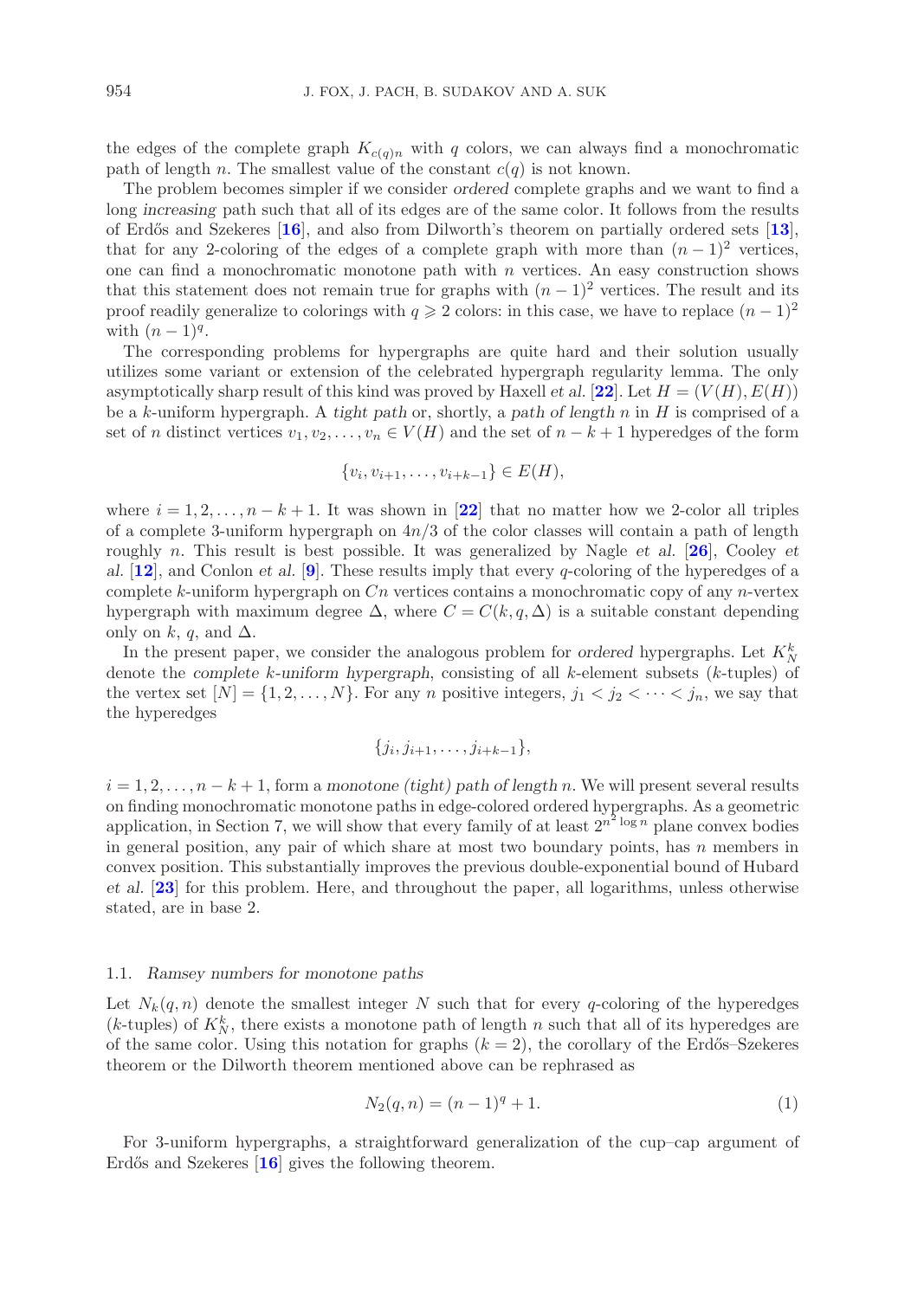THEOREM 1.1. Let  $N = N_3(2, n)$  be the smallest integer such that for every 2-coloring of *all triples in* [N], *there exists a monochromatic monotone path of length* n*. Then we have*

$$
N_3(2, n) = \binom{2n-4}{n-2} + 1.
$$

For a larger (but fixed) number of colors, we prove the following theorem which provides lower and upper bounds that are tight apart from a logarithmic factor in the exponent.

THEOREM 1.2. *For any integers*  $q \ge 2$  *and*  $n \ge q + 2$ *, we have* 

$$
2^{(n/q)^{q-1}} \leq N_3(q, n) \leq 2^{n^{q-1} \log n}.
$$

Define the tower function  $t_i(x, n)$  recursively as follows. Let  $t_1(x, n) = x$  and  $t_{i+1}(x, n) =$  $n^{t_i(x,n)}$ , so  $t_i(x,n)$  is a tower of  $(i-1)$  n's with an x on top. We let  $t_i(x) = t_i(x, 2)$ . Using a 'stepping-up' approach, developed by Erd˝os and Hajnal (see [**[20](#page-28-1)**]) and strengthened in [**[9](#page-28-10)**], we show the following extension of Theorem 1.2 to k-uniform hypergraphs, for any  $k \geq 3$ .

THEOREM 1.3. *For every*  $k \geqslant 3$  *and* q, there are positive constants c and c' depending only *on*  $k$  and  $q$  *such that, for any*  $n \geq 4k$ , *we have* 

$$
t_{k-1}(cn^{q-1}) \leq N_k(q,n) \leq t_{k-1}(c'n^{q-1}\log n).
$$

In Section 2, we prove the recursive upper bound  $N_k(q, n) \leq N_{k-1}((n - k + 1)^{q-1}, n)$ . This upper bound, together with Equation [\(1\)](#page-1-0), implies that  $N_k(q,n) \leq t_k(q-1,n)$  for  $k \geq 3$ . The upper bounds in Theorems 1.2 and 1.3 follow from this inequality.

In Sections 3 and 4, we establish the lower bound in Theorem 1.2. We also prove a general statement there (Theorem 4.3), providing a lower bound on  $N_k(q, n)$ , which is exponential in  $N_{k-1}(q, n)$ , for every  $k \geq 4$ . Putting these results together, the lower bound in Theorem 1.3 readily follows.

The case  $k = 3$  is crucial in understanding the growth of  $N_k(q, n)$ . Indeed, the stepping-up lower bound mentioned above (see Theorem 4.3) together with the recursive upper bound in Theorem 1.4 and inequality [\(2\)](#page-3-0), described in the following section, show that closing the gap between the upper and lower bounds on  $N_k(q, n)$  in the special case  $k = 3$  would also close the gap for all larger values of k.

# 1.2. *Online and size Ramsey numbers*

Consider the following game played by two players, *builder* and *painter*. For  $t \geq 1$ , at the beginning of stage t, a new vertex  $v_t$  is added (the vertices  $v_i$  for  $1 \leq i \leq t$  already are present), and for each  $(k-1)$ -tuple of vertices  $(v_{i_1},...,v_{i_{k-1}})$  with  $1 \leq i_1 < \cdots < i_{k-1} < t$ , builder decides (in any order) whether to draw the edge  $(v_{i_1},...,v_{i_{k-1}},v_t)$ . If builder draws the edge, then painter has to immediately color it in one of q colors 1,...,q. The (*vertex*) *online Ramsey number*  $V_k(q, n)$  is the minimum number of edges builder has to draw to guarantee a monochromatic monotone path of length n.

An ordered k-uniform hypergraph G is said to be (q, n)*-path Ramsey* if for every q-edgecoloring of G, one can find a monochromatic monotone path of length n. The *size Ramsey number*  $S_k(q, n)$  is the minimum number of edges of an ordered k-uniform hypergraph G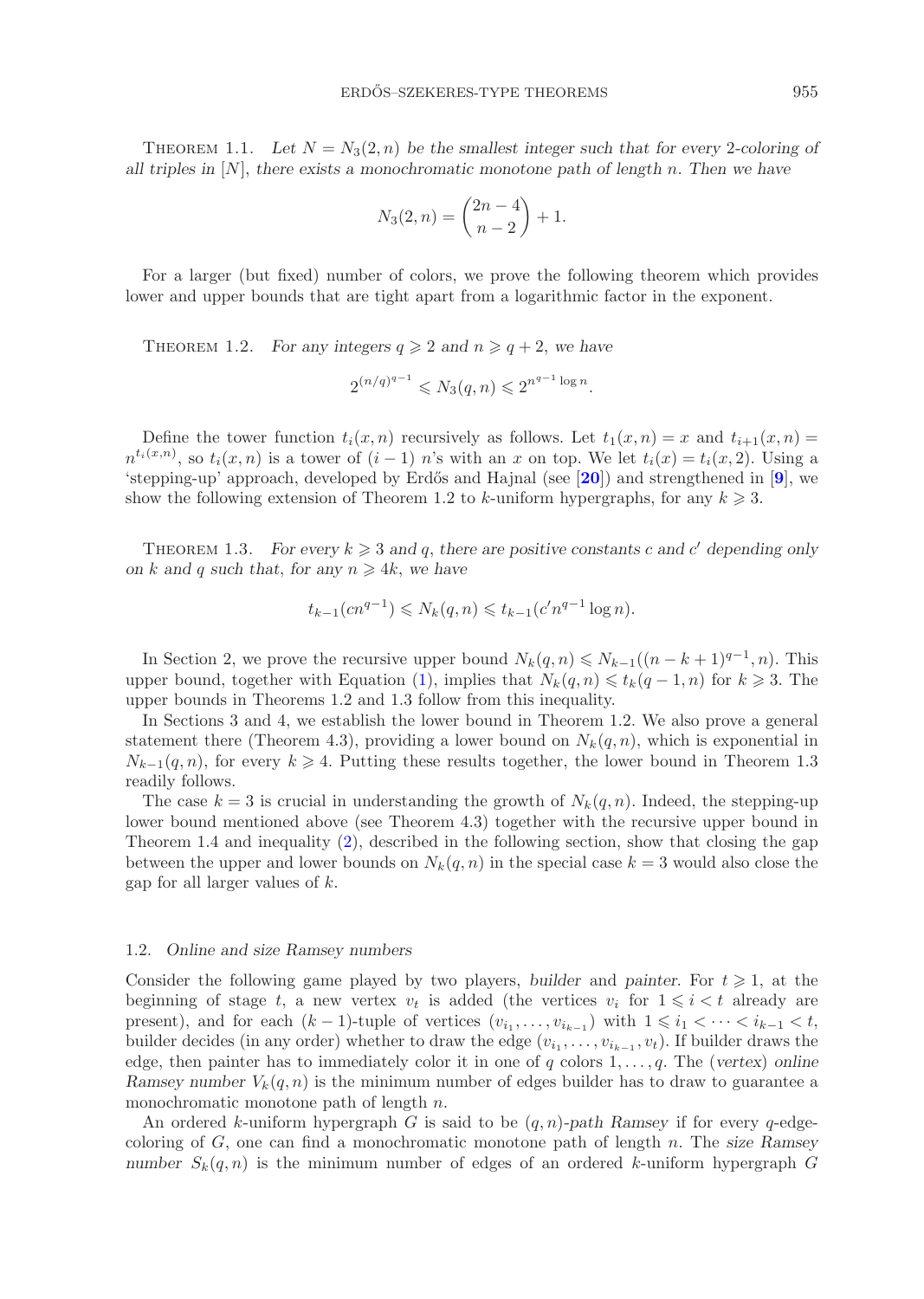which is  $(q, n)$ -path Ramsey. It follows from the definitions that

<span id="page-3-0"></span>
$$
N_k(q, n - k + 1) \leqslant V_k(q, n) \leqslant S_k(q, n) \leqslant {N_k(q, n) \choose k}.
$$
\n
$$
(2)
$$

Indeed, the first inequality comes from the following painter strategy. Let  $w_i$  be the *i*<sup>th</sup> vertex that builder adds in which there is an edge whose largest vertex is  $w_i$  (there may be vertices not given labels). That is,  $w_i = v_{i(i)}$ , where  $j(i)$  is the *i*th stage for which at least one edge is added. Painter colors each edge  $(w_{i_1}, w_{i_2}, \ldots, w_{i_k})$  with  $i_1 < \cdots < i_k < N_k(q, n-k+1)$  the same color as the color of  $(i_1,\ldots,i_k)$  in a q-edge-coloring of the ordered complete k-uniform hypergraph on  $N_k(q, n-k+1) - 1$  vertices with no monochromatic path of length  $n-k+1$ . All other edges, that is, those containing a vertex which is not the largest vertex in some edge, can be colored arbitrarily. Note that every monotone path of length n contains a path of length  $n - k + 1$  such that each vertex is the largest vertex in an edge of the ordered hypergraph. Therefore, this coloring has no monochromatic monotone path of length  $n$ , and painter guarantees that there are at least  $N_k(q, n-k+1)$  edges when the first monochromatic monotone path of length n appears. On the other hand, if builder selects all edges of a  $(q, n)$ -path Ramsey ordered k-uniform hypergraph, she will definitely win, which proves the second inequality. The third inequality is trivial, taking into account that the ordered complete k-uniform hypergraph  $K_N^k$ with  $N = N_k(q, n)$  is  $(q, n)$ -path Ramsey.

Conlon *et al*. [**[10](#page-28-12)**] used online Ramsey numbers to give an upper bound for the Ramsey number of a *complete* k-uniform hypergraph with n vertices. Here we apply this technique to establish an upper bound for the Ramsey number of a *monotone path* of length n. More precisely, we show the following theorem.

THEOREM 1.4. *For every*  $k \ge 3$  *and for every*  $q \ge 1$ ,  $n \ge k$ , we have

 $N_k(q, n) \leqslant q^{V_{k-1}(q, n+k-2)} + k - 2.$ 

In the special case  $k = 3$ , this bound is worse than the upper bound in Theorem 1.2. However, Theorem 1.4 is already useful for  $k \geq 4$ . Indeed, any improvement on the upper bound in Theorem 1.3 for  $k = 3$ , together with the trivial upper bound on  $V_{k-1}(q, n+k-2)$  in [\(2\)](#page-3-0), will lead to analogous improvements for all larger  $k$ . For example, if, for fixed  $q$ , we would know that  $N_3(q,n)=2^{O(n^{q-1})}$ , then using Theorem 1.4, we would also know that  $N_4(q,n)=2^{O(n^{q-1})}$ . Note that the recursive bound in Theorem 2.1 does not give such an improvement even if we knew that  $N_3(q, n)$  is exponential in  $n^{q-1}$ . Similarly, the stepping-up lower bound in Theorem 4.3 shows that any improvement on the lower bound in Theorem 1.3 for  $k = 3$  will lead to analogous improvements for all larger k.

In addition to being useful for bounding classical Ramsey numbers as discussed above, online and size Ramsey numbers are now well-studied topics in their own right. The *size Ramsey number*  $r_e(H)$  of a graph H is the minimum number of edges of a graph G in which every 2-edge-coloring of G contains a monochromatic copy of  $H$ . The study of these numbers was initiated by Erdős *et al.*  $[14]$  $[14]$  $[14]$ . A fundamental problem of Erdős in this area is to determine the growth of the size Ramsey number of paths. Beck [**[2](#page-28-14)**] solved this problem, proving that these numbers grow linearly. That is,  $r_e(P_n) \leqslant cn$ , where c is an absolute constant. In contrast, Rödl and Szemerédi [[30](#page-28-15)] disproved a conjecture of Beck by showing that there are graphs of maximum degree 3 whose size Ramsey number grows superlinear in the number of vertices. In the other direction, Kohayakawa *et al.* [**[24](#page-28-16)**] recently showed that graphs on n vertices with fixed maximum degree  $\Delta$  have size Ramsey number at most  $O(n^{2-1/\Delta} \log^{1/\Delta} n)$ .

Another online Ramsey game which is quite close to ours was introduced independently by Beck [[3](#page-28-17)] and Kurek and Rucinski [[25](#page-28-18)]. In this game, there are two players, builder and painter,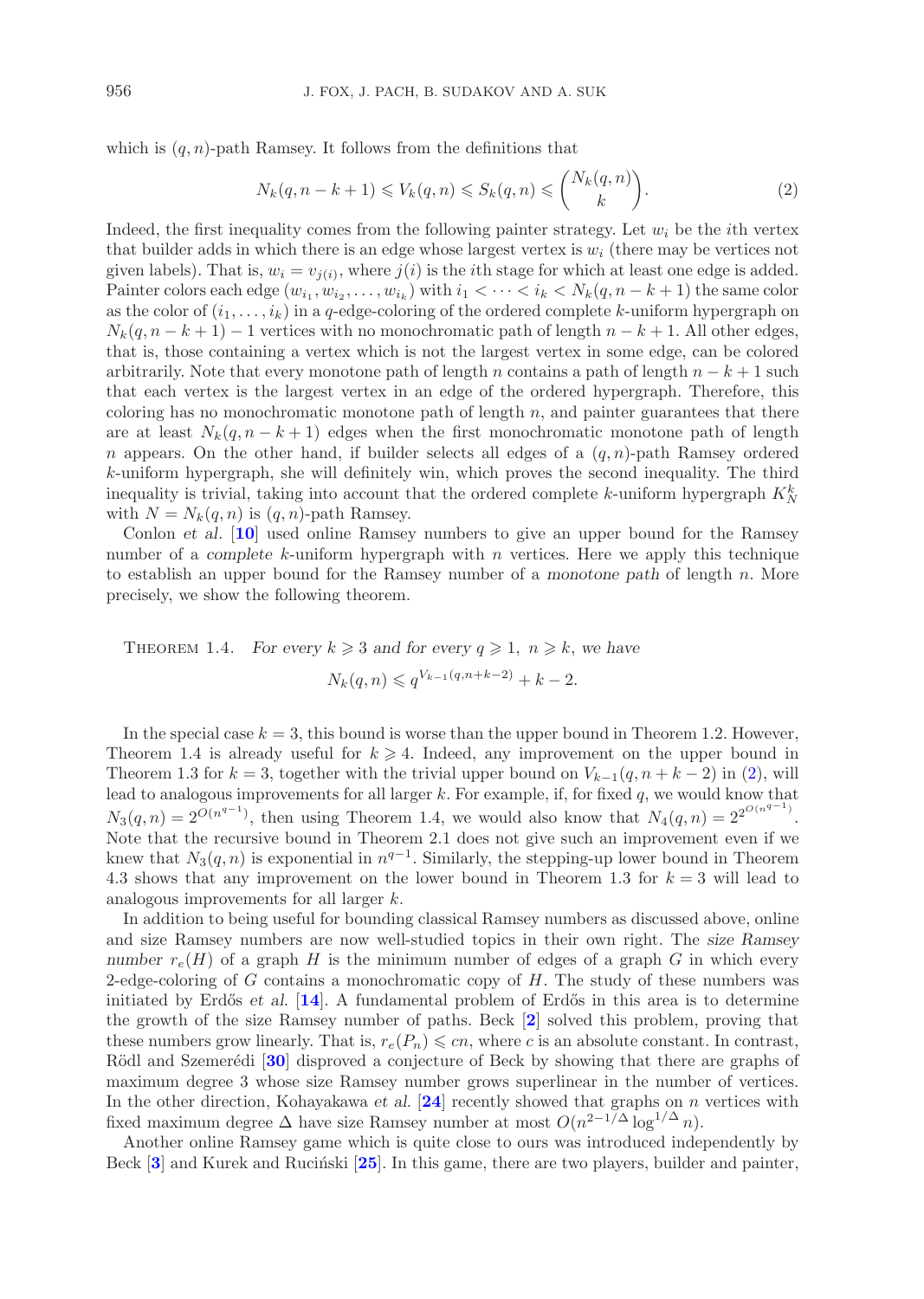who move on the originally empty graph with an unbounded number of vertices. At each step, builder draws a new edge and painter has to color it either red or blue immediately. The *edge online Ramsey number*  $\bar{r}(H)$  is the minimum number of edges that builder has to draw in order to force painter to create a monochromatic H. As builder can simply draw the edges of a given graph, we have the inequality  $\bar{r}(H) \leq r_e(H)$ . A basic conjecture in this area due to Rödl is to show that  $\lim_{n\to\infty} (\bar{r}(K_n)/r_e(K_n)) = 0$ . Conlon [[8](#page-28-19)] made substantial progress on this conjecture, showing that  $\bar{r}(K_n) \leq c^n r_e(K_n)$  holds infinitely often, where  $c < 1$  is an absolute constant. Randomized variants of the edge online Ramsey number were studied in [**[1](#page-28-20)**, **[4](#page-28-21)**, **[18](#page-28-22)**].

Note that the problem of estimating  $V_k(q, n)$  and  $S_k(q, n)$  is most interesting in the case of graphs (k = 2). Indeed, for larger k,  $N_k(q, n)$  grows roughly (k − 2)-fold exponential in  $n^{q-1}$ , so the lower and upper bounds on these numbers are roughly determined by  $N_k(q, n)$ . We will therefore focus our attention on the interesting case  $k = 2$ .

In view of [\(2\)](#page-3-0), one may think that the functions  $V_k(q, n)$  and  $S_k(q, n)$  cannot differ too much. Rather surprisingly, already for graphs  $(k = 2)$ , this is not the case. In Section 5, we show that the size Ramsey number satisfies  $S_2(q, n) \geqslant c_q n^{2q-1}$ . On the other hand, also in that section, we prove the following theorem.

Theorem 1.5. *We have*

$$
V_2(2, n) = (1 + o(1))n^2 \log_2 n,
$$

and for every fixed  $q \ge 2$ , there are constants  $c_q$  and  $c'_q$  such that

$$
c_q n^q \log n \leqslant V_2(q, n) \leqslant c'_q n^q \log n.
$$

Moreover, the proof of Theorem 1.5 shows that builder has a winning strategy which uses  $N_2(q, n)$  vertices, and each vertex  $v_t$  belongs to at most  $c'_q \log n$  edges  $(v_j, v_t)$  with  $j < t$ . This theorem shows that, by using the information on the initial portion of the coloring, builder can substantially reduce the number of edges that guarantee a monochromatic monotone path.

### 1.3. *Noncrossing convex bodies in convex position*

In section 7, we apply Theorem 1.2 and Lemma 6.1 to a problem for families of convex bodies. To formulate our question, we need some definitions. A family  $\mathcal C$  of convex bodies (compact convex sets with nonempty interior) in the plane is said to be in *convex position* if none of its members is contained in the convex hull of the union of the others. We say that C is in *general position* if

- (1) every three members of  $\mathcal C$  are in convex position;
- (2) no two members  $C, C' \in \mathcal{C}$  have a common tangent that meets  $C \cap C'$ ; and
- (3) no three members of  $\mathcal C$  share a common tangent.

Bisztriczky and Fejes Tóth [[5](#page-28-23)] generalized the Happy Ending theorem of Erdős and Szekeres  $\left[6, 16\right]$  $\left[6, 16\right]$  $\left[6, 16\right]$  $\left[6, 16\right]$  $\left[6, 16\right]$  as follows. They proved that for every n, there exists a function  $D(n)$  such that any family of  $D(n)$  pairwise disjoint convex bodies in general position in the plane contains n members in convex position. It was proved in [[27](#page-28-25)] that  $D(n) \leq {2n-4 \choose n-2} + 1)^2$ .<br>The Bisztriczky-Eejes Tóth theorem has been extended in [28] to families

The Bisztriczky-Fejes T´oth theorem has been extended in [**[28](#page-28-26)**] to families of *noncrossing* convex bodies, that is, to convex bodies, no pair of which share more than *two* boundary points. It was proved that there exists a function  $N = M(n)$  such that from every family of N noncrossing convex bodies in general position in the plane, one can select  $n$  members in convex position. More recently, Hubard *et al.* [[23](#page-28-11)] showed that the function  $M(n)$  grows at most double exponentially in n. We use Theorem 1.2 to obtain a much better bound.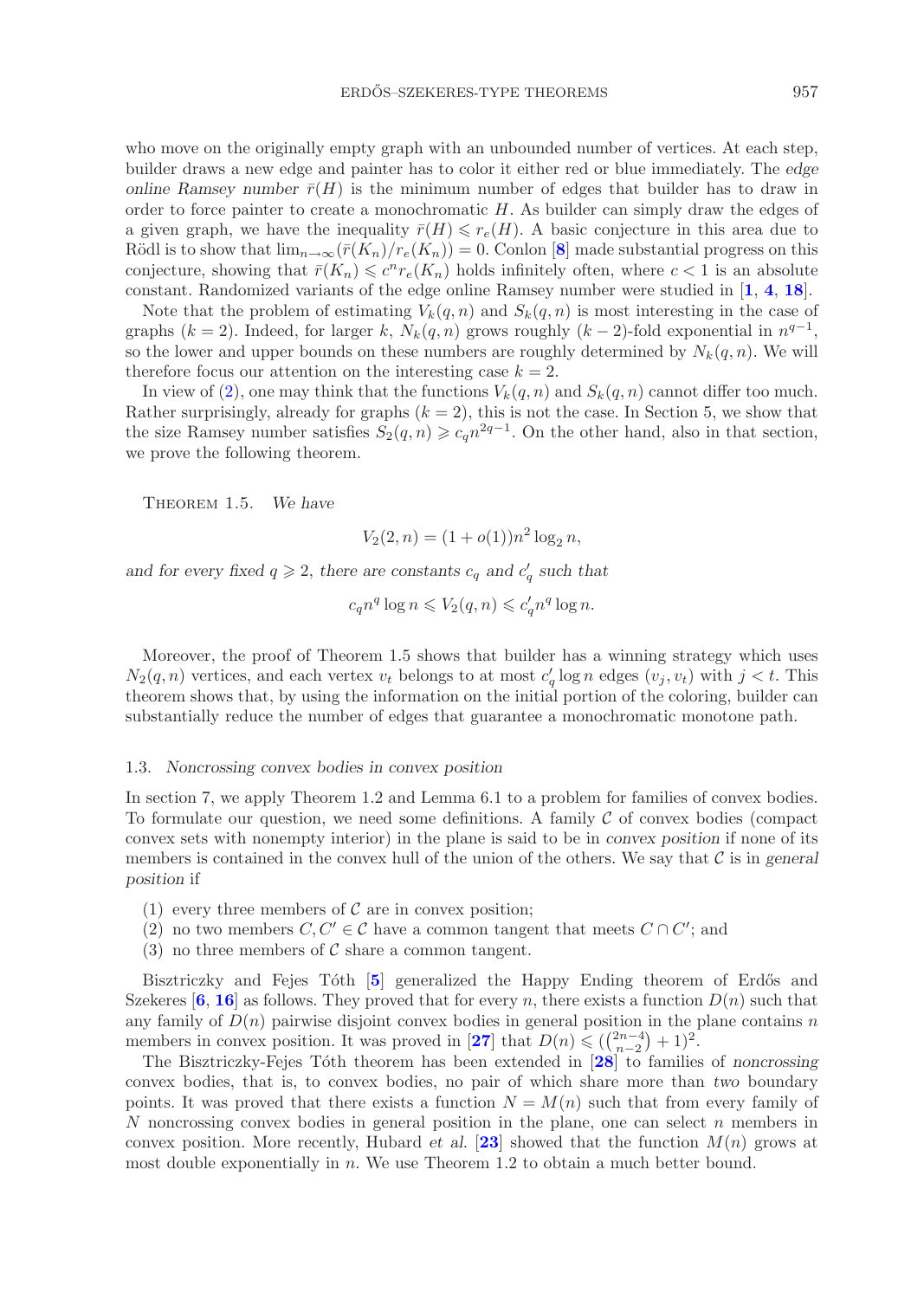THEOREM 1.6. Let  $N = M(n)$  denote the smallest integer such that every family of N *noncrossing convex bodies in general position in the plane has* n *members in convex position. Then we have*

$$
M(n) \leqslant N_3(3, n) \leqslant 2^{n^2 \log n}.
$$

Note that no analogue of the last theorem is true if we drop the assumption that the bodies are noncrossing. One can construct a family of arbitrarily many pairwise crossing rectangles that are in general position, but no four of them are in convex position (see [**[28](#page-28-26)**]).

Theorem 1.6 can be established, as follows. First, we choose a coordinate system, in which the *left endpoint* (that is, the leftmost point) of every member of the family is unique, and the x-coordinates of the left endpoints are different. Let  $C_1, C_2, \ldots, C_N$  denote the members of our family, listed in the increasing order of the x-coordinates of their left endpoints. Suppose that  $N = N_3(3, n).$ 

In the last section, we define a 3-coloring of all ordered triples  $(C_i, C_i, C_k)$  with  $i < j < k$ . We will show that this coloring has the property that if a sequence of sets  $C_{i_1}, C_{i_2}, \ldots$  ( $i_1$  <  $i_2 < \cdots$ ) induces a monochromatic monotone path, then they are in convex position.

According to Theorem 1.2,  $N \leq n^{n^2}$ . Therefore, our colored triple system contains a monochromatic monotone path of length n. In other words, there exists a sequence  $i_1 < i_2$  $\cdots < i_n$  such that all consecutive triples  $(C_{i_j}, C_{i_{j+1}}, C_{i_{j+2}})$  have the same color. It follows from the special property of our coloring mentioned above that the sets  $C_{i_1}, \ldots, C_{i_n}$  are in convex position. This will complete the proof of Theorem 1.6.

*Organization*: The rest of the paper is organized as follows. In the following section, we prove a recursive upper bound on  $N_k(q, n)$ . In Section 3, we prove results on monochromatic walks in digraphs and the minimum chromatic number of a  $(q, n)$ -path Ramsey graph which will be used in the subsequent two sections. In Section 4, we prove lower bounds on  $N_k(q, n)$ . In Section 5, we prove bounds on size and online Ramsey numbers of paths, as well as an alternative upper bound on  $N_k(q, n)$  in terms of online Ramsey numbers. In Section 6, we prove a lemma relating monochromatic cliques in 'transitive' colorings to monochromatic monotone paths in general colorings. We use this lemma in Section 7 in the proof of Theorem 1.6. We finish with some concluding remarks and open problems in Section 8.

## 2. An upper bound on  $N_k(q, n)$

Given any two positive integers  $i \leq j$ , let  $[i, j]$  denote the set of positive integer h with  $i \leq h \leq j$ , and  $[i] = [1, i]$ . We begin by proving a recursive upper bound on  $N_k(q, n)$ .

THEOREM 2.1. *For any integers*  $n \ge k \ge 2$  *and*  $q \ge 2$ *, we have* 

$$
N_k(q, n) \leq N_{k-1}((n-k+1)^{q-1}, n).
$$

*Proof.* Suppose, for contradiction, that there is a q-coloring

$$
\chi:\binom{[N]}{k}\longrightarrow[q]
$$

of the edges of the complete k-uniform ordered hypergraph  $K_N^k$  on  $N = N_{k-1}((n-k+1)^{q-1}, n)$ vertices with no monochromatic path of length  $n$ . Define the auxiliary coloring

$$
\phi: \binom{[N]}{k-1} \longrightarrow [k-1, n-1]^{q-1},
$$

as follows. For any  $v_1 < \cdots < v_{k-1}$ , we let  $\phi(v_1,\ldots,v_{k-1})=(n_1,\ldots,n_{q-1})$ , where  $n_i$  is the length of the longest monochromatic path in color i ending with  $v_1, \ldots, v_{k-1}$ . By convention,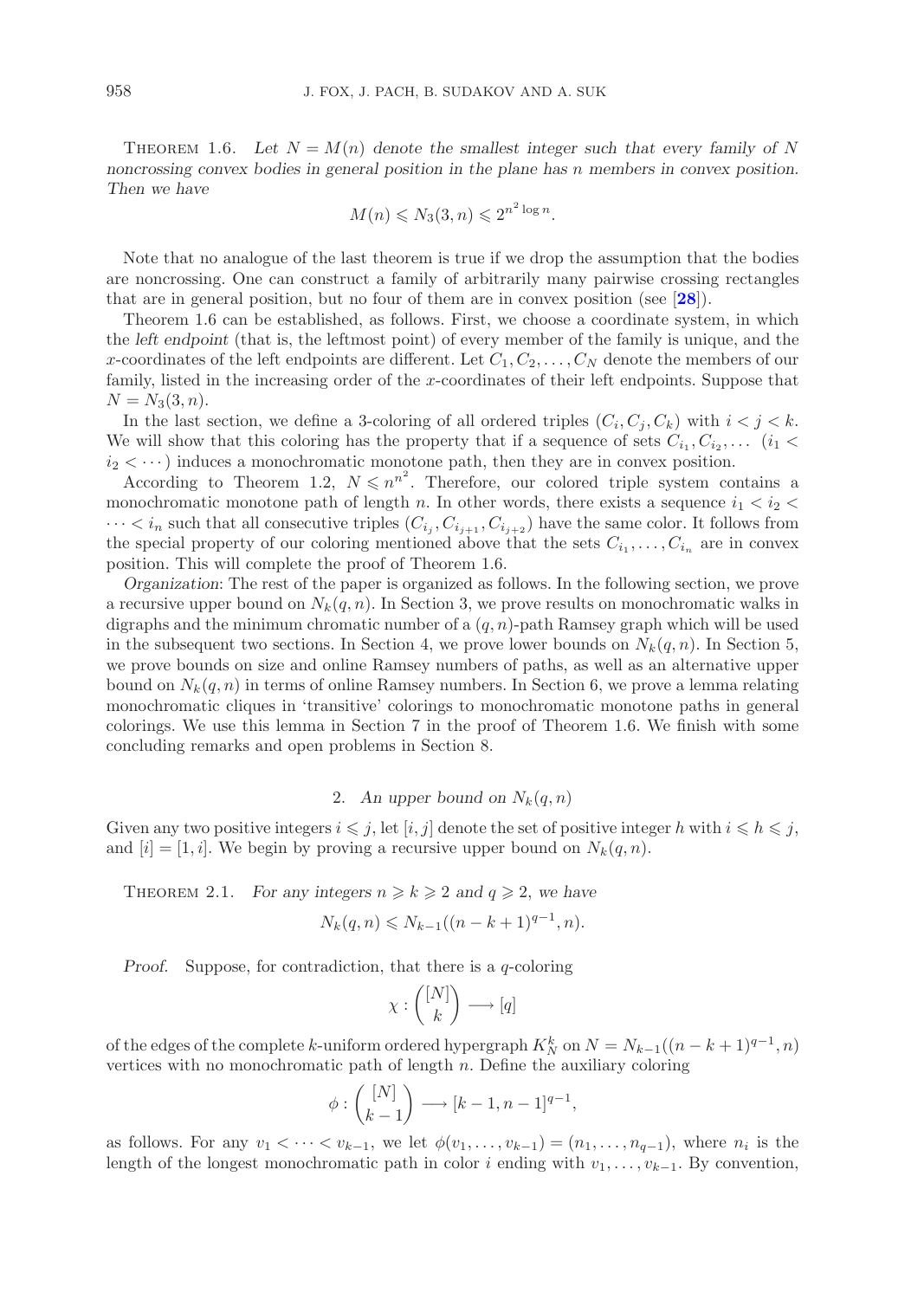any  $k-1$  vertices  $v_1, \ldots, v_{k-1}$  form a monochromatic monotone path of length  $k-1$  with respect to coloring  $\chi$ . Thus, we have  $k - 1 \leq n_i \leq n - 1$ , for every  $i \ (1 \leq i \leq q - 1)$ .

By our assumption,  $N = N_{k-1}((n-k+1)^{q-1}, n)$ , so that in coloring  $\phi$ , there is a monochromatic monotone path of length n. Let  $u_1 < \cdots < u_n$  denote the vertices of this path. To complete the proof of the theorem, it is sufficient to show that these vertices form a monochromatic monotone path in color q, with respect to the coloring  $\chi$ . Suppose that this is not the case. Then, for some  $1 \leq j \leq n - k + 1$  and  $1 \leq i \leq q - 1$ , we have  $\chi(u_j, u_{j+1}, \ldots, u_{j+k-1}) = i$ . Since the vertices  $u_1, \ldots, u_n$  form a monochromatic monotone path with respect to the coloring  $\phi$ , it follows that in coloring  $\chi$ , the length of the longest monochromatic monotone path of color i ending with  $u_j, u_{j+1}, \ldots, u_{j+k-2}$  is the same as the length of the longest monochromatic monotone path of color i ending with  $u_{j+1}, u_{j+2}, \ldots, u_{j+k-1}$ . However, any longest monochromatic monotone path of color i ending with  $u_j, u_{j+1}, \ldots, u_{j+k-2}$  can be extended to a longer monochromatic monotone path of color *i*, by adding the vertex  $u_{j+k-1}$ .<br>This contradiction completes the proof of the theorem. This contradiction completes the proof of the theorem.

Now we are in a position to prove the upper bound in Theorem 1.2.

*Proof of the upper bounds in Theorems* 1.2 *and* 1.3*.* We prove the stronger inequality

$$
N_k(q, n) \leqslant t_k(q - 1, n)
$$

for every  $k \ge 3$ . The proof is by induction on k. By [\(1\)](#page-1-0), we have  $N_2(q, n) = (n - 1)^q + 1$ . According to Theorem 2.1,

$$
N_3(q,n) \leq N_2((n-2)^{q-1},n) = (n-1)^{(n-2)^{q-1}} + 1 < n^{n^{q-1}} = t_3(q-1,n).
$$

Now suppose that the desired inequality holds for k. Then it also holds for  $k + 1$ , because, again by Theorem 2.1, we have

$$
N_{k+1}(q,n) \leq N_k((n-k)^{q-1},n) \leq t_k((n-k)^{q-1},n) \leq t_k(n^{q-1},n) = t_{k+1}(q-1,n). \qquad \Box
$$

## 3. *Monochromatic walks in digraphs*

Let  $D<sub>N</sub>$  denote the *complete digraph* on N vertices, that is, the directed graph in which each pair of distinct vertices is connected by two edges with opposite orientations. A *walk of length* n in a digraph is a sequence of n vertices  $v_1, \ldots, v_n$  with possible repetitions such that for every  $i$  (1  $\leq i < n$ ), the directed edge  $\overrightarrow{v_i v_{i+1}}$  belongs to the digraph. If  $v_1 = v_n$ , then the walk is called *closed*. Note that closed walks can be used to construct walks which are arbitrarily long. A digraph with no closed walk is *acyclic*.

Let  $f(q, n)$  be the smallest number N such that for every q-coloring of the edges of  $D<sub>N</sub>$ , there is a monochromatic walk of length n. First, we show that for a fixed  $q$ , the order of magnitude of  $f(q, n)$  is  $n^{q-1}$ . In the following section, this fact is used to establish the lower bound on  $N_3(q, n)$  stated in Theorem 1.2.

THEOREM 3.1. *For any integers*  $n, q \ge 2$ , we have

$$
(n/q)^{q-1} \leq f(q,n) \leq N_2(q-1,n) = (n-1)^{q-1} + 1.
$$

*Proof.* We first establish the upper bound. Consider a q-coloring of the edges of  $D<sub>N</sub>$  with  $N = N_2(q-1, n)$ . We have to show that there is a monochromatic walk with n vertices. Suppose that the set of edges of color  $q$  does not determine a walk of length  $n$ . Then these edges form an acyclic digraph. Hence, there is an ordering of the vertices of D*<sup>N</sup>* so that the edges of color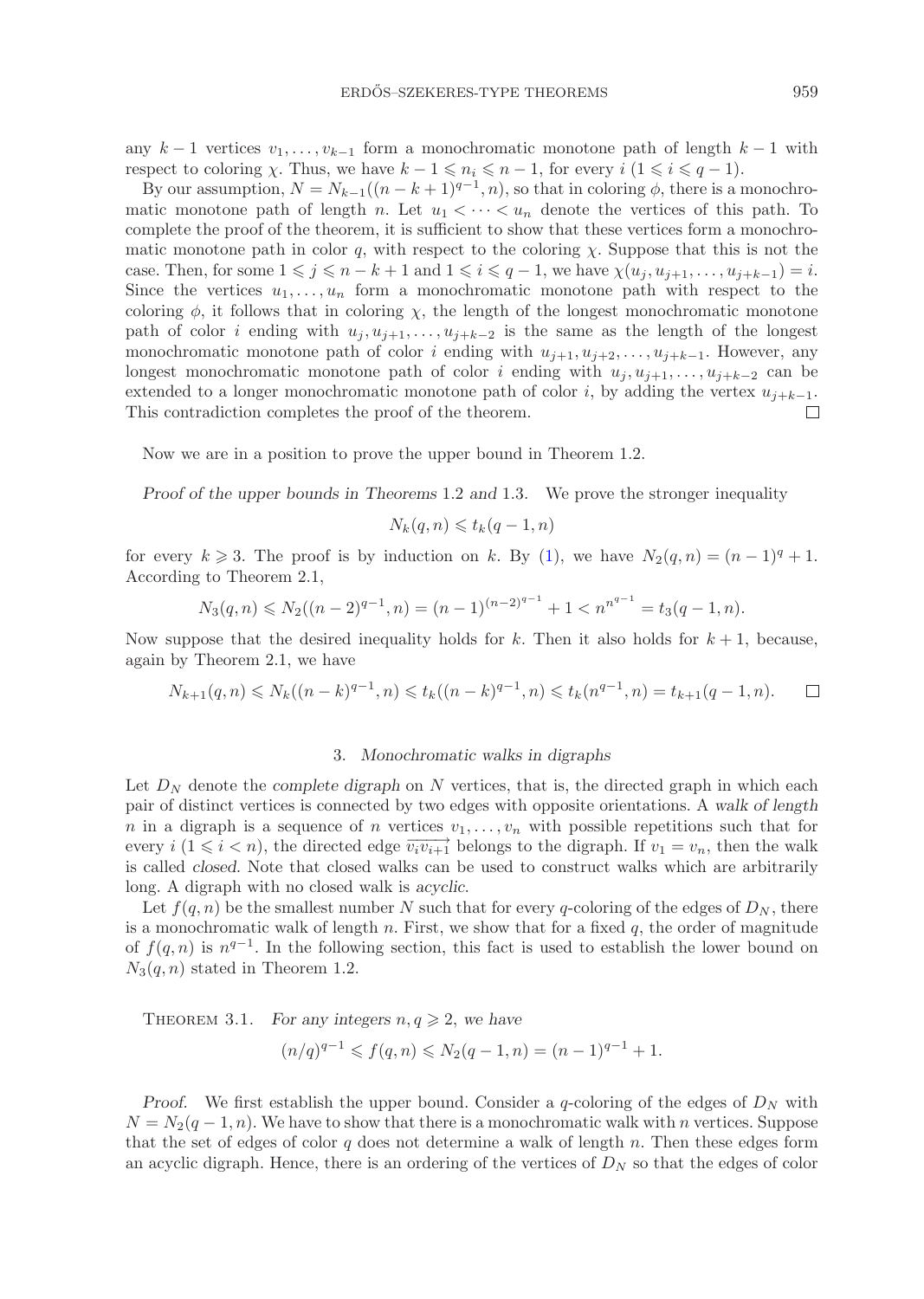q go backwards. Thus, removing the backwards edges, we have an ordered complete graph on  $N = N_2(q-1, n)$  vertices, whose edges are colored with  $q-1$  colors. In one of the color classes, we can find a monotone path with n vertices, which is a monochromatic directed path in  $D<sub>N</sub>$ .

The lower bound follows from Lemma 3.2. Indeed, letting  $m = 1 + |(n - 2)/(q - 1)|$ , it is easy to check that  $2 + (q - 1)(m - 1) \leq n$  and  $m \geq n/q$ , so

$$
f(q, n) \geq f(q, 2 + (q - 1)(m - 1)) \geq m^{q - 1} \geq (n/q)^{q - 1}.
$$

LEMMA 3.2. *For any integers*  $n, q \ge 2$ , we have  $f(q, 2 + (q - 1)(n - 1)) > n^{q-1}$ .

*Proof.* Define the coloring  $\phi$  of the edges of the complete digraph on  $[n]^{q-1}$ , as follows. For any pair of distinct vertices,  $a = (a_1, \ldots, a_{q-1}), b = (b_1, \ldots, b_{q-1}),$  define the color of the directed edge  $(a, b)$  as the smallest coordinate i for which  $a_i < b_i$ . If there is no such coordinate, that is, if  $a_i \geqslant b_i$  for all  $i$  ( $1 \leqslant i \leqslant q - 1$ ), then color the directed edge  $(a, b)$  with color q. For each color  $i \leq q - 1$ , the length of a longest monochromatic walk of color i is n, because traversing any edge of color  $i$ , the *i*th coordinate must increase. On the other hand, along any walk in color class  $q$ , the coordinates are never allowed to increase, and in each step at least one of them must strictly decrease, so that the sum of the coordinates strictly decreases. The sum of the coordinates of a point in  $[n]^{q-1}$  is at least  $q-1$  and is at most  $(q-1)n$ . Therefore, the length of such a monochromatic walk does not exceed  $(q-1)n - (q-1) + 1 = 1 + (q-1)(n-1)$ .  $\Box$ 

Recall from Section 1.2 that an ordered graph G is called (q, n)*-path Ramsey* if, for every q-edge-coloring of G, there exists a monochromatic monotone path of length n. Let  $\chi(q, n)$ denote the minimum chromatic number of an ordered graph G which is  $(q, n)$ -path Ramsey.

We close this section by showing that the functions  $\chi(q, n)$  and  $f(q, n)$  are actually identical. Therefore, Theorem 3.1 implies that, for a fixed q,  $\chi(q, n)$  also grows on the order of  $n^{q-1}$ .

The (classical) *Ramsey number*  $R(n; q)$  is the minimum N such that every q-edge-coloring of the complete graph on  $N$  vertices contains a monochromatic clique on  $n$  vertices.

THEOREM 3.3. For any integers  $q, n \geq 2$ , we have

$$
\chi(q, n) = f(q, n).
$$

*Proof.* We first show that  $\chi(q, n) \geq f(q, n)$ . Consider a q-edge-coloring  $\phi$  of the edges of the complete digraph with vertex set  $[f(q, n) - 1]$  without a monochromatic walk of length n. Assume, for contradiction, that there exists an ordered graph G with  $\chi(G) < f(q, n)$ , which is  $(q, n)$ -path Ramsey, and consider a partition  $V(G) = V_1 \cup \cdots \cup V_t$  into independent sets with  $t = \chi(G)$ . Define a q-coloring  $\rho$  of the edges of G, as follows. If v and w are adjacent with  $v < w$  and  $v \in V_i$  and  $w \in V_j$ , let  $\rho(v, w) = \phi(i, j)$ . If the vertices  $v_1 < \cdots < v_n$  form a monochromatic monotone path with respect to the edge-coloring  $\rho$  of G, then denoting by  $i_k$ the integer for which  $v_k \in V_{i_k}$ , we have that  $i_1, \ldots, i_n$  form a monochromatic walk with respect to the edge-coloring  $\phi$ . This is a contradiction, showing that our assumption  $\chi(G) < f(q, n)$ was wrong.

To show that  $\chi(q, n) \leq f(q, n)$ , we define an ordered graph H, which is  $f(q, n)$ -colorable and  $(q, n)$ -path Ramsey. Let  $V(H)=[Rt]$ , where  $t = f(q, n)$  and  $R = R(n; Q)$  is the Q-color Ramsey number for the complete graph on *n* vertices with  $Q = q^{t^2 - t}$ . Connect two vertices *i*, *j* (1 ≤ *i* < *j* ≤ Rt) by an edge in H if *j* − *i* is not a multiple of t. The partition of  $V(H)$ modulo t defines a proper t-coloring of H. Since the first t vertices of H form a clique, we have  $\chi(H) = t$ . It remains to prove that H is  $(q, n)$ -path Ramsey. Consider an edge-coloring  $\psi$  of H with q colors. Define an auxiliary Q-coloring  $\tau$  of the complete graph on [R] vertices, where the color of the edge between u and  $v (1 \leq u \leq v \leq R)$  is given as a  $t \times t$  matrix  $A = (a_{ij})$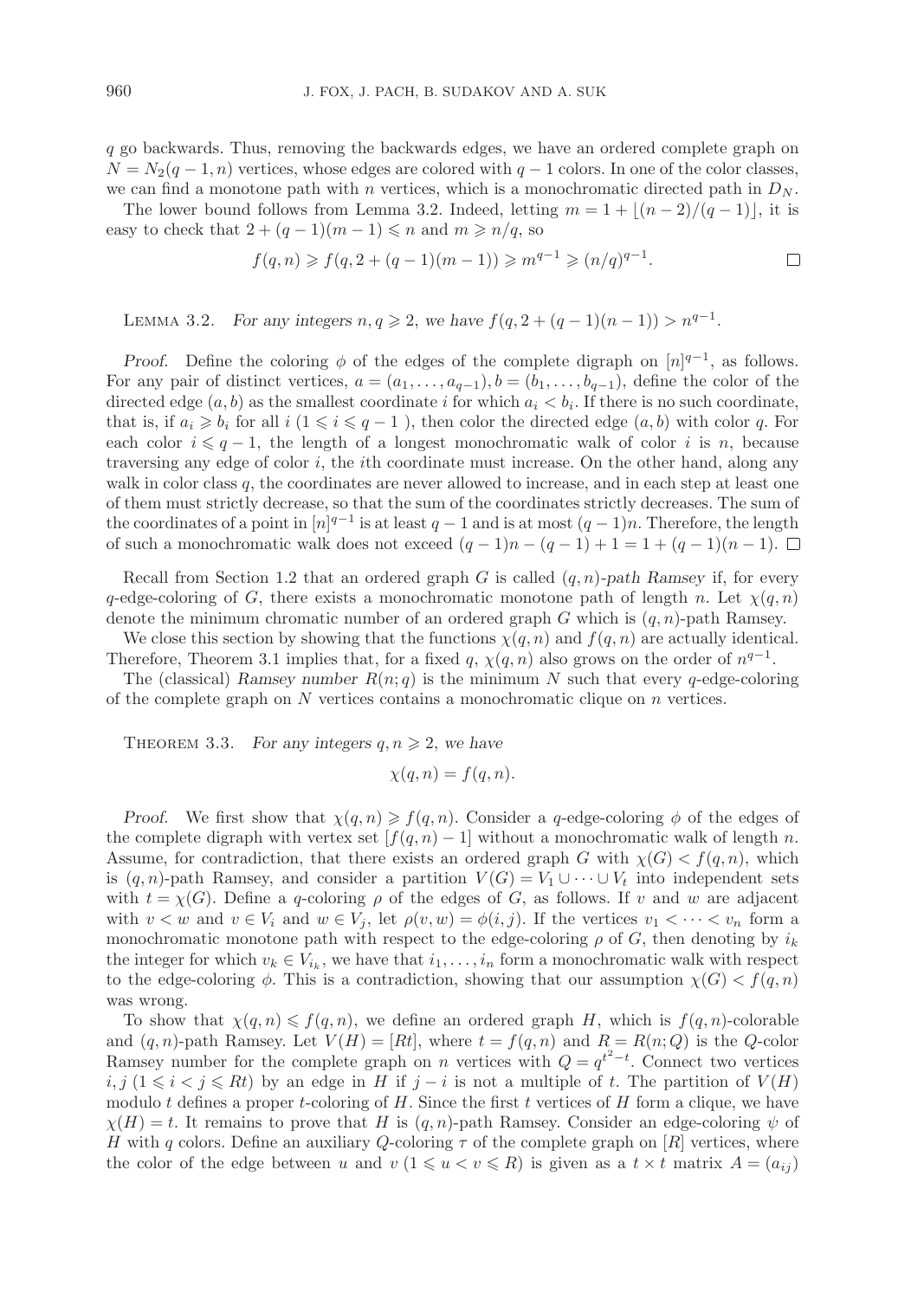with zeroes in the diagonal and  $a_{ij} = \psi((u-1)t + i, (v-1)t + j)$  for every  $i \neq j$ . Obviously, the number of colors used in this coloring is at most the number of possible matrices A, which is equal to  $q^{t^2-t} = Q$ . By the definition of the Ramsey number  $R = R(n; Q)$ , [R] contains a monochromatic clique on n vertices, with respect to the coloring  $\tau$ . Denote the vertices of such a clique by  $u_1 < u_2 < \cdots < u_n$ . Define a q-edge-coloring  $\xi$  of the complete digraph on [t], where  $\xi(i, j) = \psi((u_1 - 1)t + i, (u_2 - 1)t + j)$ . Since  $t = f(q, n)$ , there is a monochromatic walk  $i_1,\ldots,i_n$  of length n with respect to the coloring  $\xi$ . Then the vertices  $(u_1 - 1)t + i_1$ ,  $(u_2 - 1)t + i_2, \ldots, (u_n - 1)t + i_n$  form a monochromatic monotone path in the q-edge-coloring  $\psi$  of H, which completes the proof.  $\psi$  of H, which completes the proof.

## 4. *Lower bounds on*  $N_k(q, n)$

In this section, we adapt the stepping-up approach of Erdős and Hajnal on hypergraph Ramsey numbers to provide lower bounds for  $N_k(q, n)$ , stated in Theorems 1.2 and 1.3. First we address the case  $k = 3$ .

THEOREM 4.1. *For any integers*  $q, n \geq 2$ , we have

$$
N_3(q, n) > 2^{f(q, n-1)-1}.
$$

*Proof.* Let  $\phi$  be a q-coloring of the edges of the complete digraph D on vertex set  $[0, f(q, n-1) - 2]$  without a monochromatic walk on  $n-1$  vertices. We use  $\phi$  to define a q-coloring  $\chi$  of the hyperedges (triples) of the complete ordered 3-uniform hypergraph  $K_N^3$  on the vertex set  $V = [N]$  with  $N = 2^{f(q,n-1)-1}$ , as follows.

For any  $a \in V$ , write  $a - 1 = \sum_{i=0}^{f(n-1)} a(i)2^i$  with  $a(i) \in \{0, 1\}$  for each i. For  $a \neq b$ , let <br>*i* b) denote the largest i for which  $a(i) \neq b(i)$ . Obviously we have  $\delta(a, b) \neq \delta(b, c)$  for every  $\delta(a, b)$  denote the largest i for which  $a(i) \neq b(i)$ . Obviously, we have  $\delta(a, b) \neq \delta(b, c)$  for every triple  $a < b < c$ .

Given any triple  $a < b < c$ , define  $\chi(a, b, c) = \phi(\delta(a, b), \delta(b, c))$ . To complete the proof of the theorem, it is enough to show that, with respect to this coloring, there is no monochromatic monotone path of length  $n$ . Suppose, for contradiction, that there is such a path and denote its vertices by  $a_1 < a_2 < \cdots < a_n$ . Letting  $\delta_j = \delta(a_j, a_{j+1})$  for every  $j \ (1 \leq j < n)$ , it follows from the definition of the coloring  $\chi$  that the integers  $\delta_1,\ldots,\delta_{n-1} \in [0, f(q, n-1) - 2]$  induce a monochromatic walk in the digraph  $D$ , with respect to the coloring  $\phi$ . This contradiction completes the proof.  $\Box$ 

From Lemma 3.2, we have the estimate  $f(q, n-1) - 1 \geq m^{q-1}$  with  $m = 1 +$  $\lfloor (n-3)/(q-1) \rfloor$ . It is easy to check that  $m \geqslant n/q$  if  $n \geqslant q+2$ . Together with Theorem 4.1, we immediately obtain the following corollary, which is the same as the lower bound in Theorem 1.2.

COROLLARY 4.2. *For any integers*  $q \ge 2$  *and*  $n \ge q + 2$ *, we have*  $N_3(q, n) \geqslant 2^{(n/q)^{q-1}}.$ 

We next give a recursive lower bound on  $N_k(q, n)$  for  $k \geq 4$ . The proof is an adaptation of an improved version of the stepping-up technique, due to Conlon *et al*. [**[11](#page-28-27)**]. It is easy to see that, together with Corollary 4.2, this gives the lower bound in Theorem 1.3.

THEOREM 4.3. *For any integers*  $n \ge k \ge 4$  *and*  $q \ge 2$ *, we have* 

$$
N_k(q, n+3) > 2^{N_{k-1}(q,n)-1}.
$$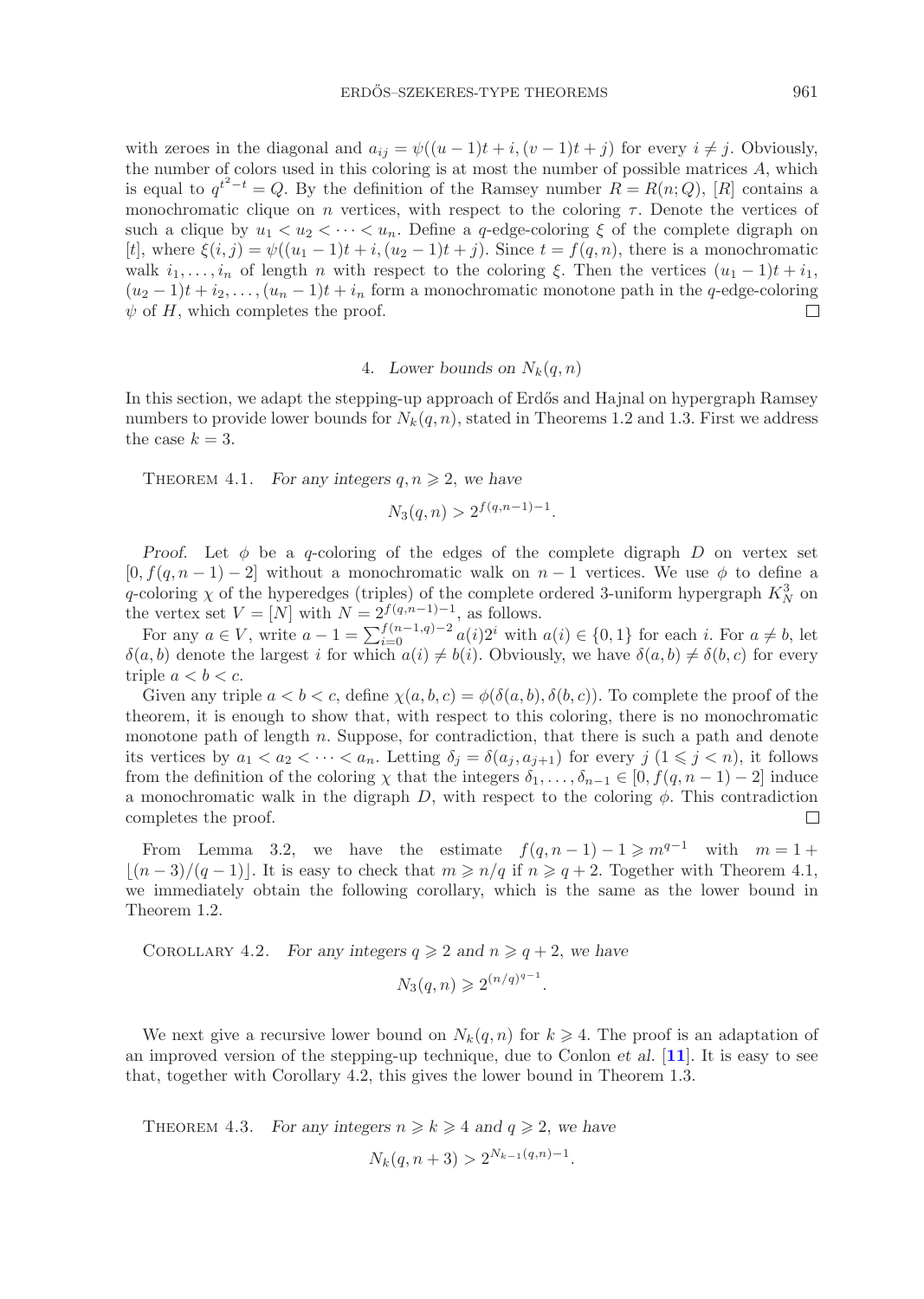*Proof.* We start the proof in a way similar to Theorem 4.1.

Let  $\phi$  be a q-coloring with colors 1,...,q of the edges of the complete ordered  $(k - 1)$ -uniform hypergraph on  $N_{k-1}(q, n) - 1$  vertices without a monochromatic monotone path on n vertices. We use  $\phi$  to define a q-coloring  $\chi$  of the edges of the complete ordered k-uniform hypergraph  $K_N^k$  on the vertex set  $V = [N]$  with  $N = 2^{N_{k-1}(q,n)-1}$ , as follows.

For any  $a \in V$ , write  $a - 1 = \sum_{i=0}^{N_k-1} (q,n)-2 \ a(i)2^i$  with  $a(i) \in \{0,1\}$  for each i. For  $a \neq b$ ,  $\delta(a, b)$  denote the largest i for which  $a(i) \neq b(i)$ . As in the proof of Theorem 4.1, we have let  $\delta(a, b)$  denote the largest i for which  $a(i) \neq b(i)$ . As in the proof of Theorem 4.1, we have  $\delta(a, b) \neq \delta(b, c)$  for every triple  $a < b < c$ .

Given any k-tuple  $a_1 < a_2 < \cdots < a_k$  of V, consider the integers  $\delta_i = \delta(a_i, a_{i+1}), 1 \leq i \leq i$  $k-1$ . If  $\delta_1,\ldots,\delta_{k-1}$  form a monotone sequence, then let  $\chi(a_1, a_2,\ldots,a_k) = \phi(\delta_1, \delta_2,\ldots,\delta_{k-1}).$ 

Now we have to color the k-tuple  $(a_1,\ldots,a_k)$  in the case when  $\delta_1,\ldots,\delta_{k-1}$  is not monotone. We say that *i* is a *local minimum* if  $\delta_{i-1} > \delta_i < \delta_{i+1}$ , a *local maximum* if  $\delta_{i-1} < \delta_i > \delta_{i+1}$ , and a *local extremum* if it is either a local minimum or a local maximum. Since  $\delta_{i-1} \neq \delta_i$  for every i, every nonmonotone sequence  $\delta_1,\ldots,\delta_{k-1}$  has a local extremum. Let  $i_1$  denote the first local extremum. If  $\delta_1,\ldots,\delta_{k-1}$  is not monotone, we define  $\chi(a_1,\ldots,a_k)=1$  if  $i_1$  is even and a local maximum, or if  $i_1$  is odd and a local minimum. Otherwise, let  $\chi(a_1,\ldots,a_k)=2$ .

Suppose, for contradiction, that the vertices  $a_1 < \cdots < a_{n+3}$  induce a monochromatic monotone path with respect to the q-coloring  $\chi$ . For  $1 \leq i \leq n + 2$ , let  $\delta_i = \delta(a_i, a_{i+1})$ . Since there is no monochromatic monotone path on n vertices with respect to the coloring  $\phi$ , the sequence  $\delta_1,\ldots,\delta_{n+2}\in[0,N_{k-1}(q,n)-2]$  must have a local extremum. Moreover, if  $i_1$  denotes the location of the first local extremum, then we have  $2 \leq i_1 \leq n - 1$ .

*Case* 1: The first local extremum  $i_1$  satisfies  $i_1 > 2$ . We claim that, if  $i_1 < k - 1$ , then the first two edges of the path,  $e_1 = (a_1, \ldots, a_k)$  and  $e_2 = (a_2, \ldots, a_{k+1})$ , receive different colors, contradicting our assumption that the path is monochromatic. If  $i_1 \geq k - 1$ , then the edges  $e_1 = (a_{i_1-k+3}, \ldots, a_{i_1+2})$  and  $e_2 = (a_{i_1-k+4}, \ldots, a_{i_1+3})$  receive different colors, which is again a contradiction. Indeed, in either case, the *type* (maximum or minimum) of the first local extremum is the same for these two edges, but their locations differ by 1 and hence have different parity, which implies that  $e_1$  and  $e_2$  receive different colors.

*Case* 2: The first local extremum is  $i_1 = 2$ .

*Case* 2(a): 3 is a local extremum. Note that consecutive extrema have different types, so that the types of 2 and 3 are different. Therefore, the first two edges of the path,  $e_1 = (a_1, \ldots, a_k)$ and  $e_2 = (a_2, \ldots, a_{k+1})$ , must have different colors, contradicting our assumption that the path is monochromatic. Indeed, for each of these edges, the first local extremum is the second  $\delta$ , but these extrema are of different types, and hence  $e_1$  and  $e_2$  receive different colors.

*Case* 2(b): 3 is not a local extremum. As the sequence  $\delta_2, \ldots, \delta_{n+1}$  cannot be monotone, the sequence of  $\delta$ 's has a second local extremum  $i_2$  satisfying  $3 < i_2 \le n$ . If  $i_2 < k$ , then the edges  $e_1 = (a_2, \ldots, a_{k+1})$  and  $e_2 = (a_3, \ldots, a_{k+2})$  have different colors. If  $i_2 \ge k$ , then the edges  $e_1 = (a_{i_2-k+3}, \ldots, a_{i_2+2})$  and  $e_2 = (a_{i_2-k+4}, \ldots, a_{i_2+3})$  have different colors. Indeed, in either case, the first local extremum for the pair of edges are of the same type, but their locations differ by 1 and hence have different parity, which implies that they have different colors. This completes the proof of the theorem.  $\Box$ 

#### 5. *Size and vertex online Ramsey numbers for monotone paths*

We begin this section by estimating vertex online Ramsey numbers, introduced in Section 1.2. We then prove an alternative upper bound on  $N_k(q,n)$ , in terms of the online Ramsey number  $V_{k-1}(q, n)$ . We end this section by estimating the size Ramsey number  $S_2(q, n)$ .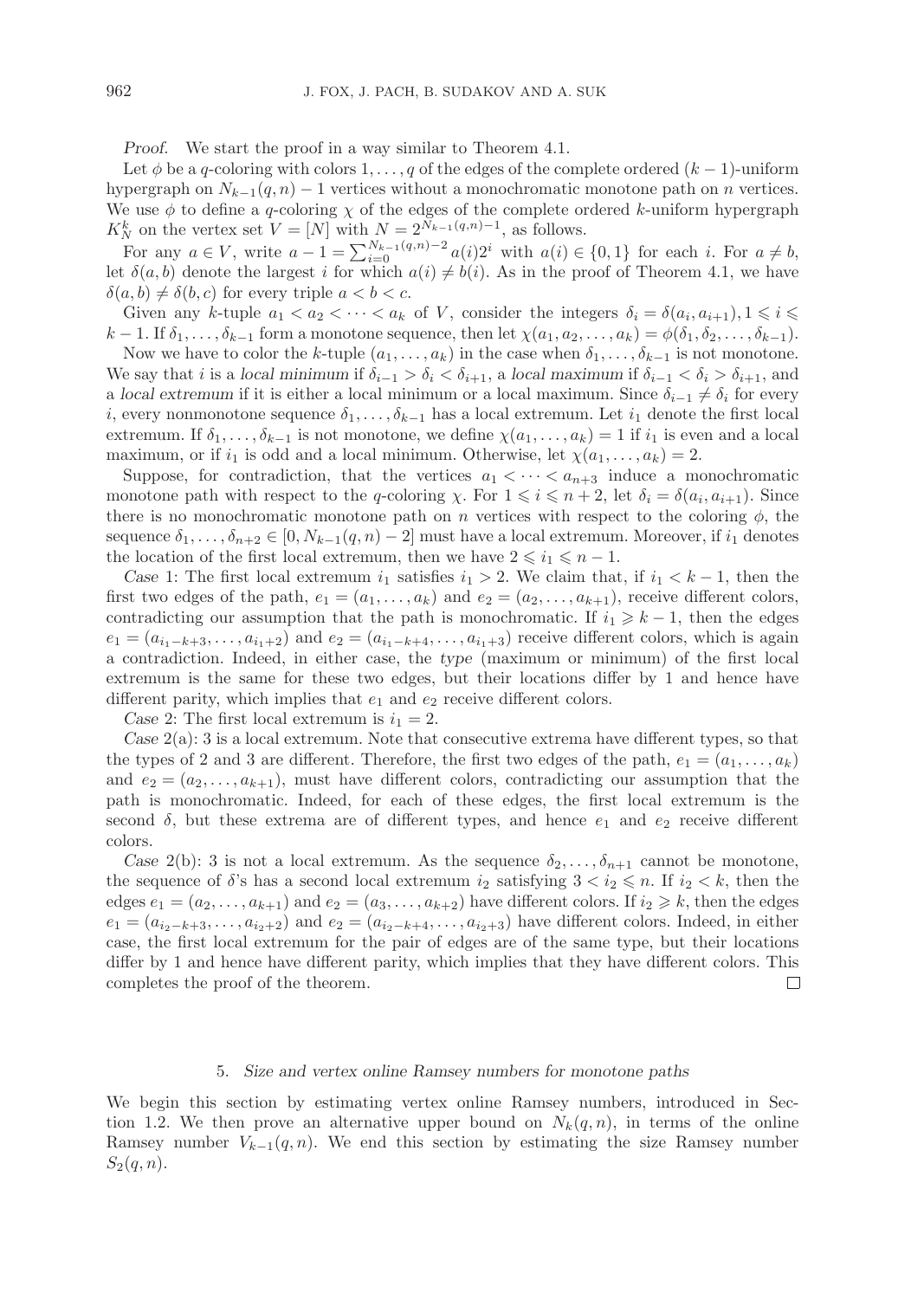#### ERDŐS–SZEKERES-TYPE THEOREMS  $963$

#### 5.1. *Games*

In this section, we study vertex online Ramsey numbers. We first relate the online Ramsey game to another game, which we call the (q, n)*-lattice game* (or *lattice game* for short). In this game, there are two players: builder and coordinator. During the game, a sequence of (not necessarily distinct) points in the q-dimensional grid  $\mathbb{Z}_{\geq 0}^q$  with positive coordinates is built. After stage i, the sequence has length i. In stage  $i + 1$ , a new point  $p_{i+1}$  is added to the sequence as described below.

In each step of stage  $i + 1$ , builder picks a point  $p_j = (x_{1,j}, \ldots, x_{q,j})$  with  $j \leq i$  already in the sequence. Coordinator then decides a coordinate  $k \in [q]$ . The point  $p_{i+1}$  must satisfy that its kth coordinate is greater than the kth coordinate of  $p_j$ , that is,  $x_{k,j} \leq x_{k,i+1}$ . After some steps, builder decides it is time to end this stage, and coordinator picks a point  $p_{i+1}$  satisfying the conditions provided by the steps. Note that in stage 1, as there are no points yet in the sequence, no steps are taken and the only thing that happens is coordinator picks a point  $p_1$ in  $\mathbb{Z}_{\geq 0}^q$  to begin the sequence. Let  $L(q, n)$  be the minimum (total) number of steps needed<br>for builder to guarantee that there is a point in the sequence with a coordinate at least n for builder to guarantee that there is a point in the sequence with a coordinate at least  $n$ . The following lemma relates these numbers with online Ramsey numbers.

Lemma 5.1. *For all* q *and* n, *we have*

$$
L(q, n) = V_2(q, n).
$$

*Proof.* We first prove the bound  $L(q, n) \ge V_2(q, n)$ . As builder and painter are playing the process huilder and coordinates play a corresponding lattice game. We will show in the Ramsey game, builder and coordinator play a corresponding lattice game. We will show in the Ramsey game that as long as painter guarantees there is no monochromatic monotone path of length  $n$ , coordinator can guarantee in the lattice game that no point in the sequence will have a coordinate at least n. Each vertex  $v_i$  in the Ramsey game corresponds to a point  $p_i$  in the lattice game. To prove the desired result, coordinator will guarantee that the kth coordinate of the point  $p_i$  in the lattice game is the length of the longest monotone monochromatic path in color  $k$  ending at  $v_i$  in the Ramsey game. At each step of stage  $i$  in the lattice game, builder picks the point  $p_j$ . Then, in the Ramsey game, builder picks the edge  $(v_j, v_i)$  to add. The color  $k, 1 \leq k \leq q$ , that painter picks to color the edge  $(v_i, v_i)$  is the coordinate which coordinator picks so that the kth coordinate of  $p_i$  is greater than the kth coordinate of  $p_j$ . At the end of this stage, coordinator picks the point  $p_i$  such that the k<sup>th</sup> coordinate of  $p_i$  is the length of the longest monotone monochromatic path in color  $k$  in the Ramsey game ending at  $v_i$ . This shows that, no matter what builder's strategy is, coordinator can mimic painter's strategy and continue the lattice game for as long as the Ramsey game.

Next we show that  $L(q, n) \leq V_2(q, n)$ , which would complete the proof. As builder and coordinator are playing the lattice game, builder and painter play a corresponding Ramsey game. We will show that as long as coordinator guarantees in the lattice game that no point in the sequence will have a coordinate at least  $n$ , painter can guarantee in the Ramsey game there is no monochromatic monotone path of length  $n$ . Each point  $p_i$  in the lattice game will have a corresponding vertex  $v_i$  in the Ramsey game. To prove the desired result, painter will guarantee that for each vertex  $v_i$  and each color  $k$ , the length of the longest monochromatic path in color k ending at  $v_i$  is at most the kth coordinate of  $p_i$ .

At each step of stage i in the Ramsey game, the builder picks an edge  $(v_j, v_i)$  to add. Then, in the corresponding lattice game, builder picks the point  $p_j$  to compare  $p_i$  with. The coordinate k that coordinator picks so that the k<sup>th</sup> coordinate of  $p_i$  is greater than the k<sup>th</sup> coordinate of  $p_j$  will be the color k that painter uses to color the edge  $(v_j, v_i)$ . The length of the longest monochromatic monotone path in color k with last edge  $(v_j, v_i)$  is one more than the length of the longest monochromatic monotone path in color  $k$  ending at  $v_j$ , and this length is at most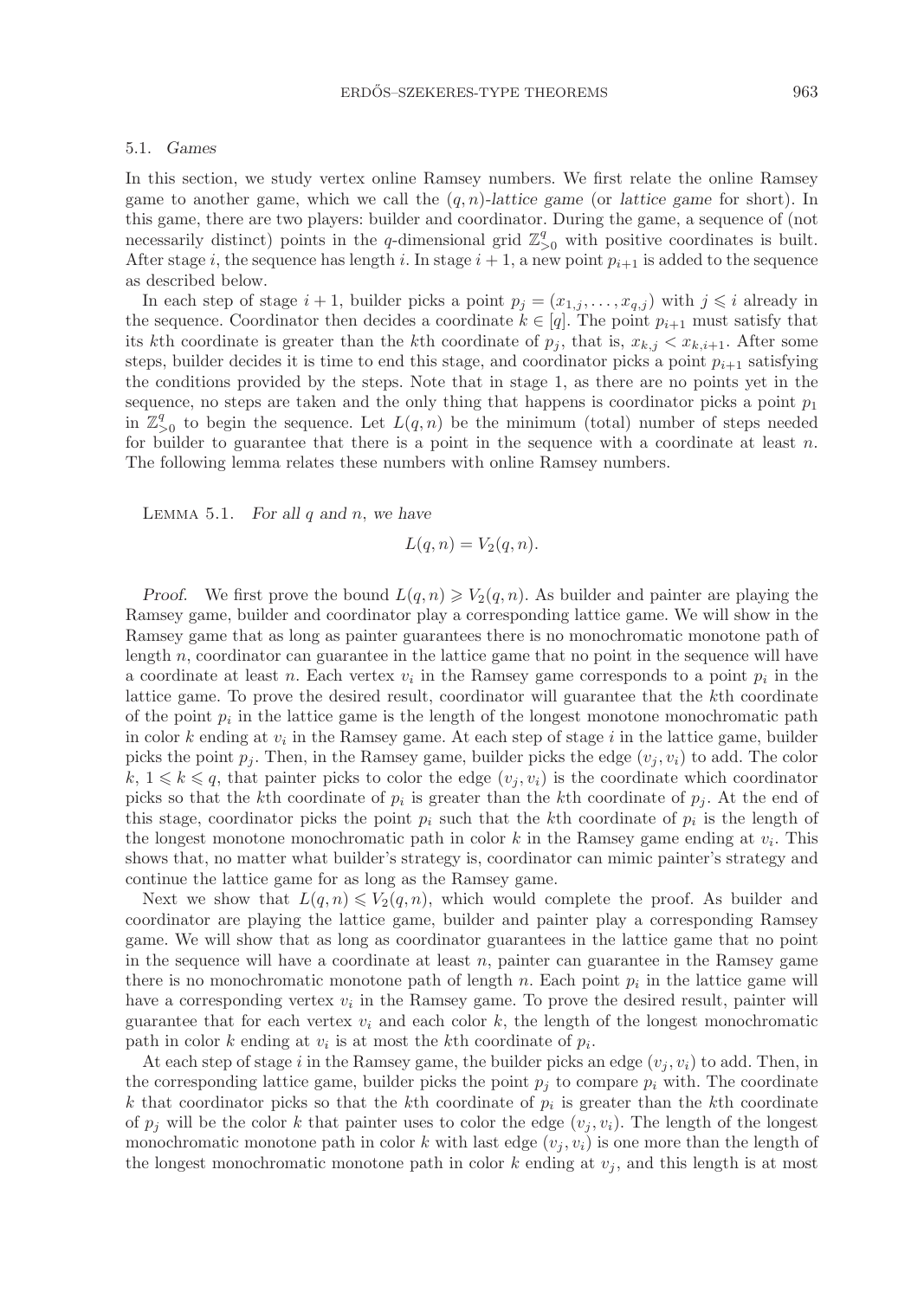the kth coordinate of  $p_j$  by construction. Since the kth coordinate of  $p_i$  is greater than the kth coordinate of  $p_j$ , this guarantees that the length of the longest monochromatic monotone path in color k ending at  $v_i$  is at most the k<sup>th</sup> coordinate of  $p_i$ . This shows that, no matter what builder's strategy is, painter can mimic coordinator's strategy and continue the Ramsey game for as long as the lattice game.  $\Box$ 

The next lemma tells us the minimum number of stages required for builder to win the  $(q, n)$ -lattice game. The lattice  $\mathbb{Z}^q$  naturally comes with a partial order  $\prec$ , where  $p \prec q$  if  $p \neq q$ and the kth coordinate of q is at least the kth coordinate of p for  $1 \leq k \leq q$ . We will use this order further on.

Lemma 5.2. *In the* (q, n)*-lattice game*, *the minimum number of stages* (*that is*, *the number of points in the constructed sequence*) *builder needs to guarantee a point in the sequence with a* coordinate at least n is  $(n-1)^q + 1$ .

*Proof.* Indeed, in each stage, builder, by picking all previous points at steps, can ensure that the points in the constructed sequence are distinct. Hence, as there are only  $(n-1)<sup>q</sup>$  points in  $\mathbb{Z}_{\geq 0}^q$  with coordinates at most  $n-1$ , by the pigeonhole principle, the minimum number of the partial stages required for builder is at most  $(n - 1)<sup>q</sup> + 1$ . Picking a linear extension of the partial order  $\prec$  on  $[n-1]$ <sup>q</sup> described above, coordinator can guarantee that  $p_i$  is the *i*<sup>th</sup> smallest point in the linear extension. In this way, the minimum number of stages required for builder is at least  $(n-1)^q + 1$ , which completes the proof.  $\Box$ 

For a finite subset  $S \subset \mathbb{Z}^q$  and a point  $p \in \mathbb{Z}^q$ , define the *position of* p with respect to S to be the maximum t such that for each  $k \in [q]$ , there are at least t points  $s \in S$  such that the kth coordinate of  $p$  is at least the kth coordinate of  $s$ .

LEMMA 5.3. Let S be a finite nonempty subset of  $\mathbb{Z}^q$ .

- (1) *There is a point*  $p \in S$  *whose position with respect to* S *is at least*  $|S|/q$ *.*
- (2) If  $p \in \mathbb{Z}^q$  is such that there is no  $s \in S$  satisfying  $s \prec p$ , then the position of p with *respect to* S *is at most*  $(1 - 1/q)|S|$ *.*

*Proof.* We first show the first part. For each t, the number of elements of position less than t is less than tq. Indeed, for each of the q coordinates, less than t elements of S have value less than t in that coordinate. All other elements have position at least t. Setting  $t = |S|/q$ , there is a point of S of position at least  $|S|/q$ .

We now show the second part. Suppose the position of  $p$  with respect to  $S$  is  $t$ . Delete from S all elements s for which there is  $k \in [q]$  such that the kth coordinate of s is larger than the kth coordinate of p. Since p has position t, the number of deleted elements is at most  $q(|S| - t)$ . If  $|S| > q(|S| - t)$ , then p is at least as large as an element of S, a contradiction. Hence,  $|S| \leq q(|S| - t)$ , and we have  $t \leq (1 - 1/q)|S|$ , which completes the proof.  $\Box$ 

We now prove an upper bound on  $L(q, n)$ .

LEMMA 5.4. Let  $a(q, n) = 1 + (q - 1)(\log n)/\log(q/(q - 1))$  and  $b(q, n) = (n - 1)^{q} + 1$ . In *the* (q, n)*-lattice game*, *builder has a winning strategy which uses the minimum possible number*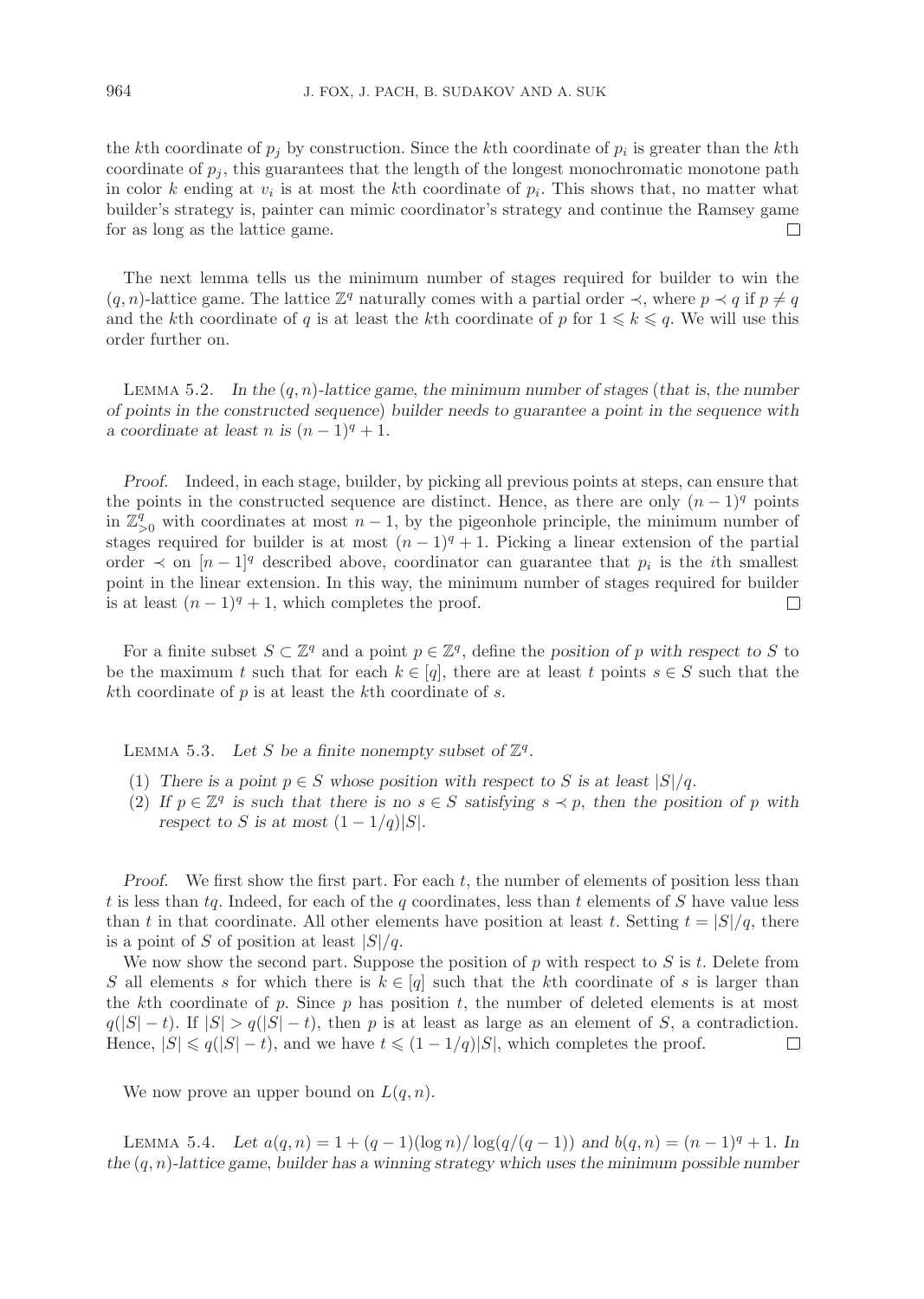*of stages, which is*  $b(q, n)$ , *such that each stage uses at most*  $a(q, n)$  *steps. In particular, we have* 

$$
L(q,n)\leqslant b(q,n)a(q,n).
$$

*Proof.* By Lemma 5.2, the minimum possible number of stages builder needs to win the  $(q, n)$ -lattice game is indeed  $b(q, n)$ .

As there are at most  $(n-1)^q$  points in  $\mathbb{Z}^q$  with positive coordinates at most  $n-1$ , it suffices for builder to guarantee at each stage i, using at most  $a(q, n)$  steps, that coordinator picks a point  $p_i$  not already in the sequence. To accomplish this, it suffices for builder to guarantee that for each point  $p_j$  in the sequence with  $j < i$ , there is  $k \in [q]$ , such that the kth coordinate of  $p_i$  must be greater than the kth coordinate of  $p_j$ .

Suppose we have finished  $i-1$  stages, and we are now on stage i. Let  $M_0$  denote the set of maximal elements in the already constructed sequence of  $i - 1$  points. We have  $|M_0| \le$  $(n-1)^{q-1}$  as  $M_0$  cannot contain two points with the same  $q-1$  first coordinates.

In the first step of stage i, builder picks a point  $p_{j_1} \in M_0$  of position in  $M_0$  at least  $|M_0|/q$ . Such a point exists by the first part of Lemma 5.3. Coordinator then picks a coordinate  $k_1$ . By the definition of position, there are at least  $|M_0|/q$  points in  $M_0$  whose  $k_1$ th coordinate is at most the  $k_1$ th coordinate of  $p_j$ . Therefore, point  $p_i$  must have  $k_1$ th coordinate larger than the k<sub>1</sub>th coordinate of these at least  $|M_0|/q$  points in  $M_0$ . Let  $M_1$  denote those points in  $M_0$ whose k<sub>1</sub>th coordinate is larger than the k<sub>1</sub>th coordinate of  $p_{j_1}$ , so  $|M_1| \leq (1 - 1/q)|M_0|$ .

After step h, we have a set  $M_h$  with  $|M_h| \leq (1 - 1/q)^h |M_0|$  such that for every point  $p_j \in$  $M_0 \setminus M_h$ , there is  $k \in [q]$  such that the k<sup>th</sup> coordinate of  $p_i$  is guaranteed to be larger than the kth coordinate of  $n$ . If M is popematy than builder moves on to stap  $k+1$  and picked the kth coordinate of  $p_j$ . If  $M_h$  is nonempty, then builder moves on to step  $h+1$  and picks a point  $p_{j_{h+1}} \in M_h$  of position in  $M_h$  at least  $|M_h|/q$ . Such a point exists by the first part of Lemma 5.3. Coordinator then picks a coordinate  $k_{h+1}$ . By the definition of position, there are at least  $|M_h|/q$  points in  $M_h$  whose  $k_{h+1}$ th coordinate is at most the  $k_{h+1}$ th coordinate of  $p_{j_{h+1}}$ . Therefore, point  $p_i$  must have  $k_{h+1}$ th coordinate larger than the  $k_{h+1}$ th coordinate of these at least  $|M_h|/q$  points in  $M_h$ . Let  $M_{h+1}$  denote those points in  $M_h$  whose  $k_{h+1}$ th coordinate is larger than the  $k_{h+1}$ th coordinate of  $p_{j_{h+1}}$ , so  $|M_{h+1}| \leq (1 - 1/q)|M_h|$ .

If  $M_h$  is empty, then builder decides to end the stage and coordinator must pick a point  $p_i$ satisfying the required conditions. Note that we eventually will have an empty  $M_h$  as  $M_0$  is a finite set, and  $M_h$  is a proper subset of  $M_{h-1}$ . Since in the previous step  $M_{h-1}$  is nonempty, we have

$$
1 \leq |M_{h-1}| \leq (1 - 1/q)^{h-1} |M_0| \leq (1 - 1/q)^{h-1} (n - 1)^{q-1},
$$

and so the number  $h$  of steps satisfies

$$
h \leq 1 + (q - 1) \frac{\log n}{\log(q/(q - 1))} = a(q, n).
$$

Since  $M_0$  are the maximal elements of the already constructed sequence, and, for every point  $p \in M_0$ , there is  $k \in [q]$  such that the k<sup>th</sup> coordinate of  $p_i$  is greater than the k<sup>th</sup> coordinate of p, then  $p_i$  cannot be an element of the already constructed sequence. This completes the proof.  $\Box$ 

We remark that one can do a little better in the above proof by improving the bound on  $|M_0|$ by using a result of de Bruijn, van Ebbenhorst Tengbergen, and Kruyswijk [**[7](#page-28-28)**] which extends Sperner's theorem. This result says that the set of elements in  $[n-1]$ <sup>q</sup> whose coordinates sum to  $\lfloor nq/2 \rfloor$  forms a maximum antichain in the poset on  $\lfloor n-1 \rfloor^q$ . Since  $M_0$  is an antichain, the size of this set is an upper bound on  $|M_0|$ .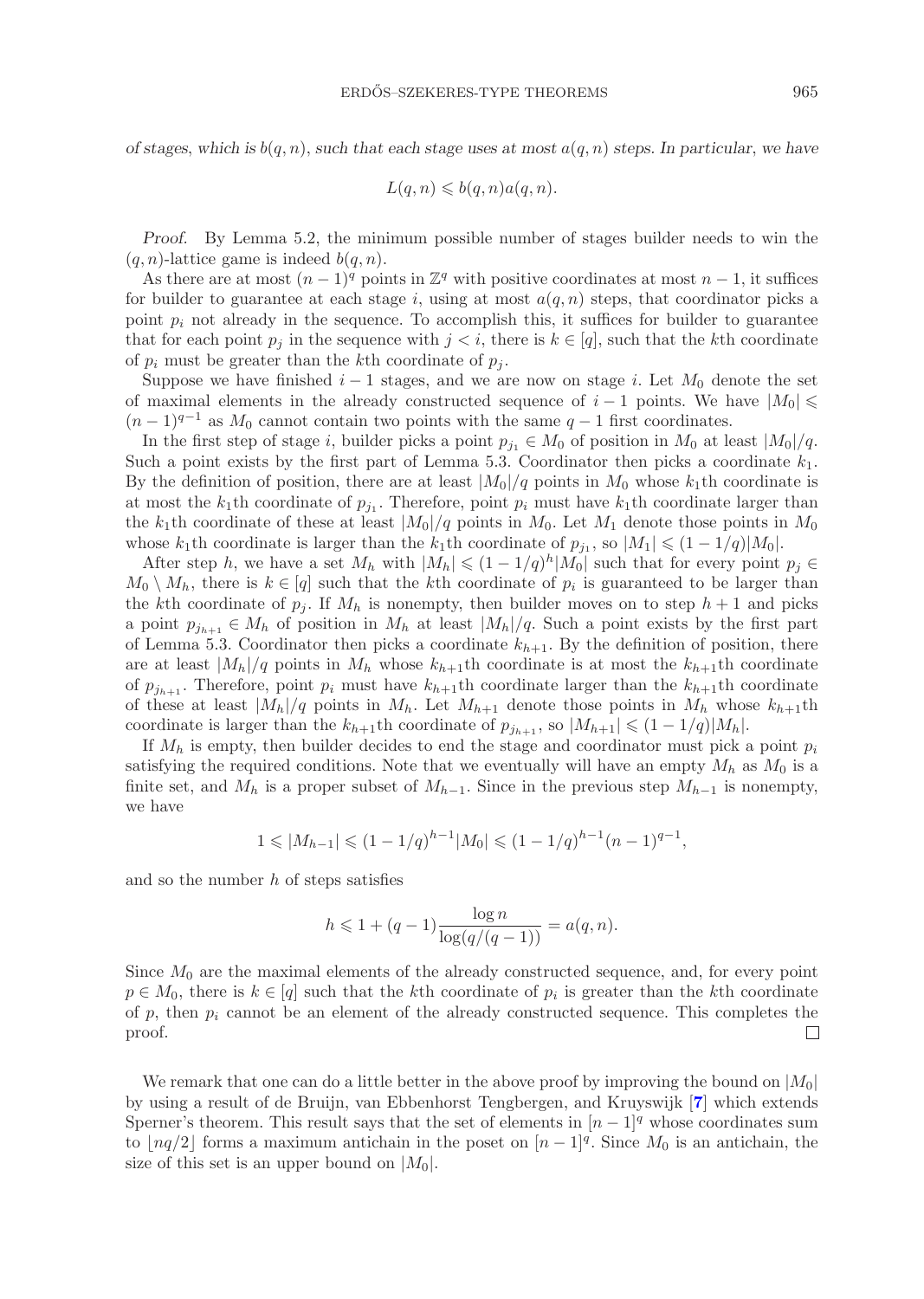We next present a strategy for coordinator which gives a lower bound for  $L(q, n)$ . This bound together with the upper bound in Lemma 5.4 determines  $L(q, n)$  asymptotically for  $q = 2$ .

# LEMMA 5.5. *For each fixed*  $q \geq 2$ , we have  $L(q, n) \geq (q - 1 - o(1))n^q \log_q n$ .

*Proof.* We present a strategy for coordinator such that the following holds at every stage. Either the coordinator can satisfy the condition of every step in this stage by picking an already existing point in the sequence or the coordinator is forced to add a new point to the sequence and the number of steps in this stage is at least a certain function of the number of distinct points in the sequence so far. This function will be defined later in the proof. Level  $r$  of the grid  $[n-1]^q$  consists of all points in this grid whose coordinates sum to r. The new points will be added in levels, so no points of larger level are added until all points of lower level are already in the sequence.

At stage i, for some r, all points in levels j with  $j < r$  are already in the sequence, and not all of level r is in the sequence. Let  $S_0$  denote the set of points in level r not already in the sequence. As  $S_0$  is disjoint from the already constructed sequence, and no element in the already constructed sequence is larger than any point in  $S_0$ , then no matter what point  $p_{j_1}$  in the already constructed sequence builder chooses for the first step to compare  $p_i$  with, by the second part of Lemma 5.3, the position of  $p_{j_1}$  with respect to  $S_0$  is at most  $(1 - 1/q)|S_0|$ . Hence, there is  $k \in [q]$  such that at least  $(1/q)|S_0|$  points in  $S_0$  have kth coordinate more than the kth coordinate of  $p_{j_1}$ . Coordinator picks this coordinate k to compare with, and let  $S_1$  denote the points in  $S_0$  whose kth coordinate is larger than the kth coordinate of  $p_{j_1}$ , so  $|S_1| \ge |S_0|/q$ .

After h steps of stage i, we have a subset  $S_h$  of level r with  $|S_h| \geq |S_0|/q^h$  and every point  $S_h$  estimates the conditions that must be estimated by n. Note that this is estimated for  $h-1$ in  $S_h$  satisfies the conditions that must be satisfied by  $p_i$ . Note that this is satisfied for  $h = 1$ . Builder has two options, either continue on to step  $h + 1$  or declare the turn over.

In the first case, builder picks a point  $p_{j_{h+1}}$  in the already constructed sequence to compare  $p_i$  with. By the second part of Lemma 5.3, the position of  $p_{j_{h+1}}$  with respect to  $S_h$  is at most  $(1 - 1/q)|S_h|$ . Hence, there is  $k \in [q]$  such that at least  $(1/q)|S_h|$  points in  $S_h$  have kth coordinate more than the k<sup>th</sup> coordinate of  $p_{j_{h+1}}$ . Coordinator picks this coordinate k to compare with, and let  $S_{h+1}$  denote the points in  $S_h$  whose kth coordinate is larger than the kth coordinate of  $p_{j_{h+1}}$ , so  $|S_{h+1}| \ge |S_h|/q$ . This finishes step  $h + 1$ .<br>In the second case, builder declares that the turn is over often the

In the second case, builder declares that the turn is over after the  $h$  steps. There are two possibilities:  $|S_h| = 1$  or  $|S_h| > 1$ . If  $|S_h| = 1$ , then coordinator picks  $p_i$  to be the point in  $S_h$ . The number h of steps in this case satisfies  $1 = |S_h| \geq |S_0|/q^h$ , so  $h \geq \log_q |S_0|$ . Otherwise,  $|S_h| > 1$ , and we claim that there is still a point  $z \in [n-1]^q$  in a level less than r which can be chosen for  $p_i$ . Indeed, if  $x = (x_1, \ldots, x_q)$  and  $y = (y_1, \ldots, y_q)$  are distinct points in  $S_h$ , then the point  $z = (z_1, \ldots, z_q)$  with  $z_j = \min(x_j, y_j)$  satisfies the desired properties. Indeed, as x and y are in level r, the level of z is  $\sum_{i=1}^{q} \min(x_i, y_i) < \sum_{i=1}^{q} x_i = r$ . Further, the set of possibilities for *n*: is of the form that the *k*<sup>th</sup> coordinate is at least some *m*; for each *k*, and as *x* and *y* are for  $p_i$  is of the form that the kth coordinate is at least some  $m_k$  for each k, and, as x and y are in this set, then  $z$  is also in this set. The point  $z$  is already in the sequence, and coordinator lets  $p_i$  be this point. Since  $p_i$  is already in the sequence, after stage i builder is exactly in the same situation as before stage i in regards to winning the  $(q, n)$ -lattice game, and so the steps in this stage did not help get closer to ending the game.

In each stage for which a new point appears in the sequence at least  $\log_q |S_0|$  steps were used, where  $|S_0|$  is the number of points not yet in the sequence in the level currently being used to fill the new points. Let  $l_r$  denote the number of points in level r. We have  $l_r = 1$  if and only if  $r = q$  or  $q(n-1)$ . We thus have

$$
L(q,n) \geqslant \sum_{r=q}^{q(n-1)} \sum_{m=1}^{l_r} \log_q m = \sum_{r=q+1}^{q(n-1)-1} \sum_{m=1}^{l_r} \log_q m \geqslant \sum_{r=q+1}^{q(n-1)-1} \int_1^{l_r-1} \log_q m \, dm
$$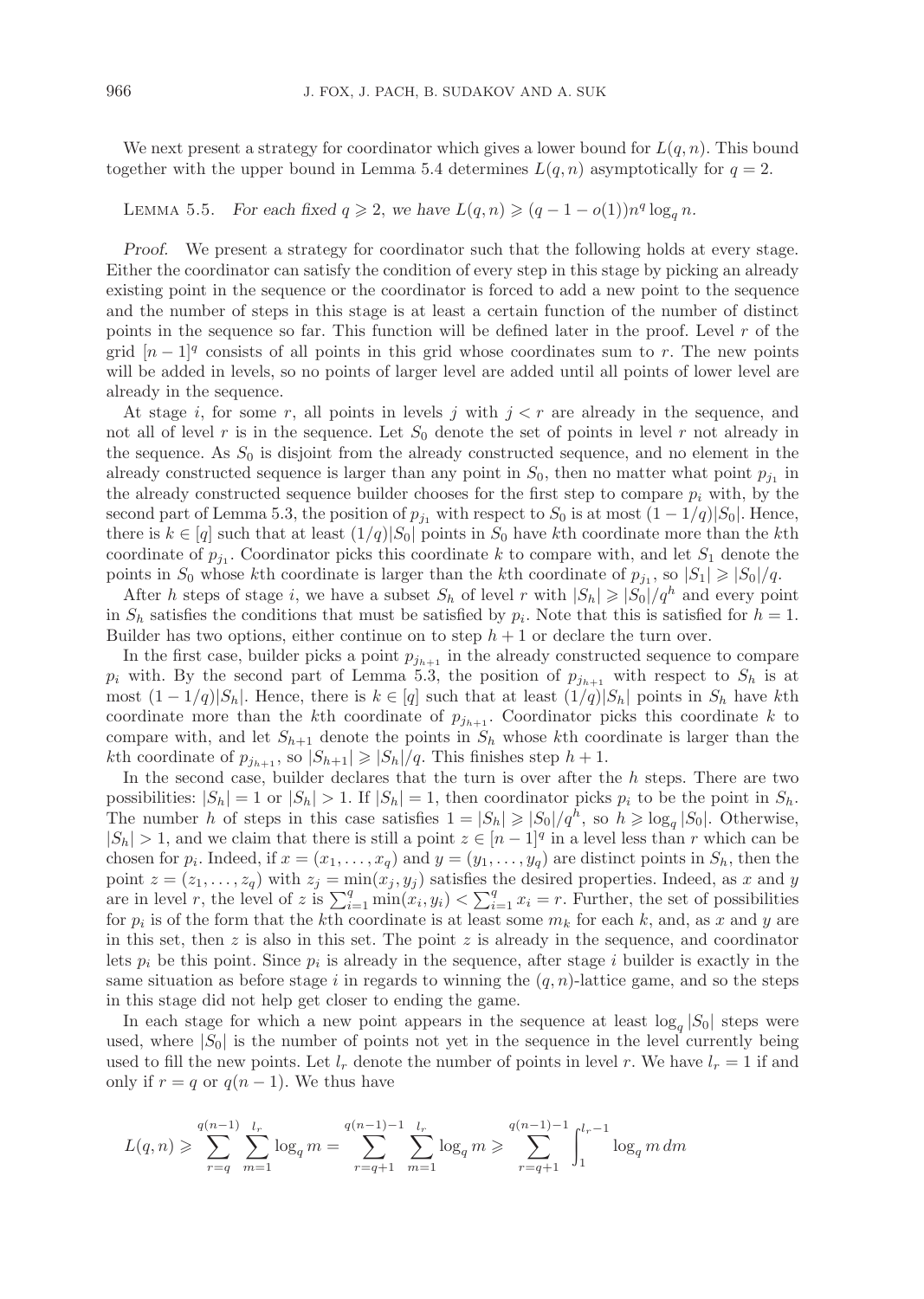$$
= \sum_{r=q+1}^{q(n-1)-1} (m \log_q m - m/\ln q) \Big|_{m=1}^{l_r-1} = \sum_{r=q+1}^{q(n-1)-1} (l_r - 1) \log_q (l_r - 1) - (l_r - 2)/\ln q
$$
  
\n
$$
\geq (q(n-2)-1)\ell \log \ell - ((n-1)^q - 2 - 2(q(n-2)-1))/\ln q,
$$

where in the second inequality we bounded a sum from below by an integral using the fact  $f(x) = \log x$  is an increasing function, and the last inequality follows from Jensen's inequality and the convexity of the function  $f(x) = x \log x$ , where we substitute  $\sum_{r=q+1}^{q(n-1)-1} \ell_r =$ <br> $(n-1)^q - 2$  and  $\ell = ((n-1)^q - 1 - q(n-2))/(q(n-2) - 1)$  is the average of  $\ell = 1$  with r  $(n-1)^{q} - 2$ , and  $\ell = ((n-1)^{q} - 1 - q(n-2))/(q(n-2) - 1)$  is the average of  $\ell_{r} - 1$  with r ranging from  $q + 1$  to  $q(n - 1) - 1$ . For q fixed, this bound can be simplified to

$$
L(q, n) \geq (1 - o(1))n^{q} \log_q n^{q-1} = (q - 1 - o(1))n^{q} \log_q n,
$$

which completes the proof.

## 5.2. Alternative upper bound on  $N_k(q, n)$

In this section, we present the proof of Theorem 1.4, which gives an upper bound on  $N_k(q, n)$ in terms of the online Ramsey number  $V_{k-1}(q, n+k-2)$ .

Define  $V'_k(q, n)$  exactly as  $V_k(q, n)$ , except in each stage  $t \geq k$ , builder must add at least one edge (whose largest vertex is  $v_t$ ). We refer to the online Ramsey game in which builder must add at least one edge in each stage  $t \geq k$  as the *modified online Ramsey game*. We have

$$
V_k(q,n) \leqslant V'_k(q,n) \leqslant V_k(q,n+k-1),\tag{3}
$$

the lower bound being trivial. Note that in the usual online Ramsey graph, those vertices  $v_t$ which are not the largest vertex in an edge can only be among the first  $k-1$  vertices of a monotone path. Hence, after a monochromatic monotone path of length  $n + k - 1$  is created, the last n vertices of the path each are the largest vertex of some edge, which gives the upper bound. We will use this upper bound in the proof below.

*Proof of Theorem* 1.4*.* Let  $\chi: \binom{[N]}{k} \to [q]$  be a q-coloring of the edges of  $K_N^k$ , where  $N = q^{V_{k-1}(q, n+k-2)} + k - 2$ . We have to show that  $K_N^k$  contains a monochromatic monotone path of length  $n$ .

We construct a set of vertices  $\{v_1, v_2, \ldots, v_t\}$  and a  $(k-1)$ -uniform hypergraph H on these vertices with at most  $V_{k-1}(q, n+k-2)$  edges such that for any  $(k-1)$ -edge  $e =$  $\{v_{i_1}, \ldots, v_{i_{k-1}}\}, i_1 < \cdots < i_{k-1}$ , the color of any k-edge  $\{v_{i_1}, \ldots, v_{i_{k-1}}, v_{i_k}\}$  in  $K_N^k$  with  $i_k > i_{k-1}$  is the same, say  $\chi'(e)$ . Moreover, this  $(k-1)$ -uniform hypergraph will contain a monochromatic path of length  $n$ , which one can easily see will define a monochromatic path of length n in  $K_N^k$ . As described below, the way the vertices of the set are constructed will be determined by playing the modified online Ramsey game.

We begin the construction of this set of vertices by setting  $v_1 = 1$  and setting  $S_1 = [N] \setminus \{v_1\}.$ After stage t of the process, we have a set of vertices  $\{v_1, \ldots, v_t\}$  with  $v_1 < \cdots < v_t$  and a set  $S_t$  such that  $w > v_t$  for all  $w \in S_t$  and for each  $(k-1)$ -edge  $\{v_{i_1}, \ldots, v_{i_{k-1}}\}$  in H with  $i_1 < \cdots < i_{k-1} \leq t$ , the color of the k-edge  $\{v_{i_1}, \ldots, v_{i_{k-1}}, w\}$  in  $K_N^k$  is the same for every w in  $S_t$  and for every  $w = v_j$  with  $i_{k-1} < j \leq t$ .

In the beginning of stage  $t + 1$ , we let  $v_{t+1}$  be the smallest element in  $S_t$ . We play the modified online Ramsey game, so that builder chooses the edges, which are  $(k-1)$ -tuples  $\{v_{i_1},\ldots,v_{i_{k-2}},v_{t+1}\}\$  with  $i_1<\cdots, to be drawn according to his strategy.$ Painter then colors these edges. For the first edge  $e_1$  chosen, painter looks at all k-tuples containing this edge and a vertex from  $S_t \setminus \{v_{t+1}\}$ . The  $(k-1)$ -edge is colored  $r_1 \in [q]$  in  $\chi'$ .<br>if there are at least  $(|S| - 1)$  (g such b turned that have a long a breaking time hatures as large if there are at least  $(|S_t| - 1)/q$  such k-tuples that have color  $r_1$ , breaking ties between colors arbitrarily. Such a color  $r_1$  exists by the pigeonhole principle. This defines a new subset  $S_{t,1}$ ,

 $\Box$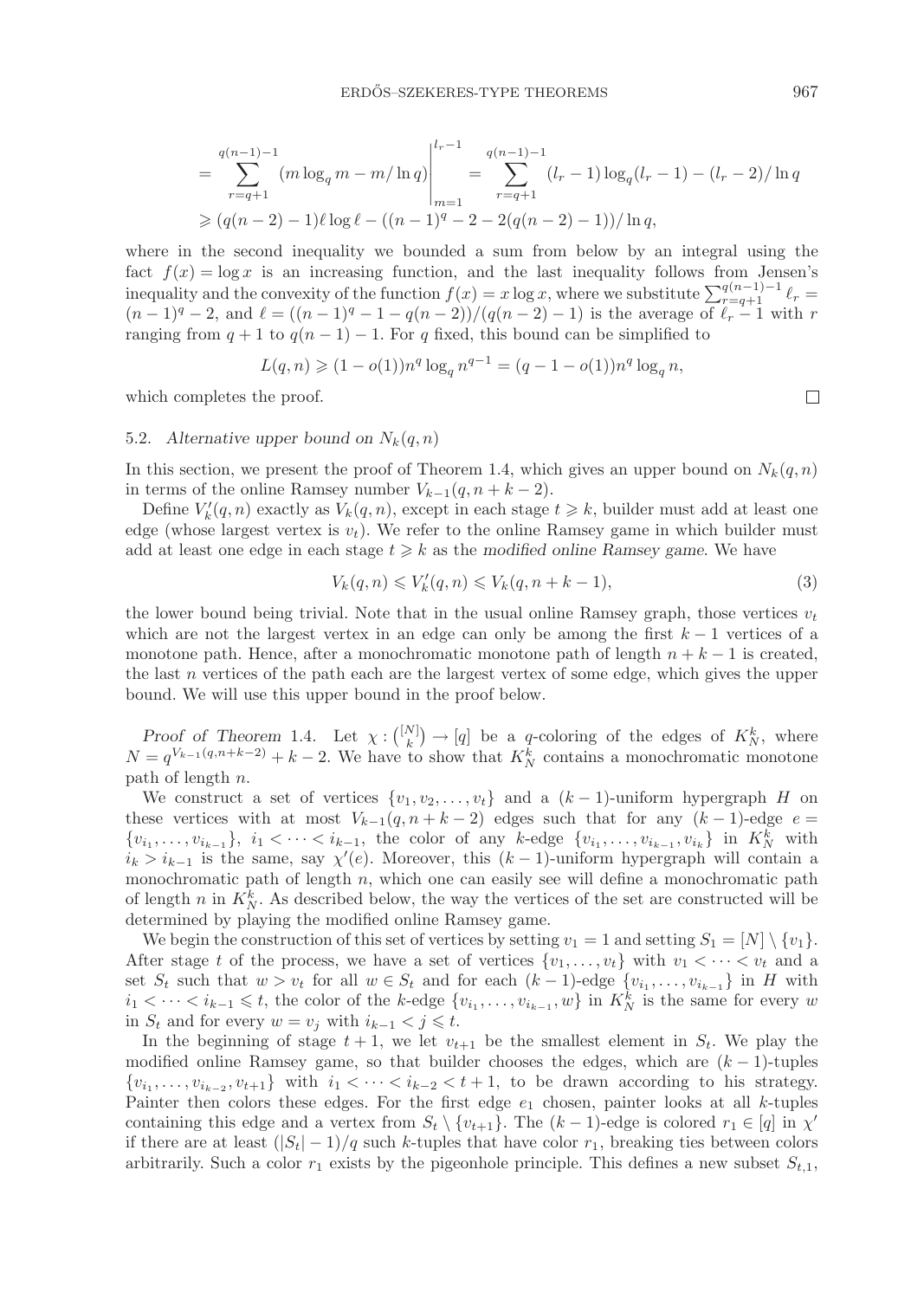which are all vertices in  $S_t \setminus \{v_{t+1}\}\$  such that together with edge  $e_1$  form a k-tuple of color  $r_1 = \chi'(e_1)$ . After j edges have been drawn in this stage, we have a subset  $S_{t,j}$ , and we color<br>the part drawn adge  $e_1$  , and  $e_2$  if the number of h tuples of solar  $r_1$  , containing it and the next drawn edge  $e_{j+1}$  color  $r_{j+1}$  if the number of k-tuples of color  $r_{j+1}$  containing it and a vertex from  $S_{t,j}$  is at least  $|S_{t,j}|/q$ , breaking ties between colors arbitrarily. Then we define  $S_{t,j+1}$  to be the set of at least  $|S_{t,j}|/q$  vertices in  $S_{t,j}$  which together with  $e_{j+1}$  form an edge of color  $r_{j+1}$ .

After builder has added all  $(k-1)$ -edges with largest vertex  $v_{t+1}$ , the remaining set will be  $S_{t+1}$ . Let  $m_t$  be the number of  $(k-1)$ -edges  $e = \{v_{i_1}, \ldots, v_{i_{k-2}}, v_t\}$  with  $i_1 < \cdots < i_{k-2} < t$  in H. Since we are playing the modified online Ramsey game, we have  $m_t = 0$  for  $1 \leq t \leq k-2$ and  $m_t \geq 1$  for  $t \geq k - 1$ .

We now show by induction that

$$
|S_t| \geqslant \frac{N - (k - 2)}{q^{\sum_{i=k-1}^{t} m_i}} - \sum_{i=k-1}^{t} \frac{1}{q^{\sum_{j=i}^{t} m_j}}.
$$

For the base case  $t = k - 2$ , we have

$$
|S_{k-2}| = N - (k-2).
$$

Suppose we have proved the desired inequality for t. When we draw a vertex  $v_{t+1}$ , the size of our set decreases by 1. Each time we draw an edge from  $v_{t+1}$ , the size of our set S goes down by a factor of  $q$ . Therefore,

$$
|S_{t+1}| \geq \frac{|S_t| - 1}{q^{m_{t+1}}} \geq \frac{N - (k - 2)}{q^{\sum_{i=k-1}^{t+1} m_i}} - \left(\sum_{i=k-1}^t \frac{1}{q^{\sum_{j=i}^{t+1} m_j}}\right) - \frac{1}{q^{m_{t+1}}}
$$

$$
= \frac{N - (k - 2)}{q^{\sum_{i=k-1}^{t+1} m_i}} - \sum_{i=k-1}^{t+1} \frac{1}{q^{\sum_{j=i}^{t+1} m_j}}.
$$

The number of edges drawn in the  $(k-1)$ -uniform hypergraph after t stages is  $\sum_{i=k-1}^{t} m_i$ .<br>
this is at most  $V'$  (a n)  $\leq V_{i-1}(a, n+k-2)$  as  $a > 2$  and  $m \geq 1$  for all  $i > k-1$  then If this is at most  $V'_{k-1}(q, n) \leq V_{k-1}(q, n+k-2)$ , as  $q \geq 2$  and  $m_i \geq 1$  for all  $i \geq k-1$ , then we have

$$
|S_t| \geq \frac{N - (k - 2)}{q^{\sum_{i=k-1}^{t} m_i}} - \sum_{i=k-1}^{t} \frac{1}{q^{\sum_{j=i}^{t} m_j}} \geq \frac{N - (k - 2)}{q^{V'_{k-1}(q, n)}} - \sum_{i=k-1}^{t} \frac{1}{q^{t-i+1}}
$$
  
> 
$$
\frac{N - (k - 2)}{q^{V'_{k-1}(q, n)}} - 1 = 0.
$$

Since  $|S_t|$  is an integer,  $|S_t| \geq 1$  and we can continue to the next stage. Thus, at the time we stop,  $\sum_{i=1}^{t} m_i > V_{k-1}(q, n)$  and we have constructed a  $(k-1)$ -uniform hypergraph H that contains a monochromatic monotone path in coloring  $\chi'$  on vertices  $v_{i_1}, \ldots, v_{i_n}$ . On the other hand, it follows from the properties of our construction that the vertices  $v_{i_1}, \ldots, v_{i_n}$  form a monochromatic monotone path of length  $n$  in  $K_N^k$  as required.  $\Box$ 

#### 5.3. *Size Ramsey numbers*

We close this section by proving a lower bound on the size Ramsey number  $S_2(q, n)$ . Recall that  $\chi(q, n)$  denotes the minimum chromatic number of an ordered graph G which is  $(q, n)$ -path Ramsey. A graph is t*-degenerate* if every subgraph of it has a vertex of degree at most t. Every t-degenerate graph has an ordering of its vertices such that each vertex is adjacent to at most  $t$ earlier vertices. Indeed, let a vertex of degree at most t be the last vertex in the ordering, and continue picking vertices out of degree at most  $t$  from the remaining induced subgraph, adding them to the end of the ordering, until all vertices are picked out. From this ordering, we obtain that every t-degenerate graph has chromatic number at most  $t + 1$  as we can color the vertices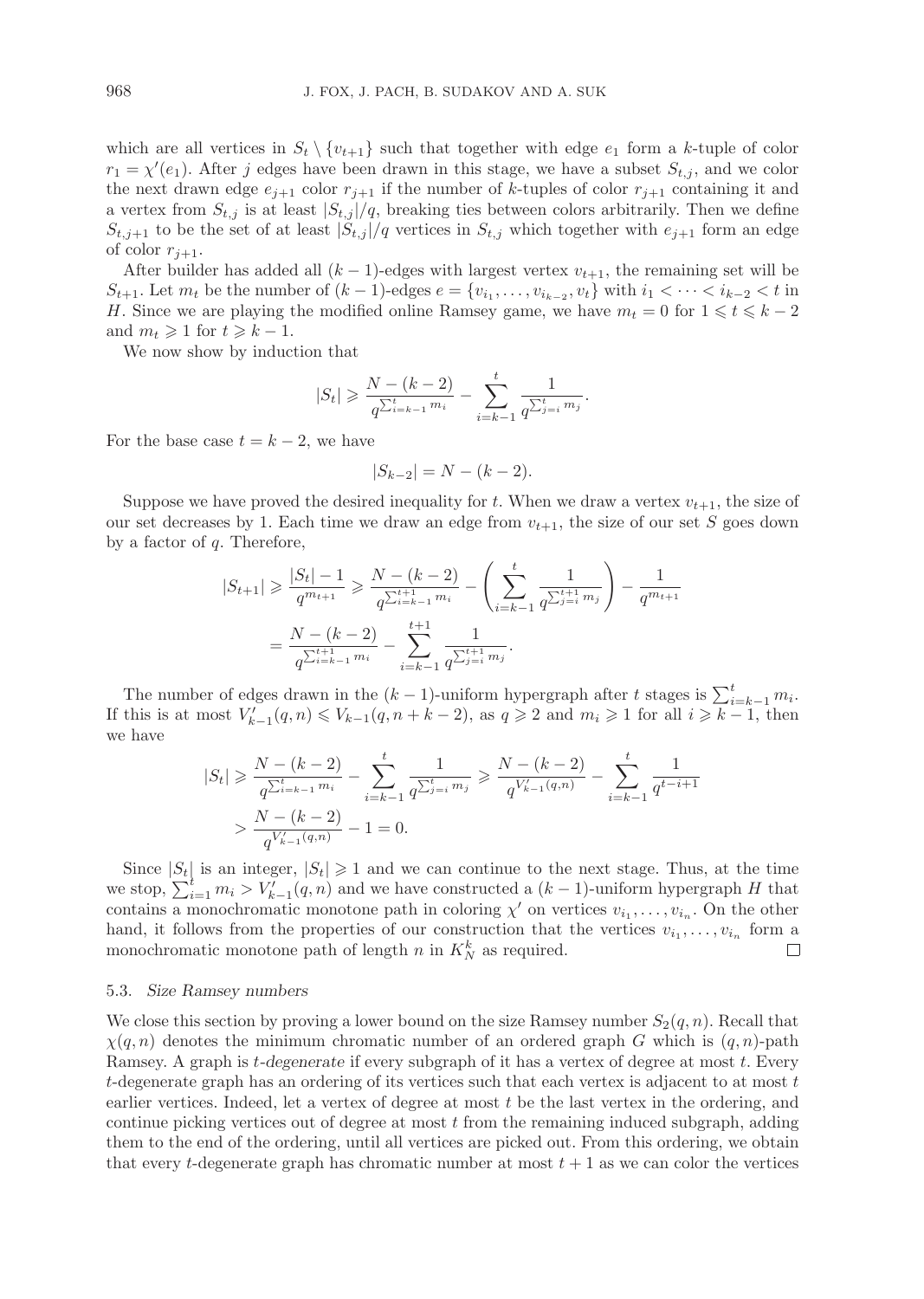in order, picking the color of a vertex distinct from the colors of its at most  $t$  neighbors that come before it in the ordering.

THEOREM 5.6. Let  $n_1, n_2, q \ge 2$  be integers, and let  $n = n_1 + n_2 - 1$ . We have  $S_2(q, n) \geqslant (\chi(q, n_1) - 1)N_2(q, n_2)/2.$ 

*Proof.* Let G be an ordered graph such that for every q-edge-coloring of G, there is a monochromatic monotone path of length n. Suppose, for contradiction, that G has fewer than  $(\chi(q, n_1) - 1)N_2(q, n_2)/2$  edges. Partition  $V(G) = V_1 \cup V_2$ , where  $V_2$  is the t-core of G with  $t = \chi(q, n_1) - 1$ , which is formed by deleting, one by one, vertices from G of smallest degree until the remaining induced subgraph has minimum degree at least  $t$ . Since  $G$  has fewer than  $(\chi(q_1, n) - 1)N_2(q, n_2)/2$  edges, and the minimum degree in the subgraph of G induced by the vertex set  $V_2$  is at least t, we have the inequality  $|V_2| < N_2(q, n_2)$ , and hence there is a q-coloring with color set  $[q]$  of the edges inside  $V_2$  with no monochromatic monotone path of length  $n_2$ . The subgraph of G induced by the vertices in  $V_1$  is  $(t-1)$ -degenerate, so it can be properly colored with  $t = \chi(q, n_1) - 1$  colors. Hence, by definition of  $\chi(q, n_1)$ , there is a q-edge-coloring with color set [q] of the edges inside  $V_1$  without a monochromatic monotone path of length  $n_1$ . We still have to color the edges between  $V_1$  and  $V_2$ . For any two vertices  $i \in V_1$  and  $j \in V_2$ , if  $i < j$ , color the edge  $(i, j)$  color 1, and if  $i > j$ , color the edge  $(i, j)$  color 2. For each  $j \in \{1, 2\}$ , a monochromatic monotone path cannot start with a vertex in  $V_i$ , later have a vertex in  $V_{3-j}$ , and then, even later have a vertex in  $V_j$ , as otherwise it would contain an edge of color 1 and an edge of color 2. Therefore, the length of the longest monochromatic monotone path is at most the sum of the lengths of the longest monochromatic monotone paths within  $V_1$  and within  $V_2$ , which is at most  $(n_1 - 1) + (n_2 - 1) = n - 1$ , contradicting our assumption that every q-edge-coloring of G has a monochromatic monotone path of length  $n$ . The proof is complete.  $\Box$ 

Taking  $n_1 = n_2 = n/2$  in the previous theorem, and using  $N_2(q, n) = (n - 1)^q + 1$  and Theorems 3.1 and 3.3, we have the following corollary.

COROLLARY 5.7. *For any integers*  $n, q \ge 2$ , we have  $S_2(q, n) \ge c_q n^{2q-1}$  for some constant  $c_q > 0$  *only depending on q.* 

This should be compared with the trivial upper bound

$$
S_2(q,n)\leqslant \binom{N_2(q,n)}{2}=\binom{(n-1)^q+1}{2}\leqslant n^{2q}.
$$

Thus, for fixed q, the lower and upper bound on  $S_2(q, n)$  are roughly a factor n apart.

# 6. *Transitive colorings*

In this short section, we prove a simple lemma which is used in the proof of Theorem 1.6. A *family*  $\mathcal F$  of k-element subsets of [N] (that is, a k-uniform hypergraph on the vertex set [N]) is said to be *transitive* if for any  $i_1 < i_2 < \cdots < i_{k+1}$  such that

$$
\{i_1, i_2, \ldots, i_k\}, \{i_2, i_3, \ldots, i_{k+1}\} \in \mathcal{F},
$$

we can conclude that *all* k-element subsets of  $\{i_1, i_2, \ldots, i_{k+1}\}$  belong to F. A q-coloring of all k-element subsets of [N] is called *transitive* if each of its color classes is transitive.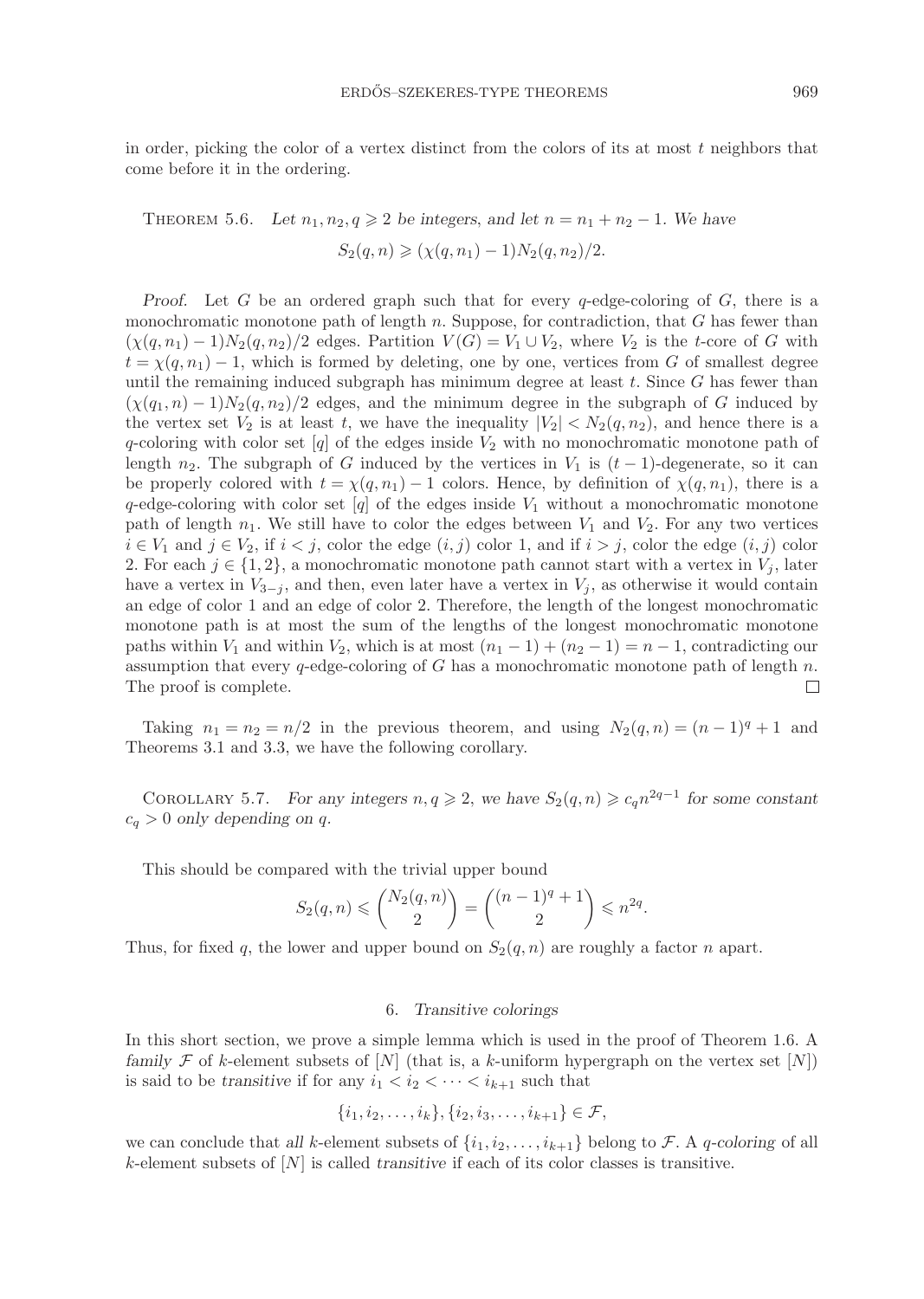For the geometric application Theorem 1.6, we need the following lemma relating monochromatic cliques in transitive colorings to monochromatic monotone paths in general colorings.

LEMMA 6.1. Let  $N = N_k(q, n)$  be the smallest integer such that for every q-coloring of all *hyperedges of*  $K_N^k$ , the complete k-uniform hypergraph on the vertex set [N], there exists *a monochromatic monotone path of length* n*. Then*, *for every transitive* q*-coloring of all hyperedges of*  $K_N^k$ , there exists a monochromatic complete subhypergraph of size n.

Lemma 6.1 directly follows from the definition of  $N_k(q, n)$  and the following statement.

LEMMA 6.2. Let  $n > k$ , and let H be a k-uniform ordered hypergraph on the vertex set  $[n]$ , which contains the monotone path of length n, that is,  $\{i, i + 1, \ldots, i + k - 1\} \in E(H)$  for *all*  $1 \leq i \leq n - k + 1$ *.* 

*If*  $E(H)$  *is transitive, then H is the complete k*-uniform hypergraph on [n].

*Proof.* We proceed by induction on n. The base case  $n = k + 1$  follows from the definition of transitivity.

For the inductive step, suppose that  $n>k+1$  and that the statement has already been established for all ordered hypergraphs with fewer than n vertices. Let  $H$  be a hypergraph with  $n$  vertices meeting the conditions of the lemma. By the induction hypothesis, the induced subhypergraph  $H[\{1,\ldots,n-1\}] \subseteq H$ , consisting of all edges of H contained in  $\{1,\ldots,n-1\}$ is complete, and so is the induced subhypergraph  $H[\{2,\ldots,n\}] \subseteq H$ .

Observe that this implies that for any  $1 \leq i \leq n$ , the induced hypergraph  $H[\{1,\ldots,n\}\setminus\{i\}]$ contains a monotone path of length  $n-1$ . As the edge set of  $H[\{1,\ldots,n\}\setminus\{i\}]$  is clearly transitive, we can apply the induction hypothesis to conclude that  $H[\{1,\ldots,n\}\setminus\{i\}]$  is a complete  $k$ -uniform hypergraph, for all  $i$ . Therefore,  $H$  is also a complete  $k$ -uniform hypergraph.  $\Box$ 

## 7. *Noncrossing convex bodies—Proof of Theorem* 1.6

Let  $\mathcal{C} = \{C_1, C_2, \ldots, C_N\}$  be a family of  $N = N_3(3, n)$  noncrossing convex bodies in general position in the plane, numbered from left to right, according to the x-coordinates of their left endpoints (leftmost points). We have to show that  $\mathcal C$  contains n members in convex position.

In order to complete the proof outlined at the end of Section 1.3, we have to define a 3-coloring of all triples  $(C_i, C_j, C_k)$  with  $i < j < k$ , which satisfies some special properties. We need some definitions.

We say that the triple  $(C_i, C_j, C_k)$ ,  $i < j < k$ , has a *clockwise (counterclockwise)* orientation if there exist distinct points  $q_i \in C_i$ ,  $q_j \in C_j$ ,  $q_k \in C_k$  such that they lie on the boundary of conv $(C_i \cup C_j \cup C_k)$  and appear there in clockwise (counterclockwise) order (cf. [[29](#page-28-29), [31](#page-28-30)]). Clearly, the orientation of a triple can be clockwise and counterclockwise at the same time (see Figure [1\)](#page-18-0).

As we numbered the members of  $\mathcal C$  according to the order of their left endpoints, for any  $i < j < k$ , the left endpoint of  $C_i$  must lie on the boundary of conv $(C_i \cup C_j \cup C_k)$ . The triple  $(C_i, C_j, C_k)$  is said to have a *strong clockwise* (*strong counterclockwise*) orientation if there exist points  $q_j \in C_j, q_k \in C_k$  such that, starting at the left endpoint  $q_i^*$  of  $C_i$ , the triple  $(q_i^*, q_j, q_k)$  appears in clockwise (counterclockwise) order along the boundary of conv $(C_i \cup C_j \cup C_k)$ . We say that  $(C_i, C_j, C_k)$  has *both strong orientations* if it has both a strong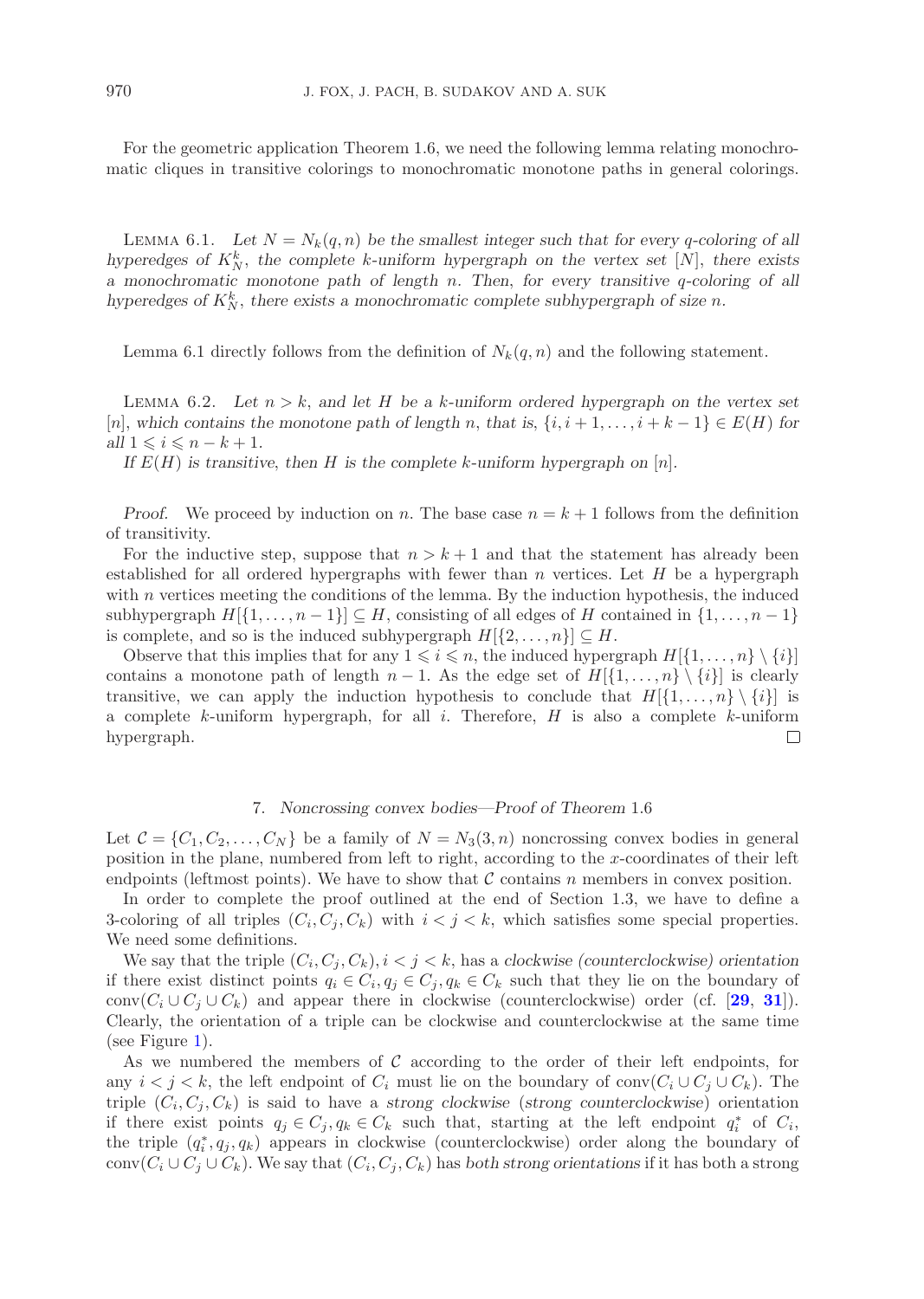

<span id="page-18-0"></span>FIGURE 1. Orientations of convex bodies. (a)  $(C_i, C_j, C_k)$  not in general position. (b) Clockwise *orientation.* (c) *Counterclockwise orientation.* (d) *Both orientations.*

clockwise and a strong counterclockwise orientation. Note that it is possible that  $(C_i, C_i, C_k)$ has both orientations, but only one *strong* orientation. On the other hand, every triple has at least one strong orientation. Obviously, if  $(C_i, C_j, C_k)$  has a strong clockwise orientation, say, then it also has a clockwise orientation.

# 7.1. *Definitions, notation, and observations*

Let  $\mathcal{C} = \{C_1, C_2, \ldots, C_N\}$  be a family of noncrossing convex bodies in general position, numbered from left to right, according to the x-coordinates of their left endpoints (leftmost points). A subfamily of convex bodies  $S$  is called *separable* if it has a member  $C$  such that conv( $\cup S$ ) \ C is disconnected. We say that C *separates* S if conv( $\cup S$ ) \ C is disconnected. Clearly if a triple is not separable, then it has only one strong orientation. Since  $\mathcal C$  is a family of noncrossing convex sets, every triple has at most one member that separates it.

We will make several observations on the triples of  $\mathcal C$  using the following notation. For  $i < j < k$ , let  $\beta$  denote the boundary of conv $(C_i \cup C_j \cup C_k)$ ,  $q_i^*$  denote the left endpoint of  $C_i$ , and let  $\gamma_i = C_i \cap \beta$ ,  $\gamma_j = C_j \cap \beta$ ,  $\gamma_k = C_k \cap \beta$ .

OBSERVATION 7.1. For  $i < j < k$ ,  $C_k$  cannot separate  $(C_i, C_j, C_k)$ .

*Proof.* For the sake of contradiction, suppose that  $C_k$  separates the triple  $(C_i, C_j, C_k)$ . Then  $\gamma_i$  is a simple continuous curve (that is, homeomorphic to the unit interval) that contains the left most point of  $\beta$ ,  $\gamma_i$  is also a simple continuous curves, and  $\gamma_k$  consists of two disjoint simple continuous curves  $\gamma_{k_1}$  and  $\gamma_{k_2}$ . Since no two convex bodies have a common tangent that meets at their intersection,  $\gamma_i, \gamma_j, \gamma_{k_1}$ , and  $\gamma_{k_2}$  are pairwise disjoint. Moreover,  $\gamma_i, \gamma_{k_1}, \gamma_j$ , and  $γ_{k_2}$  appear in clockwise order along β. However, since  $q_i^* ∈ γ_i$  and since the left endpoint of  $C_j$ lies inside conv $(C_i, C_j, C_k)$  to the left of the left endpoint of  $C_k$ , this implies that  $C_j$  and  $C_k$ cross, that is, they share more than two boundary points which is a contradiction.  $\Box$ 

OBSERVATION 7.2. For  $i < j < k$ , the triple  $(C_i, C_j, C_k)$  has both strong orientations if and only if  $C_i$  separates it.

*Proof.* If  $C_j$  separates the triple  $(C_i, C_j, C_k)$ , then  $\gamma_i$  and  $\gamma_k$  are simple continuous curves such that  $q_i^* \in \gamma_i$ , while  $\gamma_j$  consists of two disjoint simple continuous curves  $\gamma_{j_1}$  and  $\gamma_{j_2}$ . Moreover, since C is in general position,  $\gamma_i, \gamma_{j_1}, \gamma_k$ , and  $\gamma_{j_2}$  are pairwise disjoint and appear in clockwise order along  $\beta$ . Therefore, we can find points  $q_{j_1} \in \gamma_{j_1}, q_{j_2} \in \gamma_{j_2}$ , and  $q_k \in \gamma_k$  such that  $q_i^*, q_{j_1}, q_k$ , and  $q_{j_2}$  appear on  $\beta$  in clockwise order. Hence  $(C_i, C_j, C_k)$  has both strong orientations.

For the other direction, suppose that  $(C_i, C_i, C_k)$  has both strong orientations. Since the triple  $(C_i, C_j, C_k)$  is separable, and we know that  $C_k$  does not separate it, it suffices to show that  $C_i$  does not separate  $(C_i, C_j, C_k)$ .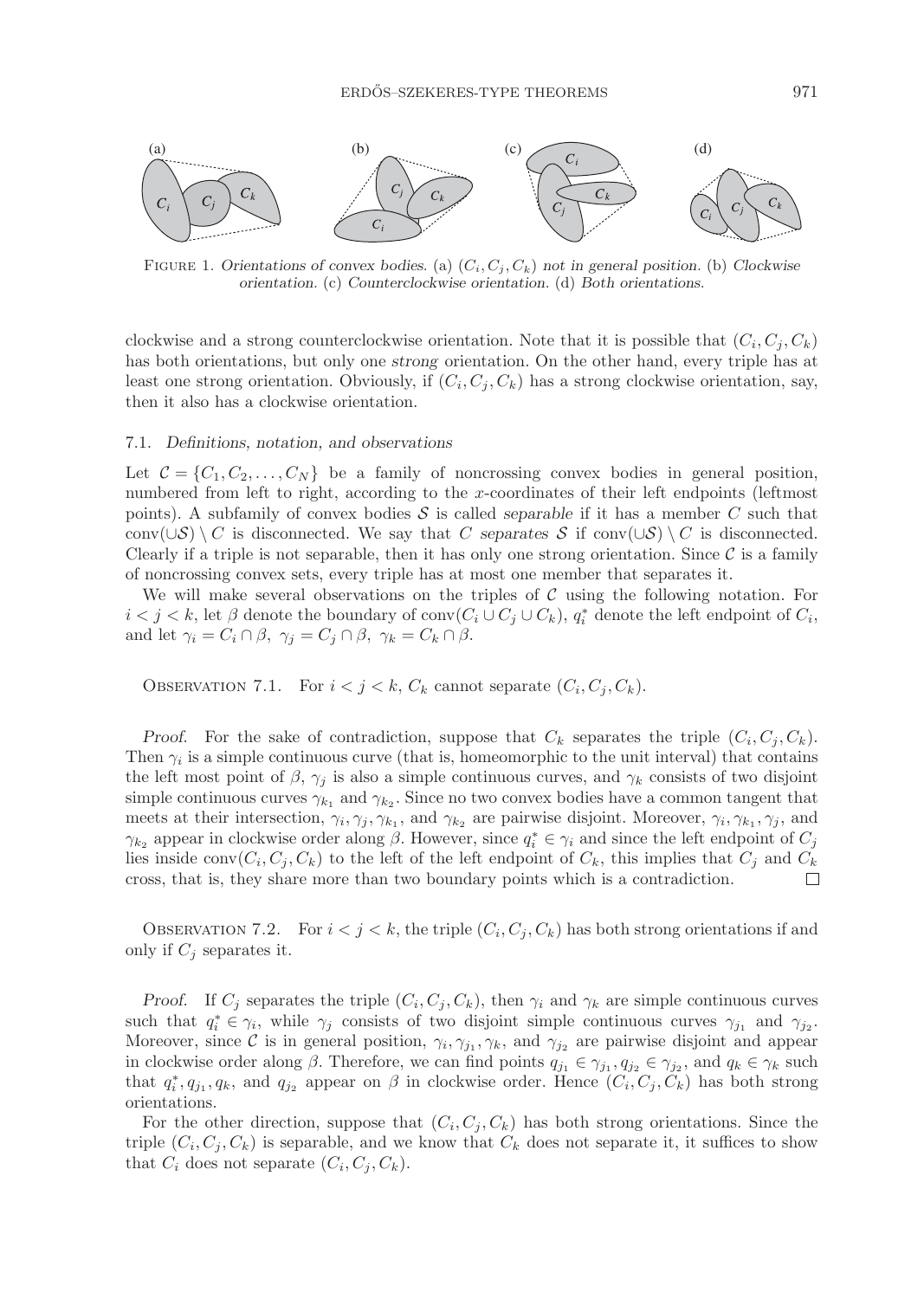Suppose  $C_i$  separates  $(C_i, C_j, C_k)$ . Then  $\gamma_i$  and  $\gamma_k$  are simple continuous curves, and  $\gamma_i$ consists of two disjoint simple continuous curves  $\gamma_{i_1}$  and  $\gamma_{i_2}$ . We can assume that  $q_i^* \in \gamma_{i_1}$ . Since  $C_i$  separates  $(C_i, C_j, C_k)$ ,  $\gamma_{i_1}, \gamma_{j_1}, \gamma_{i_2}$ , and  $\gamma_k$  are pairwise disjoint and must appear in clockwise or counterclockwise order along  $\beta$ . If  $\gamma_i, \gamma_i, \gamma_i$ , and  $\gamma_k$  appear in clockwise order, then  $(C_i, C_j, C_k)$  has only a strong clockwise orientation since there does not exists points  $q_j \in \gamma_j$  and  $q_k \in \gamma_k$  such that  $q_i^*, q_j$ , and  $q_k$  appear in counterclockwise order along  $\beta$ . Likewise, if  $\gamma_i, \gamma_j, \gamma_i$ , and  $\gamma_k$  appear in counterclockwise order along  $\beta$ , then  $(C_i, C_j, C_k)$  has only a strong counterclockwise orientation. In either case,  $(C_i, C_j, C_k)$  does not have both strong orientations and we have a contradiction.  $\Box$ 

Suppose that  $C_i$  separates  $(C_i, C_j, C_k)$ . By the argument above,  $(C_i, C_j, C_k)$  has only one strong orientation since  $\gamma_{i_1}, \gamma_{j}, \gamma_{i_2}$ , and  $\gamma_k$  must appear in clockwise or counterclockwise order along  $\beta$ . Let h be a fixed line that goes through  $q_i^*$  and intersects  $\gamma_{i_2}$ . We can assume that h is not vertical. Then by the noncrossing property and by convexity of conv $(C_i \cup C_j \cup C_k)$ , regions  $C_j \setminus C_i$  and  $C_k \setminus C_i$  must be separated by h. Therefore, we make the following observation.

OBSERVATION 7.3. For  $i < j < k$ , suppose that  $C_i$  separates the triple  $(C_i, C_j, C_k)$  and let h be the line described as above. If  $C_i \setminus C_i$  lies in the upper half-plane generated by h (and  $C_k \setminus C_i$  lies in the lower half-plane), then  $(C_i, C_j, C_k)$  has only a strong clockwise orientation. Likewise, if  $C_i \setminus C_i$  lies in the lower half-plane generated by h (and  $C_k \setminus C_i$  lies in the upper half-plane), then  $(C_i, C_j, C_k)$  has only a strong counterclockwise orientation.

*Proof.* If  $C_i \setminus C_i$  lies in the upper half-plane generated by h, then  $\gamma_{i_1}, \gamma_{i_2}, \gamma_{i_2}$ , and  $\gamma_k$  must appear in clockwise order along  $\beta$ . Hence there does not exists points  $q_i \in \gamma_i$  and  $q_k \in \gamma_k$ such that  $q_i^*, q_j, q_k$  appear in counterclockwise order along  $\beta$ . Therefore,  $(\tilde{C}_i, \tilde{C}_j, C_k)$  does not have a strong counterclockwise orientation, which implies that it has only a strong clockwise orientation since every triple has at least one strong orientation.

By a similar argument, if  $C_j \setminus C_i$  lies in the lower half-plane generated by h, which implies that  $(C_i, C_j, C_k)$  has only a strong counterclockwise orientation.  $\Box$ 

For each pair of indices  $i < j$ , let  $l_{ij}$  (and  $\vec{r}_{ij}$ ) denote the *directed* common tangent line of  $C_i$  and  $C_j$  which meets  $C_i$  before  $C_j$ , such that  $C_i \cup C_j$  lies completely to the right (left) of  $l_{ij}$   $(\vec{r}_{ij})$ .

Let C be a family of noncrossing convex sets in general position, and let  $\beta$  denote the boundary of conv( $\cup$ C). We say that the pair  $(C_i, C_j)$  appears in *consecutive clockwise* (counterclockwise) *order* on  $\beta$  if there exists points  $q_i \in C_i \cap \beta$  and  $q_j \in C_j \cap \beta$  such that if  $\gamma$  is the arc generated by moving from  $q_i$  to  $q_j$  along  $\beta$  in the clockwise (counterclockwise) direction, then the interior of  $\gamma$  does not intersect any member of C.

If  $(C_i, C_j)$  appears in consecutive clockwise (counterclockwise) order on  $\beta$ , then  $\vec{l}_{ij}$  ( $\vec{r}_{ij}$ ) is the directed line going through points  $q_i$  and  $q_j$  (where  $q_i$  and  $q_j$  are defined as above) such that conv( $\cup$ C) lies to the right (left) of  $\vec{l}_{ij}$  ( $\vec{r}_{ij}$ ). Therefore, we have the following statement.

OBSERVATION 7.4. For  $i < j < k$ , if  $(C_i, C_j, C_k)$  has both strong orientations, then  $C_i \cup$  $C_j \cup C_k$  lies to the right of  $l_{ij}$  and  $l_{jk}$ , and lies to the left of  $\vec{r}_{ij}$  and  $\vec{r}_{jk}$ . In other words,  $(C_i, C_j)$ (and  $(C_j, C_k)$ ) appears in consecutive clockwise and counterclockwise order on the boundary of conv $(C_i, C_j, C_k)$ .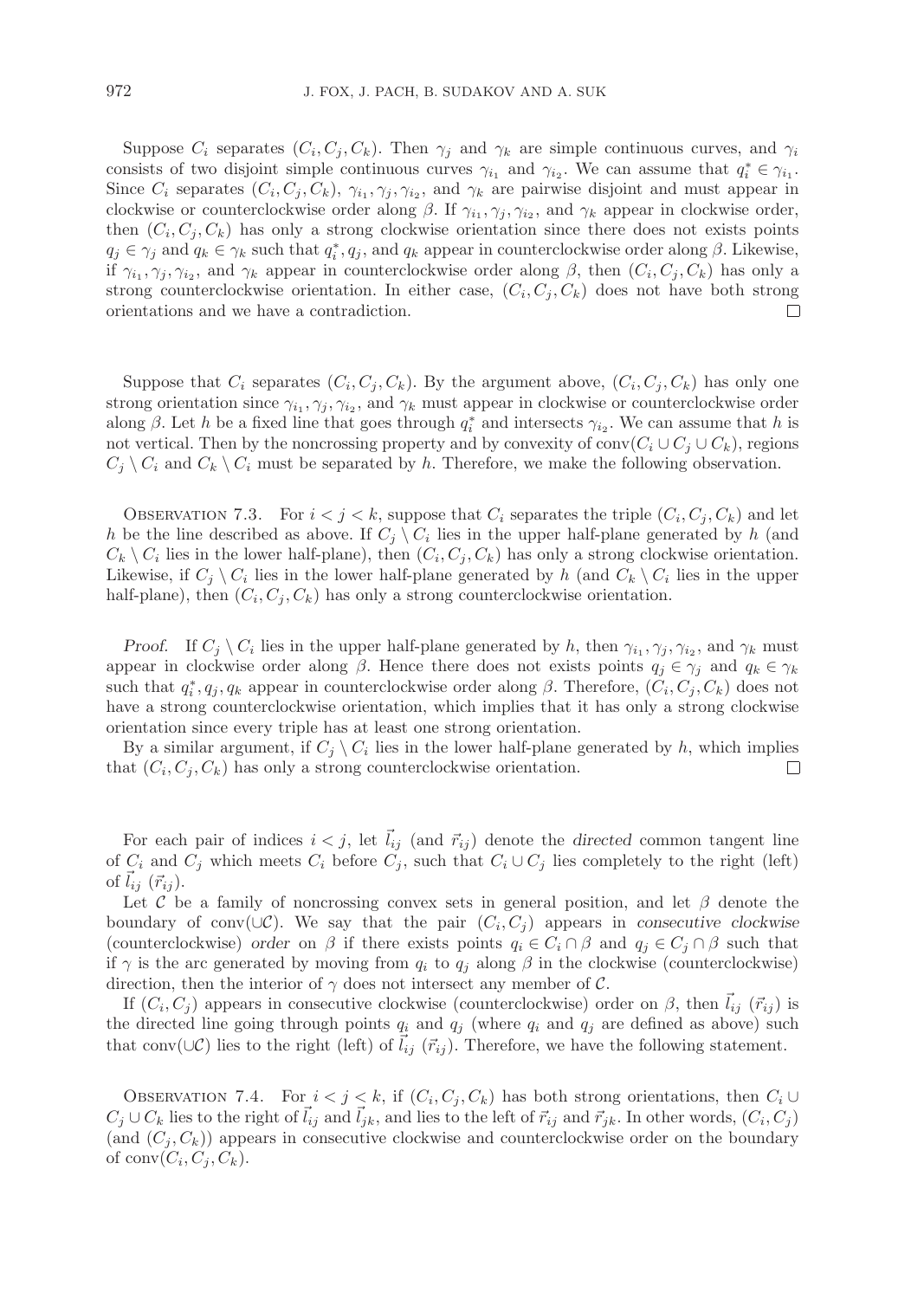

<span id="page-20-0"></span>Figure 2. *For Lemma* 7.7*.*

*Proof.* By Observation 7.2,  $C_i$  separates  $(C_i, C_j, C_k)$ . Therefore,  $\gamma_i$  and  $\gamma_k$  are simple continuous curves while  $\gamma_i$  consists of two disjoint simple continuous curves  $\gamma_{i_1}$  and  $\gamma_{i_2}$ . Moreover,  $\gamma_i, \gamma_{j1}, \gamma_k$ , and  $\gamma_{j2}$  are pairwise disjoint and appear in clockwise order along the boundary of conv $(C_i \cup C_j \cup C_k)$ . Hence  $(C_i, C_j)$  (and  $(C_j, C_k)$ ) appears in consecutive clockwise and counterclockwise order on the boundary of  $conv(C_i, C_j, C_k)$ .  $\Box$ 

OBSERVATION 7.5. For  $i < j < k$ , if  $(C_i, C_j, C_k)$  has only a strong clockwise orientation, then  $C_i \cup C_j \cup C_k$  lies to the right of  $\vec{l}_{ij}$  and to the left of  $\vec{r}_{ik}$ . In other words,  $(C_i, C_j)$  appears in consecutive clockwise order and  $(C_i, C_k)$  appears in consecutive counterclockwise order on the boundary of conv $(C_i \cup C_j \cup C_k)$ .

*Proof.* By Observations 7.1 and 7.2, either  $(C_i, C_j, C_k)$  is not separable or  $C_i$  separates it. If  $(C_i, C_j, C_k)$  is not separable, then  $\gamma_i, \gamma_j$ , and  $\gamma_k$  are pairwise disjoint simple continuous curves that appear on the boundary of conv $(C_i \cup C_j \cup C_k)$  in clockwise order. Hence  $(C_i, C_j)$ appears in consecutive clockwise order and  $(C_i, C_k)$  appears in consecutive counterclockwise order on the boundary of  $conv(C_i \cup C_j \cup C_k)$  and we are done.

If  $C_i$  separates  $(C_i, C_j, C_k)$ , then  $\gamma_i$  and  $\gamma_k$  are simple continuous curves, while  $\gamma_i$  consists of two disjoint simple continuous curves  $\gamma_{i_1}$  and  $\gamma_{i_2}$ . Moreover,  $\gamma_{i_1}, \gamma_{j}, \gamma_{i_2}$ , and  $\gamma_k$  are pairwise disjoint and appear in clockwise order. Hence  $(C_i, C_j)$  appears in consecutive clockwise order and  $(C_i, C_k)$  appears in consecutive counterclockwise order on the boundary of conv  $(C_i \cup C_j \cup C_k)$  $\Box$ 

By a symmetric argument, we have the following.

OBSERVATION 7.6. For  $i < j < k$ , if  $(C_i, C_j, C_k)$  has only a strong counterclockwise orientation, then  $C_i \cup C_j \cup C_k$  lies to the left of  $\vec{r}_{ij}$  and to the right of  $l_{ik}$ .

#### 7.2. *The transitive property and its application*

LEMMA 7.7. Let  $i < j < k < l$ . If the triples  $(C_i, C_j, C_k)$  and  $(C_j, C_k, C_l)$  have both strong *orientations, then the same is true for*  $(C_i, C_j, C_l)$  *and*  $(C_i, C_k, C_l)$ *.* 

*Proof.* By Observations 7.2 and 7.4, both  $C_i$  and  $C_l$  must lie to the right of  $\vec{l}_{jk}$  and to the left of  $\vec{r}_{ik}$  as shown in Figure [2.](#page-20-0)

Hence  $C_j$  separates the triple  $(C_i, C_j, C_l)$  and  $C_k$  separates the triple  $(C_i, C_k, C_l)$ , which implies  $(C_i, C_j, C_l)$  and  $(C_i, C_k, C_l)$  have both strong orientations.  $\Box$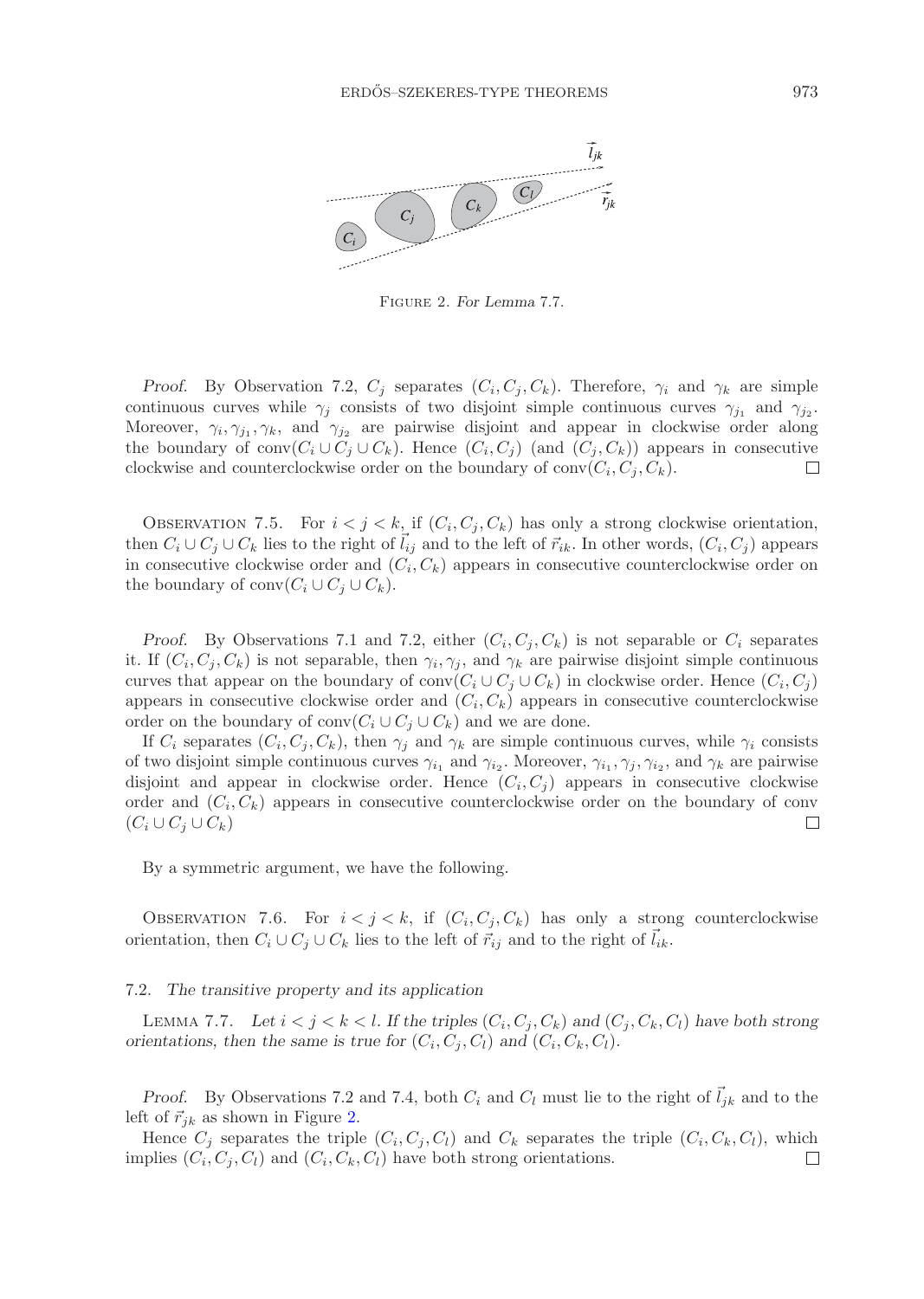LEMMA 7.8. Let  $i < j < k < l$ . If the triples  $(C_i, C_j, C_k)$  and  $(C_j, C_k, C_l)$  have only strong *clockwise orientations* (*or only strong counterclockwise orientations*), *then the same is true for*  $(C_i, C_i, C_l)$  and  $(C_i, C_k, C_l)$ .

*Proof.* By symmetry, it is sufficient to verify the statement in the case when the triples  $(C_i, C_i, C_k)$  and  $(C_i, C_k, C_l)$  have only strong clockwise orientations.

CLAIM 7.9. The triple  $(C_i, C_k, C_l)$  has only a strong clockwise orientation.

Notice that we can make the following assumption:

<span id="page-21-0"></span> $C_l$  lies to the left of  $\vec{r}_{ik}$  and to the right of  $\vec{l}_{ik}$ . (\*)

Indeed, by Observations 7.4 and 7.6, we can assume that  $C_l$  lies to the left of  $\vec{r}_{ik}$  since otherwise  $(C_i, C_k, C_l)$  would not have a strong counterclockwise orientation and we would be done, that is,  $(C_i, C_k, C_l)$  has only a strong clockwise orientation since every triple has at least one strong orientation. Moreover, by Observation 7.5,  $C_l$  must lie to the right of  $\tilde{l}_{ik}$  since  $(C_i, C_k, C_l)$  has only a strong clockwise orientation.

We define L to be the vertical line through the left endpoint of  $C_k$ ,  $p_1$  to be the left endpoint of  $C_k$ ,  $p_2$  to be the first point on  $l_{jk}$  from  $C_k$  in the direction of  $l_{jk}$ ,  $p_3$  to be the first point on  $\vec{r}_{ik}$  from  $C_k$  in the direction of  $\vec{r}_{ik}$ , and  $p_4$  to be the first point on  $\vec{r}_{jk}$  from  $C_k$  in the direction of  $\vec{r}_{jk}$ . For simplicity, we will assume that  $p_1, p_2, p_3$ , and  $p_4$  are distinct, since otherwise it would just make the remaining analysis easier.

OBSERVATION 7.10. Points  $p_1, p_2, p_3$ , and  $p_4$  appear in clockwise order along the boundary of  $C_k$ .

*Proof.* Let  $\partial$  denote the boundary of conv $(C_j \cup C_k)$ . Since  $C_j$  and  $C_k$  are noncrossing,  $C_k \cap \partial$  is the arc generated by moving along the boundary of  $C_k$  from  $p_2$  to  $p_4$  in the clockwise direction. Since the left endpoint of  $C_i$  lies to the left of L and since  $p_1, p_2$ , and  $p_4$  are all distinct,  $p_1$  must lie in the interior of conv $(C_i \cup C_k)$ . Hence  $p_1, p_2$ , and  $p_4$  appear in clockwise order along the boundary of  $C_k$ . Therefore, it suffices to show that points  $p_2, p_3$ , and  $p_4$  appear in clockwise order. By Observation 7.5,  $C_i$  must lie to the left of  $\vec{r}_{ik}$  and therefore  $p_3 \in C_k \cap \partial$ . Since  $p_2, p_3$ , and  $p_4$  are distinct,  $p_2, p_3$ , and  $p_4$  appear in clockwise order along the boundary of  $C_k$  and this completes the proof. of C*<sup>k</sup>* and this completes the proof.

By the ordering on C and by  $(*)$ ,  $C_l$  must lie to the right of L, to the right of  $l_{jk}$ , and to the left of  $\vec{r}_{ik}$ . Hence  $C_l \setminus C_k$  must lie in one of the three regions defined as follows. Let Region I be the region enclosed by  $L$ ,  $l_{jk}$ , and the arc generated by moving from  $p_1$  to  $p_2$  along the boundary of  $C_k$  in the clockwise direction, whose interior is disjoint from  $C_k$ . Let Region II be the region enclosed by  $l_{jk}$ ,  $\vec{r}_{ik}$ , and the arc generated by moving from  $p_2$  to  $p_3$  along the boundary of  $C_k$  in the clockwise direction, whose interior is disjoint from  $C_k$ . Let Region III be the region enclosed by  $L, \, \vec{r}_{ik}$ , and the arc generated by moving from  $p_3$  to  $p_1$  along the boundary of  $C_k$  in the clockwise direction, whose interior is disjoint from  $C_k$  (see Figure  $3(a)$  $3(a)$ ).

OBSERVATION 7.11. The region  $C_l \setminus C_k$  does not lie in Region I.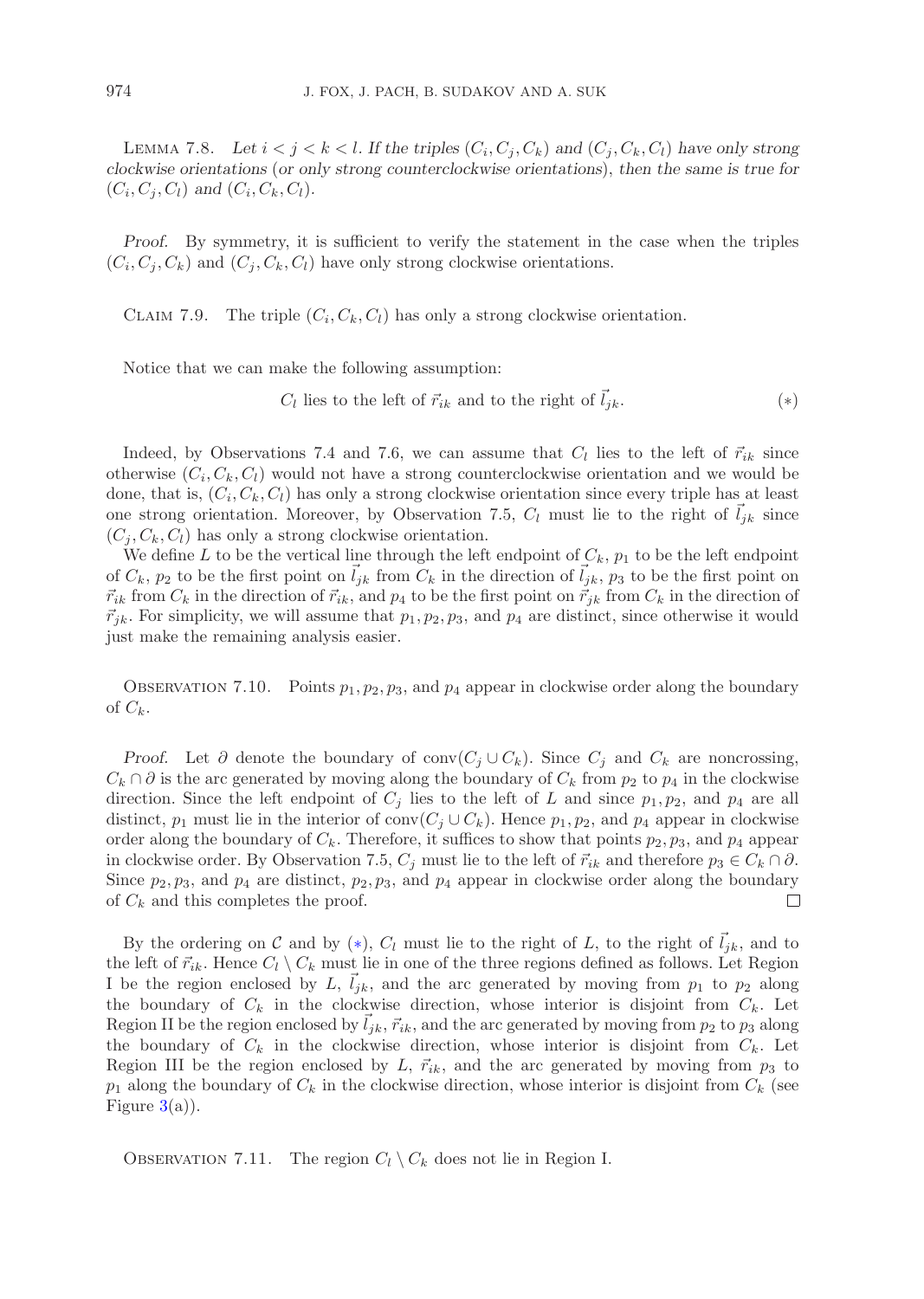

<span id="page-22-0"></span>FIGURE 3. *Regions I, II, and III.* (a)  $C_l \setminus C_k$  *must lie in either Region I, II, or III.* (b)  $(C_i, C_k, C_l)$  does not have a strong clockwise orientation.

*Proof.* For the sake of contradiction, suppose  $C_l \setminus C_k$  lies in Region I. Then the proof falls into two cases.

*Case* 1. Suppose that C*<sup>j</sup>* does not intersect Region I. This implies that the tangent point of  $C_j$  on  $l_{jk}$  lies to the left of L. Therefore, the triangle  $T_1$  whose vertices is this tangent point,  $p_1$ , and  $p_2$  contains Region I. Since the vertices of  $T_1$  are in  $C_j \cup C_k$ , the triangle  $T_1$  is a subset of the convex bull conv $(C \cup C)$ . Hence of the convex hull conv $(C_j \cup C_k)$ . Hence,

$$
C_l \subset (\text{Region } I \cup C_k) \subset (T_1 \cup C_k) \subset \text{conv}(C_j \cup C_k),
$$

which is a contradiction.

*Case* 2. Suppose  $C_j$  does intersect Region I. Let h be the line that goes through the left endpoint of  $C_j$  and a point on  $C_j \cap \bar{l}_{jk}$ . If  $C_l \setminus C_j$  lies below h, then  $C_l \subset \text{conv}(C_j \cup C_k)$  which is a contradiction. If  $C_l \setminus C_k$  lies above h, then  $C_j$  separates  $(C_j, C_k, C_l)$  and by Observation 7.3,  $(C_j, C_k, C_l)$  has a strong counter-clockwise orientation which is also a contradiction (see Figure  $3(b)$  $3(b)$ ).  $\mathcal{L}$ 

OBSERVATION 7.12. The region  $C_l \setminus C_k$  does not lie in Region II.

*Proof.* For the sake of contradiction, suppose  $C_l \setminus C_k$  lies in Region II. By Observation 7.10,  $p_2, p_3$ , and  $p_4$  appear in clockwise order. Hence  $C_l$  lies to the left of  $\vec{r}_{jk}$ . This implies that  $C_k$ <br>convertes the triple  $(C, C, C)$ . By Observation 7.2,  $(C, C, C)$  here both strong evigations separates the triple  $(C_i, C_k, C_l)$ . By Observation 7.2,  $(C_i, C_k, C_l)$  has both strong orientations, which is a contradiction (see Figure  $4(a)$  $4(a)$ ).  $\Box$ 

Therefore,  $C_l \setminus C_k$  must lie in Region III. Suppose, for contradiction, that  $C_i$  does not intersect Region III. Then the tangent point of  $C_i$  on  $\vec{r}_{ik}$  lies to the left of L. Therefore, the triangle  $T_2$  whose vertices is this tangent point,  $p_1$ , and  $p_3$  contains Region III. Since the vertices of  $T_2$  are in  $C_i \cup C_k$ , the triangle  $T_2$  is a subset of the convex hull conv $(C_i \cup C_k)$ . Hence,

$$
C_l \subset (\text{Region III}\cup C_k) \subset (T_2 \cup C_k) \subset \text{conv}(C_i\cup C_k),
$$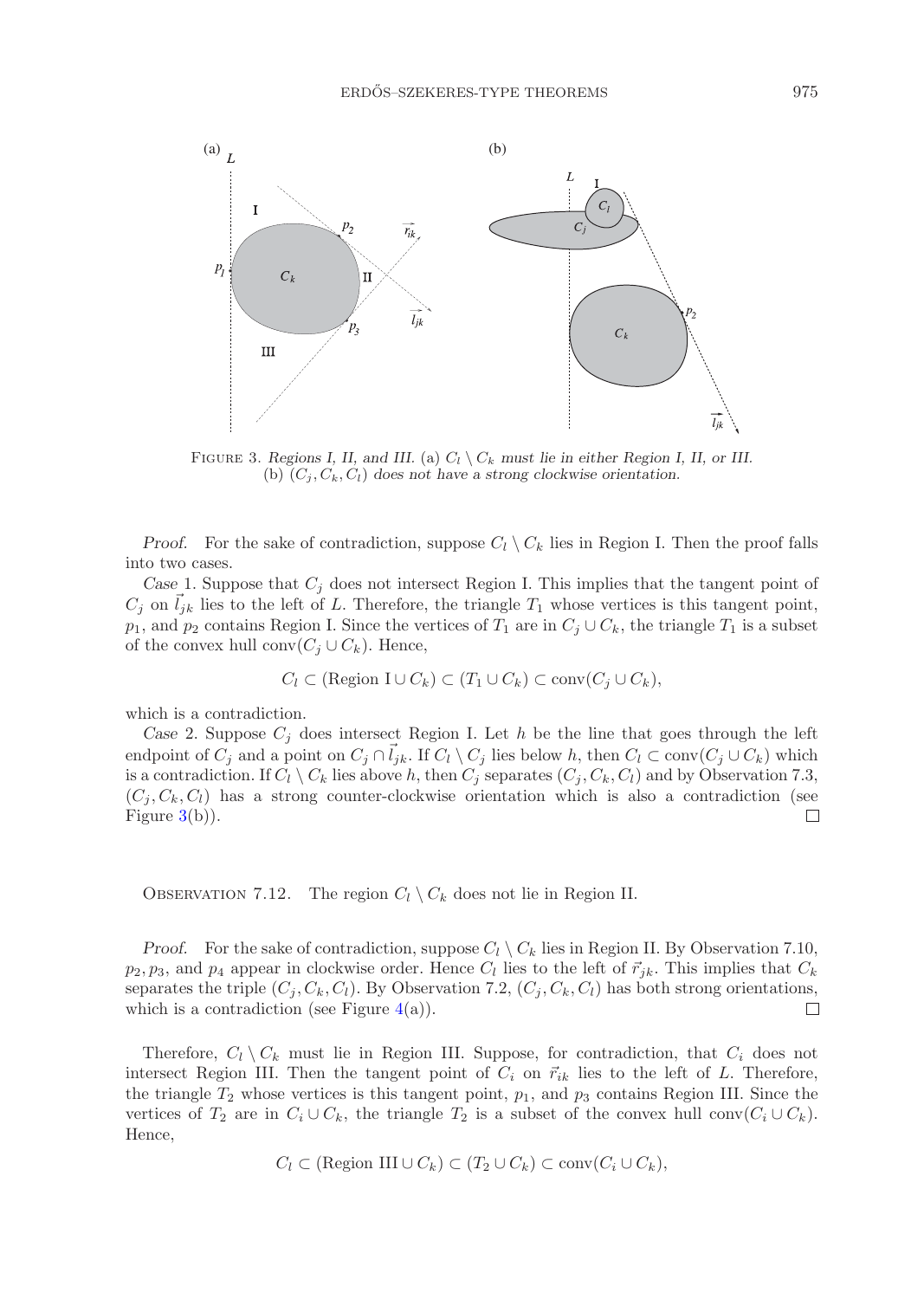

<span id="page-23-0"></span>FIGURE 4. *Regions* II and III. (a)  $C_l \ C_k$  *lies in Region II implies*  $(C_i, C_k, C_l)$  *has both strong orientations.* (b) (*Ci, Ck, Cl*) *has only a strong clockwise orientation.*

which is a contradiction. Hence,  $C_i$  must intersect Region III. Moreover,  $C_l \setminus C_i$  must lie in the lower half-plane generated by the line that goes through the left endpoint of  $C_i$  and a point on  $C_i \cap \vec{r}_{ik}$  as otherwise again  $C_l \subset \text{conv}(C_i \cup C_k)$ . Since  $C_i$  separates  $(C_i, C_k, C_l)$  and by Observation 7.3,  $(C_i, C_k, C_l)$  has only a strong clockwise orientation (see Figure [4\(](#page-23-0)b)). This completes the proof of Claim 7.9.  $\Box$ 

Now we will show that  $(C_i, C_i, C_l)$  has only a strong clockwise orientation by a very similar argument.

CLAIM 7.13. The triple  $(C_i, C_i, C_l)$  has only a strong clockwise orientation.

Just as before, we can assume the following:

<span id="page-23-1"></span>
$$
C_l
$$
 lies to the left of  $\vec{r}_{ij}$  and to the right of  $\vec{l}_{jk}$ . (\*)

Indeed, by Observation 7.6, we can assume that  $C_l$  lies to the left of  $\vec{r}_{ij}$  since otherwise  $(C_i, C_i, C_l)$  would not have a strong counterclockwise orientation and we would be done, that is,  $(C_i, C_j, C_l)$  has only a strong clockwise orientation since every triple has at least one strong orientation. Moreover, by Observation 7.5,  $C_l$  must lie to the right of  $l_{jk}$  since  $(C_j, C_k, C_l)$  has only a strong clockwise orientation.

Since  $(C_i, C_j, C_k)$  has only a strong clockwise orientation, then either  $(C_i, C_j, C_k)$  is not separable, or  $C_i$  separates it. Now the proof falls into two cases.

Case 1: Assume that  $(C_i, C_j, C_k)$  is not separable. Then we define L' to be the vertical line through the left endpoint of  $C_j$ ,  $p_5$  to be the left endpoint of  $C_j$ ,  $p_6$  to be the first point on  $l_{jk}$  from  $C_j$  in the direction of  $l_{jk}$ ,  $p_7$  to be the first point on  $\vec{r}_{ij}$  from  $C_j$  in the direction of  $\vec{r}_{ij}$ , and  $p_8$  to be the first point on  $\vec{r}_{jk}$  from  $C_j$  in the direction of  $\vec{r}_{jk}$ . For simplicity, we will assume that  $p_5, p_6, p_7$ , and  $p_8$  are distinct, since otherwise it would just make the remaining analysis easier. Now we make the following observation.

OBSERVATION 7.14. Points  $p_5, p_6, p_7$ , and  $p_8$  appear in a clockwise order along the boundary of  $C_j$ .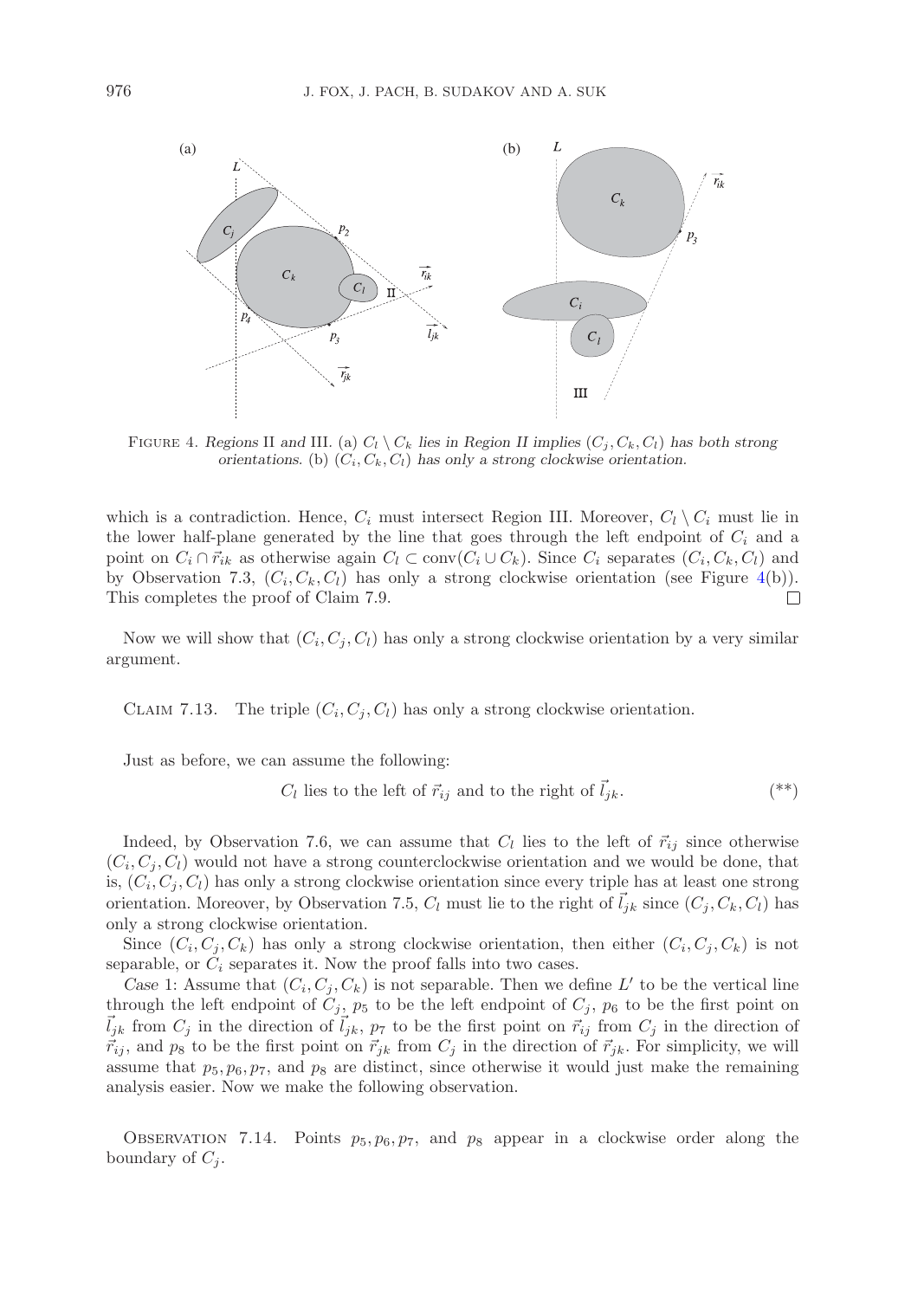

<span id="page-24-0"></span>FIGURE 5. *Regions* IV, V, and VI. (a)  $(C_j, C_k, C_l)$  *separable.* (b) *Regions* IV, V, and VI.

*Proof.* Let  $\partial$  denote the boundary of conv $(C_j \cup C_k)$ . Then  $C_j \cap \partial$  is the arc generated by moving along the boundary of  $C_j$  from  $p_8$  to  $p_6$  in the clockwise direction. Since  $p_5$  is the leftmost point of conv $(C_j \cup C_k)$ ,  $p_5 \in C_j \cap \partial$ . Hence  $p_5, p_6$ , and  $p_8$  appear in a clockwise order along the boundary of  $C_j$ . Therefore, it suffices to show that  $p_6, p_7$ , and  $p_8$  appear in clockwise order. Since  $(C_i, C_i, C_k)$  is not separable and has a strong clockwise orientation,  $C_k$  does not lie completely to the left of  $\vec{r}_{ij}$ . Since  $p_6, p_7$ , and  $p_8$  are all distinct,  $p_7$  lies in the interior of conv $(C_j \cup C_k)$ . Thus,  $p_6, p_7$ , and  $p_8$  appear in a clockwise order along the boundary of  $C_j$  and this completes the proof. this completes the proof.

By  $(**)$  and the ordering on C,  $C_l$  must lie to the right of  $L'$ , to the left of  $\vec{r}_{ij}$ , and to the right of  $l_{jk}$ . Therefore,  $C_l \setminus C_j$  must lie in one of the three regions defined as follows. Let Region IV be the region enclosed by  $\vec{l}_{jk}$ ,  $\vec{L'}$ , and the arc generated by moving from  $p_5$  to  $p_6$  along<br>the houndary of  $\vec{C}$  in the electronic direction, where interior is disjoint from  $\vec{C}$ . Let the boundary of  $C_j$  in the clockwise direction, whose interior is disjoint from  $C_j$ . Let Region V be the region enclosed by  $\vec{l}_{jk}$ ,  $\vec{r}_{ij}$ , and the arc generated by moving from  $p_6$ to  $p_7$  along the boundary of  $C_i$  in the clockwise direction, whose interior is disjoint from  $C_j$ . Let Region VI be the region enclosed by  $L'$ ,  $\vec{r}_{ij}$ , and the arc generated by moving from  $p_7$  to  $p_5$  along the boundary of  $C_j$  in the clockwise direction, whose interior is disjoint from  $C_i$  (see Figures [5\(](#page-24-0)a) and (b)).

OBSERVATION 7.15. The region  $C_l \setminus C_j$  cannot lie in Region IV.

*Proof.* For the sake of contradiction, assume that  $C_l \setminus C_j$  does lie in Region IV. Since  $p_5, p_6$ , and  $p_8$  appear in clockwise order along the boundary of  $C_j$ ,  $C_j$  separates the triple  $(C_j, C_k, C_l)$ . Moreover,  $C_l \setminus C_j$  lies in the upper half-plane generated by the line that goes through  $p_5$  and  $p_6$ . By Observation 7.3,  $(C_j, C_k, C_l)$  has only a strong counterclockwise orientation and we have a contradiction. See Figure  $6(a)$  $6(a)$ .

OBSERVATION 7.16. The region  $C_l \setminus C_j$  cannot lie in Region V.

*Proof.* For the sake of contradiction, assume that  $C_l \setminus C_j$  does lie in Region V. Since  $C_l$ lies to the left of  $\vec{r}_{ij}$  and since  $p_7$  and  $p_8$  appear in clockwise order along the boundary of  $C_j$ ,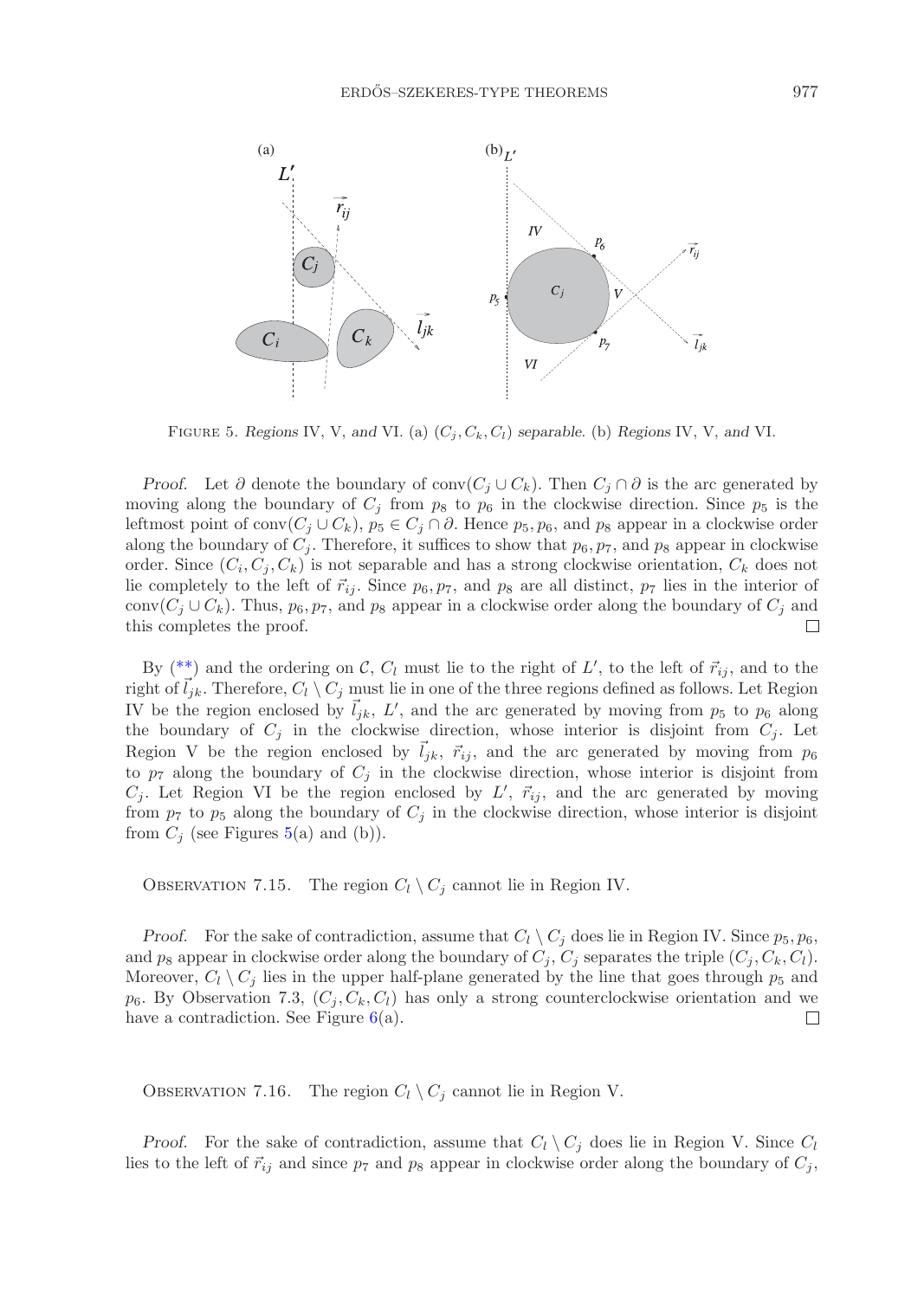

<span id="page-25-0"></span>FIGURE 6. Regions IV, V, and VI. (a) In Region IV,  $(C_i, C_k, C_l)$  has a strong counterclockwise *orientation.* (b) In Region V,  $C_l \subset \text{conv}(C_j \cup C_k)$ . (c) In Region VI,  $(C_i, C_j, C_l)$  has only a *strong clockwise orientation.*

we can conclude that  $C_l$  lies to the left of  $\vec{r}_{jk}$ . Since  $C_l \not\subset \text{conv}(C_j \cup C_k)$ ,  $C_k$  separates the triple  $(C_i, C_k, C_l)$ . By Observation 7.2,  $(C_i, C_k, C_l)$  has both strong orientations and we have a contradiction (see Figure  $6(b)$  $6(b)$ ).  $\Box$ 

Therefore,  $C_l \setminus C_j$  must lie in Region VI. Suppose, for contradiction, that  $C_i$  does not intersect Region VI. Then the tangent point of  $C_i$  on  $\vec{r}_{ij}$  lies to the left of  $L'$ . Therefore, the triangle  $T_3$  whose vertices is this tangent point,  $p_5$ , and  $p_7$  contains Region VI. Since the vertices of  $T_3$  are in  $C_i \cup C_j$ , the triangle  $T_3$  is a subset of the convex hull conv $(C_i \cup C_j)$ . Hence,

$$
C_l \subset (\text{Region VI}\cup C_j) \subset (T_3 \cup C_j) \subset \text{conv}(C_i\cup C_j),
$$

which is a contradiction. Therefore,  $C_i$  must intersect Region VI and  $C_l \setminus C_i$  must lie in the lower half-plane generated by the line that goes through the left endpoint of  $C_i$  and a point on  $C_i \cap \vec{r}_{ij}$ . Therefore,  $C_i$  separates  $(C_i, C_j, C_l)$  and by Observation 7.3,  $(C_i, C_j, C_l)$  has only a strong clockwise orientation (see Figure  $6(c)$  $6(c)$ ).

*Case* 2: Assume that  $C_i$  separates  $(C_i, C_j, C_k)$ .

OBSERVATION 7.17. Points  $p_5$ ,  $p_7$ , and  $p_6$  appear in clockwise order along the boundary of  $C_i$ .

*Proof.* Let  $\beta$  denote the boundary of conv $(C_i \cup C_j)$ . Since  $C_i$  separates  $(C_i, C_j, C_k)$ , the arc generated by moving along the boundary of  $C_i$  from  $p_5$  to  $p_6$  in the clockwise direction must contain  $C_j \cap \beta$ . Since  $p_7 \in C_j \cap \beta$ ,  $p_5, p_7$ , and  $p_6$  appear in clockwise order along the boundary of  $C_i$ . boundary of  $C_i$ .

By [\(\\*\\*\)](#page-23-1) and the ordering on C,  $C_l$  must lie to the right of  $L'$  and to the right of  $\vec{l}_{jk}$ . Hence  $C_l \setminus C_j$  must lie in one of the following two regions. Let Region VII be the region enclosed  $\overline{l}_{jk}$ , L', and the arc generated by moving from  $p_5$  to  $p_6$  along the boundary of  $C_j$  in the solution direction where interior is disjoint from  $C$ . Finally, let Region MII be the persion clockwise direction, whose interior is disjoint from  $C_j$ . Finally, let Region VIII be the region enclosed by  $L'$  $l$ ,  $\vec{l}_{jk}$ , and the arc generated by moving from  $p_6$  to  $p_5$  along the boundary of  $C_j$ <br>direction whose interior is direction from  $Q_6$  (see Figures 7(s) and (h)) in the clockwise direction, whose interior is disjoint from  $C_j$  (see Figures [7\(](#page-26-0)a) and (b)).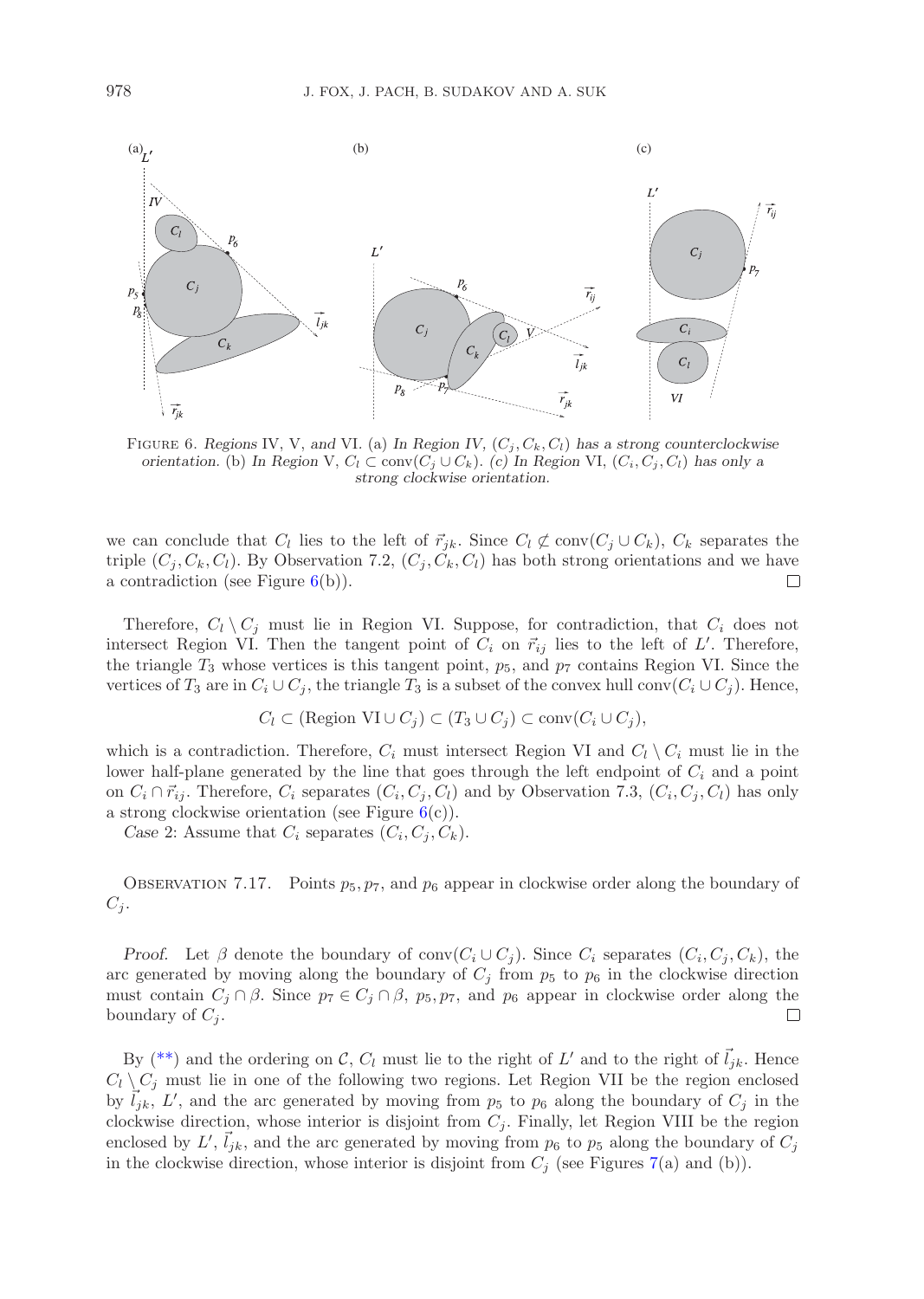

FIGURE 7.  $C_i$  separates  $(C_i, C_i, C_k)$ . (a)  $C_i$  separates  $(C_i, C_k, C_l)$ . (b) Regions VII and VIII.

<span id="page-26-0"></span>

<span id="page-26-1"></span>Figure 8. *Regions* VII *and* VIII*.* (a) *In Region* VII, (*C<sup>j</sup> , Ck, Cl*) *has a strong counterclockwise orientation.* (b) In Region VIII,  $(C_i, C_j, C_l)$  has only a strong clockwise orientation.

OBSERVATION 7.18. The region  $C_l \setminus C_j$  cannot lie in Regions VII.

*Proof.* For the sake of contradiction, suppose  $C_l \setminus C_j$  lies in Region VII. Then  $C_j$  separates the triple  $(C_j, C_k, C_l)$ , and  $C_l \setminus C_j$  lies in the upper half-plane generated by the line that goes through the points  $p_5$  and  $p_6$ . By Observation 7.3,  $(C_j, C_k, C_l)$  has only a strong counterclockwise orientation and we have a contradiction (see Figure 8(a)). counterclockwise orientation and we have a contradiction (see Figure  $8(a)$  $8(a)$ ).

Therefore,  $C_l \setminus C_j$  must lie in Region VIII. Since  $C_i$  separates the triple  $(C_i, C_j, C_k)$ , which has only a strong clockwise orientation,  $C_i$  must intersect Region VIII and  $l_{jk}$ . Since  $C_l \not\subset \text{conv}(C_i \cup C_j)$ ,  $C_l \setminus C_i$  must lie in the lower half plane generated by the line that goes through the left endpoint of  $C_i$  and a point on  $C_i \cap \vec{r}_{ij}$ . Thus,  $C_i$  separates  $(C_i, C_j, C_l)$  and by Observation 7.3,  $(C_i, C_j, C_l)$  has only a strong clockwise orientation (see Figure [8\(](#page-26-1)b)). This completes the proof of Claim 7.13 and Lemma 7.8.

Now we are ready to define a 3-coloring of the complete 3-uniform ordered hypergraph  $K_C^3$ formed by all triples in  $\mathcal{C} = \{C_1, \ldots, C_N\}$ . A triple  $(C_i, C_j, C_k)$ ,  $i < j < k$  is colored

- (1) *red*, if it has only a strong clockwise orientation;
- (2) *blue*, if it has only a strong counterclockwise orientation;
- (3) *green*, if it has both strong orientations.

Lemmas 7.7 and 7.8 imply that the above coloring is transitive.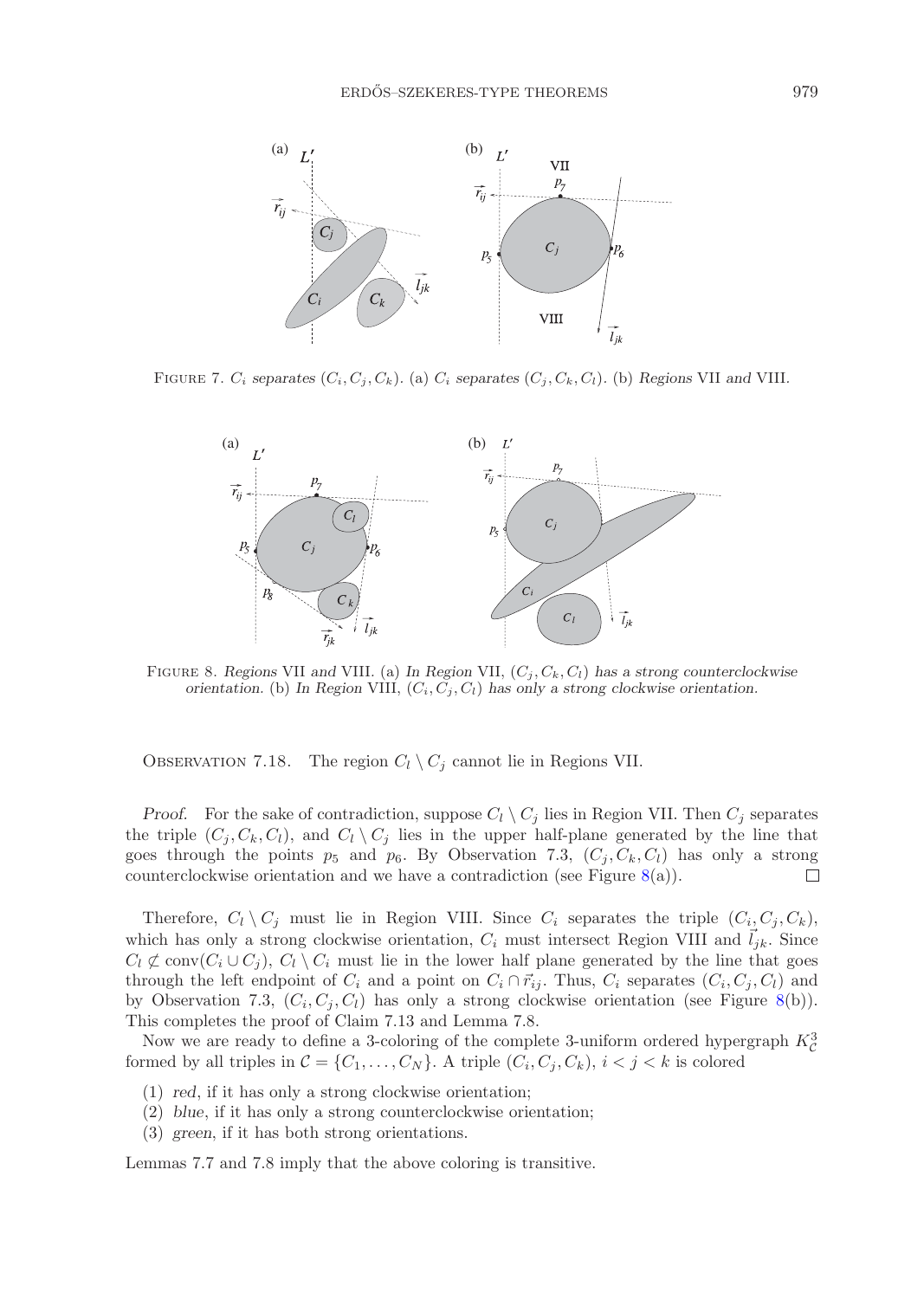

<span id="page-27-0"></span>Figure 9. (*C*1*, C*3*, C*4) *does not have a strong clockwise orientation.*

Since  $N = N_3(3, n)$ , the edges of  $K_c^3$ , that is, the triples of C, determine a monochromatic monotone path of length  $n$ . As this coloring is transitive, Lemma 6.2 implies that the members of this path induce a monochromatic *complete* 3-uniform subhypergraph  $K \subseteq K_C^3$ . It follows from the definition of the coloring that all hyperedges of  $K$  are triples which have the same strong orientations. The proof of Theorem 1.6 is now a direct consequence of the following statement from [[23](#page-28-11)] and Theorem 1.2, which gives an upper bound on  $N = N_3(3, n)$ .

Lemma 7.19. *If a family of noncrossing convex bodies in general position in the plane can be ordered in such a way that every triple has a clockwise orientation* (*or every triple has a counterclockwise orientation*), *then all members of the family are in convex position.*

#### 8. *Concluding remarks*

(1) We proved estimates on the minimum number of vertices  $N_k(q, n)$  of a complete ordered  $k$ -uniform hypergraph for which every  $q$ -coloring of its edges has a monochromatic monotone path of length *n*. In particular, for  $q \ge 3$  and  $n \ge q+2$ , we have

$$
2^{(n/q)^{q-1}} \leq N_3(q, n) \leq n^{n^{q-1}}.
$$

It would be interesting to close the gap between the lower and upper bounds.

(2) We proved that the smallest integer  $M(n)$  such that every family of  $M(n)$  noncrossing convex bodies in general position in the plane has  $n$  members in convex position satisfies  $M(n) \leq N_3(3, n) \leq n^{n^2}$ . It would be interesting to improve the bound on  $M(n)$  further and, in particular, decide whether  $M(n)$  grows exponential in n.

(3) We proved that triples of noncrossing convex bodies with *only* a strong clockwise orientation have the transitive property. However, it is easy to see that triples with a strong clockwise orientation do not. In particular, it is possible to have four convex bodies ordered from left to right according to their left endpoints, such that  $(C_1, C_2, C_3)$  and  $(C_2, C_3, C_4)$  have a strong clockwise orientation, but  $(C_1, C_3, C_4)$  does not as shown in Figure [9.](#page-27-0)

(4) We proved that the vertex online Ramsey number  $V_2(q, n)$  and the lattice game number  $L(q, n)$  are equal, asymptotically determined these numbers for  $q = 2$ , and determined the order of growth of these numbers for fixed  $q$ . We leave as an open problem to asymptotically determine these numbers for fixed  $q > 2$ .

(5) We proved that the size Ramsey number  $S_2(q, n)$ , which is the minimum number of edges of a graph which is  $(q, n)$ -path Ramsey, satisfies  $c_q n^{2q-1} \leqslant S_2(q, n) \leqslant c'_q n^{2q}$  for some constants  $c_q$  and  $c'_q$  depending on n. It would be interesting to determine the growth of  $S_2(q, n)$  for fixed  $q$ .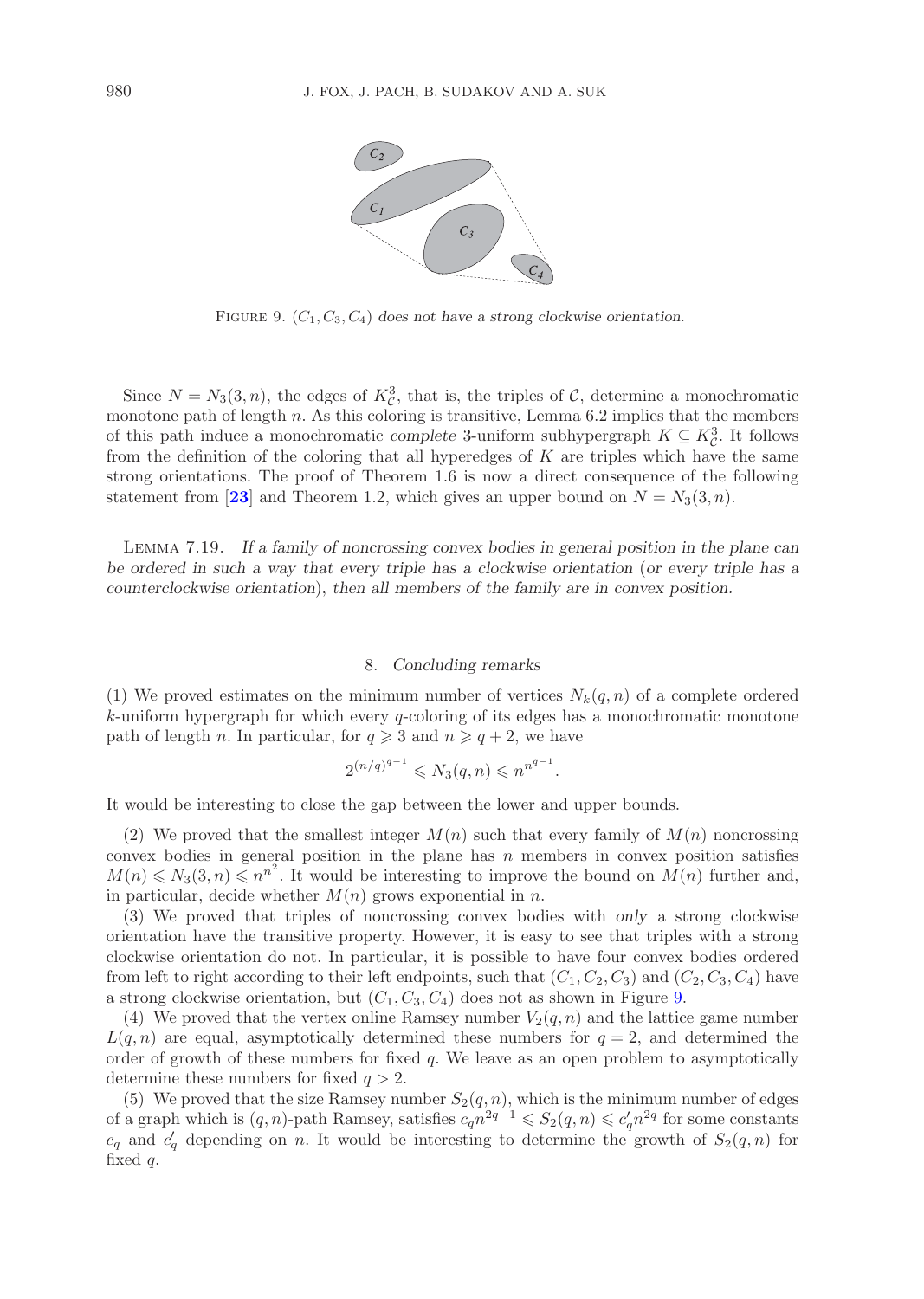### *References*

- <span id="page-28-20"></span>**1.** J. Balogh and J. Butterfield, 'Online Ramsey games for triangles in random graphs', *Discrete Math.* 310 (2010) 3653–3657.
- <span id="page-28-17"></span><span id="page-28-14"></span>**2.** J. Beck, 'On size Ramsey number of paths, trees and circuits. I', *J. Graph Theory* 7 (1983) 115–129.
- **3.** J. BECK, 'Achievement games and the probabilistic method', *Combinatorics*, Paul Erdős is Eighty, Bolyai Soc. Math. Stud. 1 (1993) 51–78.
- <span id="page-28-23"></span><span id="page-28-21"></span>**4.** M. BELFRAGE, T. MÜTZE and R. SPÖHEL, 'Probabilistic one-player Ramsey games via deterministic twoplayer games', SIAM J. Discrete Math., to appear.
- **5.** T. BISZTRICZKY and G. FEJES TÓTH, 'A generalization of the Erdős–Szekeres convex *n*-gon theorem', *J. reine angewand. Math.* 395 (1989) 167–170.
- <span id="page-28-28"></span><span id="page-28-24"></span>**6.** T. Bisztriczky and G. Fejes Toth ´ , 'Convexly independent sets', *Combinatorica* 10 (1990) 195–202.
- **7.** N. G. de Bruijn, C. van Ebbenhorst Tengbergen and D. Kruyswijk, 'On the set of divisors of a number', *Nieuw Arch. Wiskunde* 23 (1951) 191–193.
- <span id="page-28-19"></span><span id="page-28-10"></span>**8.** D. Conlon, 'On-line Ramsey numbers', *SIAM J. Discrete Math.* 23 (2009) 1954–1963.
- **9.** D. Conlon, J. Fox and B. Sudakov, 'Ramsey numbers of sparse hypergraphs', *Random Struct. Algorithms* 35 (2009) 1–14.
- <span id="page-28-27"></span><span id="page-28-12"></span>**10.** D. Conlon, J. Fox and B. Sudakov, 'Hypergraph Ramsey numbers', *J. Amer. Math. Soc.* 23 (2010) 247–266.
- **11.** D. Conlon, J. Fox and B. Sudakov, 'An improved bound for the stepping-up lemma', *Discrete Appl. Math.*, to appear.
- <span id="page-28-9"></span>12. O. COOLEY, N. FOUNTOULAKIS, D. KÜHN and D. OSTHUS, 'Embeddings and Ramsey numbers of sparse *k*-uniform hypergraphs', *Combinatorica* 29 (2009) 263–297.
- <span id="page-28-13"></span><span id="page-28-6"></span>**13.** R. P. Dilworth, 'A decomposition theorem for partially ordered sets', *Ann. of Math.* 51 (1950) 161–166.
- 14. P. ERDŐS, R. J. FAUDREE, C. C. ROUSSEAU and R. C. SCHELP, 'The size Ramsey number', *Period. Math. Hungar.* 9 (1978) 145–161.
- <span id="page-28-5"></span>**15.** P. Erdos˝ and T. Gallai, 'On maximal paths and circuits of graphs', *Acta Math. Acad. Sci. Hungar* **10** (1959) 337–356.
- <span id="page-28-3"></span><span id="page-28-0"></span>**16.** P. Erdos˝ and G. Szekeres, 'A combinatorial problem in geometry', *Compos. Math.* 2 (1935) 463–470.
- 17. A. FIGAJ and T. LUCZAK, 'The Ramsey number for a triple of long even cycles', *J. Combin. Theory Ser. B* 97 (2007) 584–596.
- <span id="page-28-22"></span>18. E. FRIEDGUT, Y. KOHAYAKAWA, V. RÖDL, A. RUCIŃSKI and P. TETALI, 'Ramsey games against a one-armed bandit', *Combin. Prob. Comp.* 12 (2003) 515–545.
- <span id="page-28-2"></span>19. L. GERENCSÉR and A. GYÁRFÁS, 'On Ramsey-type problems', *Ann. Univ. Sci. Budapest. Eötvös Sect. Math.* 10 (1967) 167–170.
- <span id="page-28-4"></span><span id="page-28-1"></span>**20.** R. L. Graham, B. L. Rothschild and J. H. Spencer, *Ramsey Theory*, 2nd ed. (Wiley, New York, 1990).
- **21.** A. Gyárfás, M. Ruszinkó, G. N. Sárközy and E. Szemerépi, 'Three-color Ramsey numbers for paths', *Combinatorica* 27 (2007) 35–69.
- <span id="page-28-7"></span>22. P. E. HAXELL, T. LUCZAK, Y. PENG, V. RÖDL, A. RUĆINSKI and J. SKOKAN, 'The Ramsey number for 3-uniform tight hypergraph cycles', *Combin. Probab. Comput.* 18 (2009) 165–203.
- <span id="page-28-11"></span>**23.** A. Hubard, L. Montejano, E. Mora and A. Suk, 'Order types of convex bodies', *Order*, DOI: [10.1007/s11083-010-9156-2.](#page-0-0)
- <span id="page-28-16"></span>**24.** Y. KOHAYAKAWA, V. RÖDL, M. SCHACHT and E. SZEMERÉDI, 'Sparse partition universal graphs for graphs of bounded degree', *Adv. Math.* 226 (2011) 5041–5065.
- <span id="page-28-18"></span>25. A. KUREK and A. RUCIŃSKI, 'Two variants of the size Ramsey number', *Discuss. Math. Graph Theory* 25 (2005) 141–149.
- <span id="page-28-8"></span>26. B. NAGLE, S. OLSEN, V. RÖDL and M. SCHACHT, 'On the Ramsey number of sparse 3-graphs', *Graphs Combin.* 24 (2008) 205–228.
- <span id="page-28-25"></span>27. J. PACH and G. TÓTH, 'A generalization of the Erdős–Szekeres theorem to disjoint convex sets', *Discrete Comput. Geom.* 19 (1998) 437–445.
- <span id="page-28-26"></span>28. J. PACH and G. TÓTH, 'Erdős-Szekeres-type theorems for segments and noncrossing convex sets', *Geom. Dedicata* 81 (2000) 1–12.
- <span id="page-28-29"></span>**29.** J. PACH and G. TOTH, 'Families of convex sets not representable by points', *Indian Statistical Institute Platinum Jubilee Commemorative Volume–Architecture and Algorithms* (World Scientific, Singapore, 2009) 43–53.
- <span id="page-28-15"></span>**30.** V. RÖDL and E. SZEMERÉDI, 'On size Ramsey numbers of graphs with bounded degree', *Combinatorica* 20 (2000) 257–262.
- <span id="page-28-30"></span>**31.** A. Suk, 'On the order types of systems of segments in the plane', *Order* 27 (2010) 63–68.